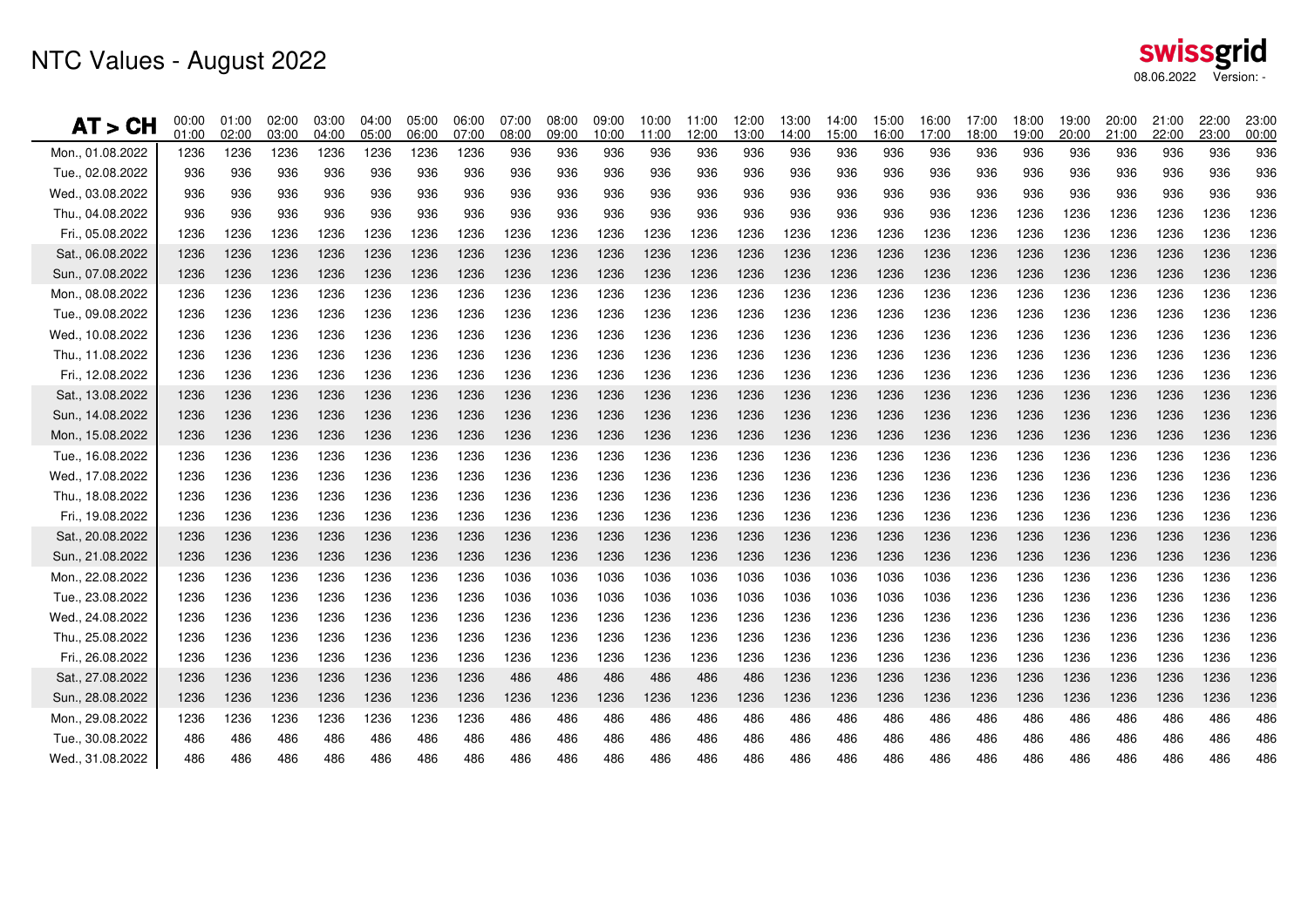| CH > AT          | 00:00<br>01:00 | 01:00<br>02:00 | 02:00<br>03:00 | 03:00<br>04:00 | 04:00<br>05:00 | 05:00<br>06:00 | 06:00<br>07:00 | 07:00<br>08:00 | 08:00<br>09:00 | 09:00<br>10:00 | 10:00<br>11:00 | 11:00<br>12:00 | 12:00<br>13:00 | 13:00<br>14:00 | 14:00<br>15:00 | 15:00<br>16:00 | 16:00<br>17:00 | 17:00<br>18:00 | 18:00<br>19:00 | 19:00<br>20:00 | 20:00<br>21:00 | 21:00<br>22:00 | 22:00<br>23:00 | 23:00<br>00:00 |
|------------------|----------------|----------------|----------------|----------------|----------------|----------------|----------------|----------------|----------------|----------------|----------------|----------------|----------------|----------------|----------------|----------------|----------------|----------------|----------------|----------------|----------------|----------------|----------------|----------------|
| Mon., 01.08.2022 | 1236           | 1236           | 1236           | 1236           | 1236           | 1236           | 1236           | 1236           | 1236           | 1236           | 1236           | 1236           | 1236           | 1236           | 1236           | 1236           | 1236           | 1236           | 1236           | 1236           | 1236           | 1236           | 1236           | 1236           |
| Tue., 02.08.2022 | 1236           | 1236           | 1236           | 1236           | 1236           | 1236           | 1236           | 1236           | 1236           | 1236           | 1236           | 1236           | 1236           | 1236           | 1236           | 1236           | 1236           | 1236           | 1236           | 1236           | 1236           | 1236           | 1236           | 1236           |
| Wed., 03.08.2022 | 1236           | 1236           | 1236           | 1236           | 1236           | 1236           | 1236           | 1236           | 1236           | 1236           | 1236           | 1236           | 1236           | 1236           | 1236           | 1236           | 1236           | 1236           | 1236           | 1236           | 1236           | 1236           | 1236           | 1236           |
| Thu., 04.08.2022 | 1236           | 1236           | 1236           | 1236           | 1236           | 1236           | 1236           | 1236           | 1236           | 1236           | 1236           | 1236           | 1236           | 1236           | 1236           | 1236           | 1236           | 1236           | 1236           | 1236           | 1236           | 1236           | 1236           | 1236           |
| Fri., 05.08.2022 | 1236           | 1236           | 1236           | 1236           | 1236           | 1236           | 1236           | 1236           | 1236           | 1236           | 1236           | 1236           | 1236           | 1236           | 1236           | 1236           | 1236           | 1236           | 1236           | 1236           | 1236           | 1236           | 1236           | 1236           |
| Sat., 06.08.2022 | 1236           | 1236           | 1236           | 1236           | 1236           | 1236           | 1236           | 1236           | 1236           | 1236           | 1236           | 1236           | 1236           | 1236           | 1236           | 1236           | 1236           | 1236           | 1236           | 1236           | 1236           | 1236           | 1236           | 1236           |
| Sun., 07.08.2022 | 1236           | 1236           | 1236           | 1236           | 1236           | 1236           | 1236           | 1236           | 1236           | 1236           | 1236           | 1236           | 1236           | 1236           | 1236           | 1236           | 1236           | 1236           | 1236           | 1236           | 1236           | 1236           | 1236           | 1236           |
| Mon., 08.08.2022 | 1236           | 1236           | 1236           | 1236           | 1236           | 1236           | 1236           | 1236           | 1236           | 1236           | 1236           | 1236           | 1236           | 1236           | 1236           | 1236           | 1236           | 1236           | 1236           | 1236           | 1236           | 1236           | 1236           | 1236           |
| Tue., 09.08.2022 | 1236           | 1236           | 1236           | 1236           | 1236           | 1236           | 1236           | 1236           | 1236           | 1236           | 1236           | 1236           | 1236           | 1236           | 1236           | 1236           | 1236           | 1236           | 1236           | 1236           | 1236           | 1236           | 1236           | 1236           |
| Wed., 10.08.2022 | 1236           | 1236           | 1236           | 1236           | 1236           | 1236           | 1236           | 1236           | 1236           | 1236           | 1236           | 1236           | 1236           | 1236           | 1236           | 1236           | 1236           | 1236           | 1236           | 1236           | 1236           | 1236           | 1236           | 1236           |
| Thu., 11.08.2022 | 1236           | 1236           | 1236           | 1236           | 1236           | 1236           | 1236           | 1236           | 1236           | 1236           | 1236           | 1236           | 1236           | 1236           | 1236           | 1236           | 1236           | 1236           | 1236           | 1236           | 1236           | 1236           | 1236           | 1236           |
| Fri., 12.08.2022 | 1236           | 1236           | 1236           | 1236           | 1236           | 1236           | 1236           | 1236           | 1236           | 1236           | 1236           | 1236           | 1236           | 1236           | 1236           | 1236           | 1236           | 1236           | 1236           | 1236           | 1236           | 1236           | 1236           | 1236           |
| Sat., 13.08.2022 | 1236           | 1236           | 1236           | 1236           | 1236           | 1236           | 1236           | 1236           | 1236           | 1236           | 1236           | 1236           | 1236           | 1236           | 1236           | 1236           | 1236           | 1236           | 1236           | 1236           | 1236           | 1236           | 1236           | 1236           |
| Sun., 14.08.2022 | 1236           | 1236           | 1236           | 1236           | 1236           | 1236           | 1236           | 1236           | 1236           | 1236           | 1236           | 1236           | 1236           | 1236           | 1236           | 1236           | 1236           | 1236           | 1236           | 1236           | 1236           | 1236           | 1236           | 1236           |
| Mon., 15.08.2022 | 1236           | 1236           | 1236           | 1236           | 1236           | 1236           | 1236           | 1236           | 1236           | 1236           | 1236           | 1236           | 1236           | 1236           | 1236           | 1236           | 1236           | 1236           | 1236           | 1236           | 1236           | 1236           | 1236           | 1236           |
| Tue., 16.08.2022 | 1236           | 1236           | 1236           | 1236           | 1236           | 1236           | 1236           | 1236           | 1236           | 1236           | 1236           | 1236           | 1236           | 1236           | 1236           | 1236           | 1236           | 1236           | 1236           | 1236           | 1236           | 1236           | 1236           | 1236           |
| Wed., 17.08.2022 | 1236           | 1236           | 1236           | 1236           | 1236           | 1236           | 1236           | 1236           | 1236           | 1236           | 1236           | 1236           | 1236           | 1236           | 1236           | 1236           | 1236           | 1236           | 1236           | 1236           | 1236           | 1236           | 1236           | 1236           |
| Thu., 18.08.2022 | 1236           | 1236           | 1236           | 1236           | 1236           | 1236           | 1236           | 1236           | 1236           | 1236           | 1236           | 1236           | 1236           | 1236           | 1236           | 1236           | 1236           | 1236           | 1236           | 1236           | 1236           | 1236           | 1236           | 1236           |
| Fri., 19.08.2022 | 1236           | 1236           | 1236           | 1236           | 1236           | 1236           | 1236           | 1236           | 1236           | 1236           | 1236           | 1236           | 1236           | 1236           | 1236           | 1236           | 1236           | 1236           | 1236           | 1236           | 1236           | 1236           | 1236           | 1236           |
| Sat., 20.08.2022 | 1236           | 1236           | 1236           | 1236           | 1236           | 1236           | 1236           | 1236           | 1236           | 1236           | 1236           | 1236           | 1236           | 1236           | 1236           | 1236           | 1236           | 1236           | 1236           | 1236           | 1236           | 1236           | 1236           | 1236           |
| Sun., 21.08.2022 | 1236           | 1236           | 1236           | 1236           | 1236           | 1236           | 1236           | 1236           | 1236           | 1236           | 1236           | 1236           | 1236           | 1236           | 1236           | 1236           | 1236           | 1236           | 1236           | 1236           | 1236           | 1236           | 1236           | 1236           |
| Mon., 22.08.2022 | 1236           | 1236           | 1236           | 1236           | 1236           | 1236           | 1236           | 1236           | 1236           | 1236           | 1236           | 1236           | 1236           | 1236           | 1236           | 1236           | 1236           | 1236           | 1236           | 1236           | 1236           | 1236           | 1236           | 1236           |
| Tue., 23.08.2022 | 1236           | 1236           | 1236           | 1236           | 1236           | 1236           | 1236           | 1236           | 1236           | 1236           | 1236           | 1236           | 1236           | 1236           | 1236           | 1236           | 1236           | 1236           | 1236           | 1236           | 1236           | 1236           | 1236           | 1236           |
| Wed., 24.08.2022 | 1236           | 1236           | 1236           | 1236           | 1236           | 1236           | 1236           | 1236           | 1236           | 1236           | 1236           | 1236           | 1236           | 1236           | 1236           | 1236           | 1236           | 1236           | 1236           | 1236           | 1236           | 1236           | 1236           | 1236           |
| Thu., 25.08.2022 | 1236           | 1236           | 1236           | 1236           | 1236           | 1236           | 1236           | 1236           | 1236           | 1236           | 1236           | 1236           | 1236           | 1236           | 1236           | 1236           | 1236           | 1236           | 1236           | 1236           | 1236           | 1236           | 1236           | 1236           |
| Fri., 26.08.2022 | 1236           | 1236           | 1236           | 1236           | 1236           | 1236           | 1236           | 1236           | 1236           | 1236           | 1236           | 1236           | 1236           | 1236           | 1236           | 1236           | 1236           | 1236           | 1236           | 1236           | 1236           | 1236           | 1236           | 1236           |
| Sat., 27.08.2022 | 1236           | 1236           | 1236           | 1236           | 1236           | 1236           | 1236           | 486            | 486            | 486            | 486            | 486            | 486            | 1236           | 1236           | 1236           | 1236           | 1236           | 1236           | 1236           | 1236           | 1236           | 1236           | 1236           |
| Sun., 28.08.2022 | 1236           | 1236           | 1236           | 1236           | 1236           | 1236           | 1236           | 1236           | 1236           | 1236           | 1236           | 1236           | 1236           | 1236           | 1236           | 1236           | 1236           | 1236           | 1236           | 1236           | 1236           | 1236           | 1236           | 1236           |
| Mon., 29.08.2022 | 1236           | 1236           | 1236           | 1236           | 1236           | 1236           | 1236           | 486            | 486            | 486            | 486            | 486            | 486            | 486            | 486            | 486            | 486            | 486            | 486            | 486            | 486            | 486            | 486            | 486            |
| Tue., 30.08.2022 | 486            | 486            | 486            | 486            | 486            | 486            | 486            | 486            | 486            | 486            | 486            | 486            | 486            | 486            | 486            | 486            | 486            | 486            | 486            | 486            | 486            | 486            | 486            | 486            |
| Wed., 31.08.2022 | 486            | 486            | 486            | 486            | 486            | 486            | 486            | 486            | 486            | 486            | 486            | 486            | 486            | 486            | 486            | 486            | 486            | 486            | 486            | 486            | 486            | 486            | 486            | 486            |
|                  |                |                |                |                |                |                |                |                |                |                |                |                |                |                |                |                |                |                |                |                |                |                |                |                |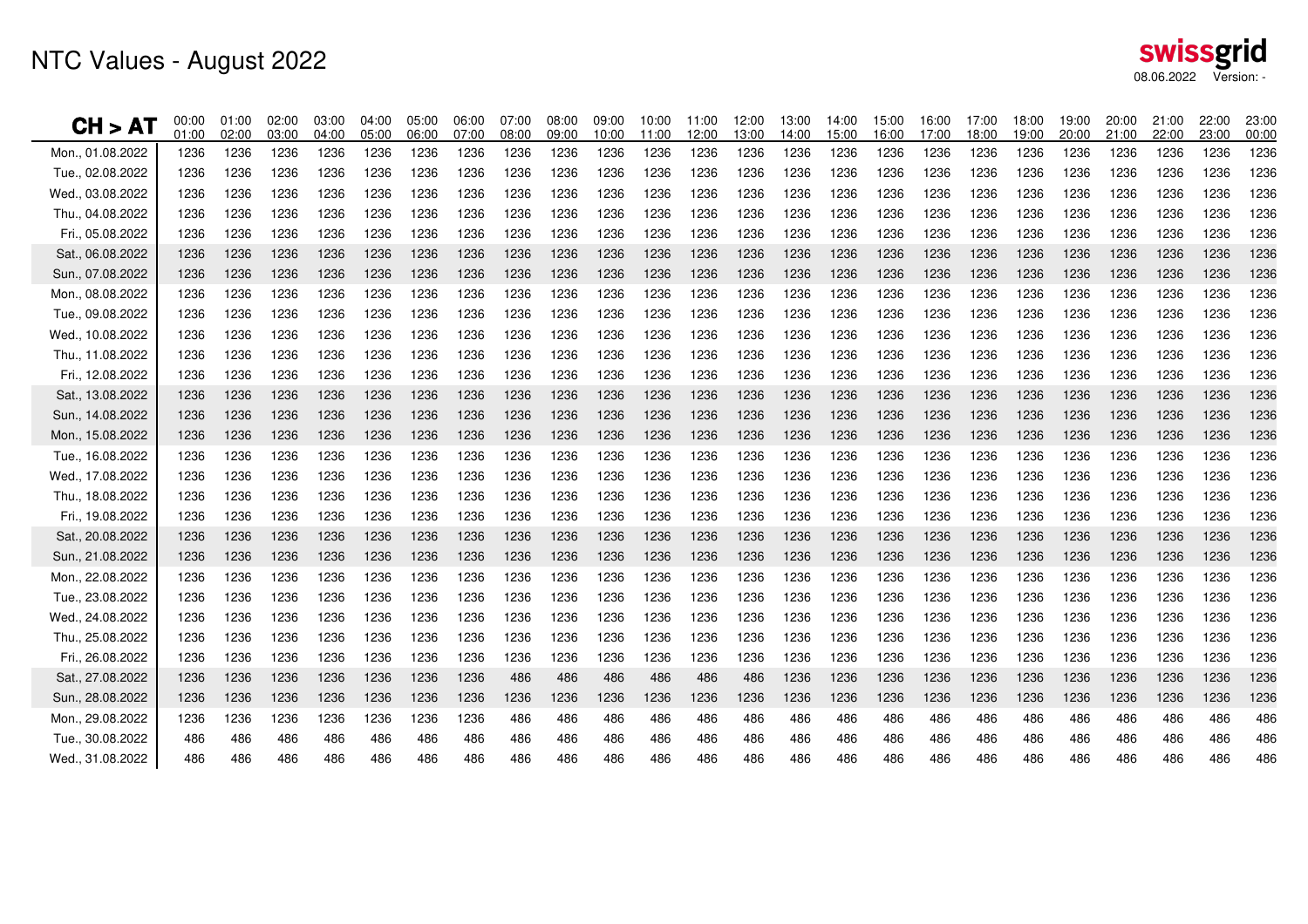## NTC Values - September 2022

| AT > CH          | 00:00<br>01:00 | 01:00<br>02:00 | 02:00<br>03:00 | 03:00<br>04:00 | 04:00<br>05:00 | 05:00<br>06:00 | 06:00<br>07:00 | 07:00<br>08:00 | 08:00<br>09:00 | 09:00<br>10:00 | 10:00<br>11:00 | 11:00<br>12:00 | 12:00<br>13:00 | 13:00<br>14:00 | 14:00<br>15:00 | 15:00<br>16:00 | 16:00<br>17:00 | 17:00<br>18:00 | 18:00<br>19:00 | 19:00<br>20:00 | 20:00<br>21:00 | 21:00<br>22:00 | 22:00<br>23:00 | 23:00<br>00:00 |
|------------------|----------------|----------------|----------------|----------------|----------------|----------------|----------------|----------------|----------------|----------------|----------------|----------------|----------------|----------------|----------------|----------------|----------------|----------------|----------------|----------------|----------------|----------------|----------------|----------------|
| Thu., 01.09.2022 | 486            | 486            | 486            | 486            | 486            | 486            | 486            | 486            | 486            | 486            | 486            | 486            | 486            | 486            | 486            | 486            | 486            | 486            | 486            | 486            | 486            | 486            | 486            | 486            |
| Fri., 02.09.2022 | 486            | 486            | 486            | 486            | 486            | 486            | 486            | 486            | 486            | 486            | 486            | 486            | 486            | 486            | 486            | 486            | 486            | 486            | 486            | 486            | 486            | 486            | 486            | 486            |
| Sat., 03.09.2022 | 486            | 486            | 486            | 486            | 486            | 486            | 486            | 486            | 486            | 486            | 486            | 486            | 486            | 486            | 486            | 486            | 486            | 486            | 486            | 486            | 486            | 486            | 486            | 486            |
| Sun., 04.09.2022 | 486            | 486            | 486            | 486            | 486            | 486            | 486            | 486            | 486            | 486            | 486            | 486            | 486            | 486            | 486            | 486            | 486            | 486            | 486            | 486            | 486            | 486            | 486            | 486            |
| Mon., 05.09.2022 | 486            | 486            | 486            | 486            | 486            | 486            | 486            | 486            | 486            | 486            | 486            | 486            | 486            | 486            | 486            | 486            | 486            | 486            | 486            | 486            | 486            | 486            | 486            | 486            |
| Tue., 06.09.2022 | 486            | 486            | 486            | 486            | 486            | 486            | 486            | 486            | 486            | 486            | 486            | 486            | 486            | 486            | 486            | 486            | 486            | 486            | 486            | 486            | 486            | 486            | 486            | 486            |
| Wed., 07.09.2022 | 486            | 486            | 486            | 486            | 486            | 486            | 486            | 486            | 486            | 486            | 486            | 486            | 486            | 486            | 486            | 486            | 486            | 486            | 486            | 486            | 486            | 486            | 486            | 486            |
| Thu., 08.09.2022 | 486            | 486            | 486            | 486            | 486            | 486            | 486            | 486            | 486            | 486            | 486            | 486            | 486            | 486            | 486            | 486            | 486            | 486            | 486            | 486            | 486            | 486            | 486            | 486            |
| Fri., 09.09.2022 | 486            | 486            | 486            | 486            | 486            | 486            | 486            | 486            | 486            | 486            | 486            | 486            | 486            | 486            | 486            | 486            | 486            | 486            | 486            | 486            | 486            | 486            | 486            | 486            |
| Sat., 10.09.2022 | 486            | 486            | 486            | 486            | 486            | 486            | 486            | 486            | 486            | 486            | 486            | 486            | 486            | 486            | 486            | 486            | 486            | 486            | 486            | 486            | 486            | 486            | 486            | 486            |
| Sun., 11.09.2022 | 486            | 486            | 486            | 486            | 486            | 486            | 486            | 486            | 486            | 486            | 486            | 486            | 486            | 486            | 486            | 486            | 486            | 486            | 486            | 486            | 486            | 486            | 486            | 486            |
| Mon., 12.09.2022 | 486            | 486            | 486            | 486            | 486            | 486            | 486            | 486            | 486            | 486            | 486            | 486            | 486            | 486            | 486            | 486            | 486            | 486            | 486            | 486            | 486            | 486            | 486            | 486            |
| Tue., 13.09.2022 | 486            | 486            | 486            | 486            | 486            | 486            | 486            | 486            | 486            | 486            | 486            | 486            | 486            | 486            | 486            | 486            | 486            | 486            | 486            | 486            | 486            | 486            | 486            | 486            |
| Wed., 14.09.2022 | 486            | 486            | 486            | 486            | 486            | 486            | 486            | 486            | 486            | 486            | 486            | 486            | 486            | 486            | 486            | 486            | 486            | 486            | 486            | 486            | 486            | 486            | 486            | 486            |
| Thu., 15.09.2022 | 486            | 486            | 486            | 486            | 486            | 486            | 486            | 486            | 486            | 486            | 486            | 486            | 486            | 486            | 486            | 486            | 486            | 486            | 486            | 486            | 486            | 486            | 486            | 486            |
| Fri., 16.09.2022 | 486            | 486            | 486            | 486            | 486            | 486            | 486            | 486            | 486            | 486            | 486            | 486            | 486            | 486            | 486            | 486            | 486            | 486            | 486            | 486            | 486            | 486            | 486            | 486            |
| Sat., 17.09.2022 | 486            | 486            | 486            | 486            | 486            | 486            | 486            | 486            | 486            | 486            | 486            | 486            | 486            | 486            | 486            | 486            | 486            | 486            | 486            | 486            | 486            | 486            | 486            | 486            |
| Sun., 18.09.2022 | 486            | 486            | 486            | 486            | 486            | 486            | 486            | 486            | 486            | 486            | 486            | 486            | 486            | 486            | 486            | 486            | 486            | 486            | 486            | 486            | 486            | 486            | 486            | 486            |
| Mon., 19.09.2022 | 486            | 486            | 486            | 486            | 486            | 486            | 486            | 486            | 486            | 486            | 486            | 486            | 486            | 486            | 486            | 486            | 486            | 486            | 486            | 486            | 486            | 486            | 486            | 486            |
| Tue., 20.09.2022 | 486            | 486            | 486            | 486            | 486            | 486            | 486            | 486            | 486            | 486            | 486            | 486            | 486            | 486            | 486            | 486            | 486            | 486            | 486            | 486            | 486            | 486            | 486            | 486            |
| Wed., 21.09.2022 | 486            | 486            | 486            | 486            | 486            | 486            | 486            | 486            | 486            | 486            | 486            | 486            | 486            | 486            | 486            | 486            | 486            | 486            | 486            | 486            | 486            | 486            | 486            | 486            |
| Thu., 22.09.2022 | 486            | 486            | 486            | 486            | 486            | 486            | 486            | 486            | 486            | 486            | 486            | 486            | 486            | 486            | 486            | 486            | 486            | 486            | 486            | 486            | 486            | 486            | 486            | 486            |
| Fri., 23.09.2022 | 486            | 486            | 486            | 486            | 486            | 486            | 486            | 486            | 486            | 486            | 486            | 486            | 486            | 486            | 486            | 486            | 486            | 486            | 486            | 486            | 486            | 486            | 486            | 486            |
| Sat., 24.09.2022 | 486            | 486            | 486            | 486            | 486            | 486            | 486            | 486            | 486            | 486            | 486            | 486            | 486            | 486            | 486            | 486            | 486            | 486            | 486            | 486            | 486            | 486            | 486            | 486            |
| Sun., 25.09.2022 | 486            | 486            | 486            | 486            | 486            | 486            | 486            | 486            | 486            | 486            | 486            | 486            | 486            | 486            | 486            | 486            | 486            | 486            | 486            | 486            | 486            | 486            | 486            | 486            |
| Mon., 26.09.2022 | 486            | 486            | 486            | 486            | 486            | 486            | 486            | 486            | 486            | 486            | 486            | 486            | 486            | 486            | 486            | 486            | 486            | 486            | 486            | 486            | 486            | 486            | 486            | 486            |
| Tue., 27.09.2022 | 486            | 486            | 486            | 486            | 486            | 486            | 486            | 486            | 486            | 486            | 486            | 486            | 486            | 486            | 486            | 486            | 486            | 486            | 486            | 486            | 486            | 486            | 486            | 486            |
| Wed., 28.09.2022 | 486            | 486            | 486            | 486            | 486            | 486            | 486            | 486            | 486            | 486            | 486            | 486            | 486            | 486            | 486            | 486            | 486            | 486            | 486            | 486            | 486            | 486            | 486            | 486            |
| Thu., 29.09.2022 | 486            | 486            | 486            | 486            | 486            | 486            | 486            | 486            | 486            | 486            | 486            | 486            | 486            | 486            | 486            | 486            | 486            | 486            | 486            | 486            | 486            | 486            | 486            | 486            |
| Fri., 30.09.2022 | 486            | 486            | 486            | 486            | 486            | 486            | 486            | 486            | 486            | 486            | 486            | 486            | 486            | 486            | 486            | 486            | 486            | 486            | 486            | 486            | 486            | 486            | 486            | 486            |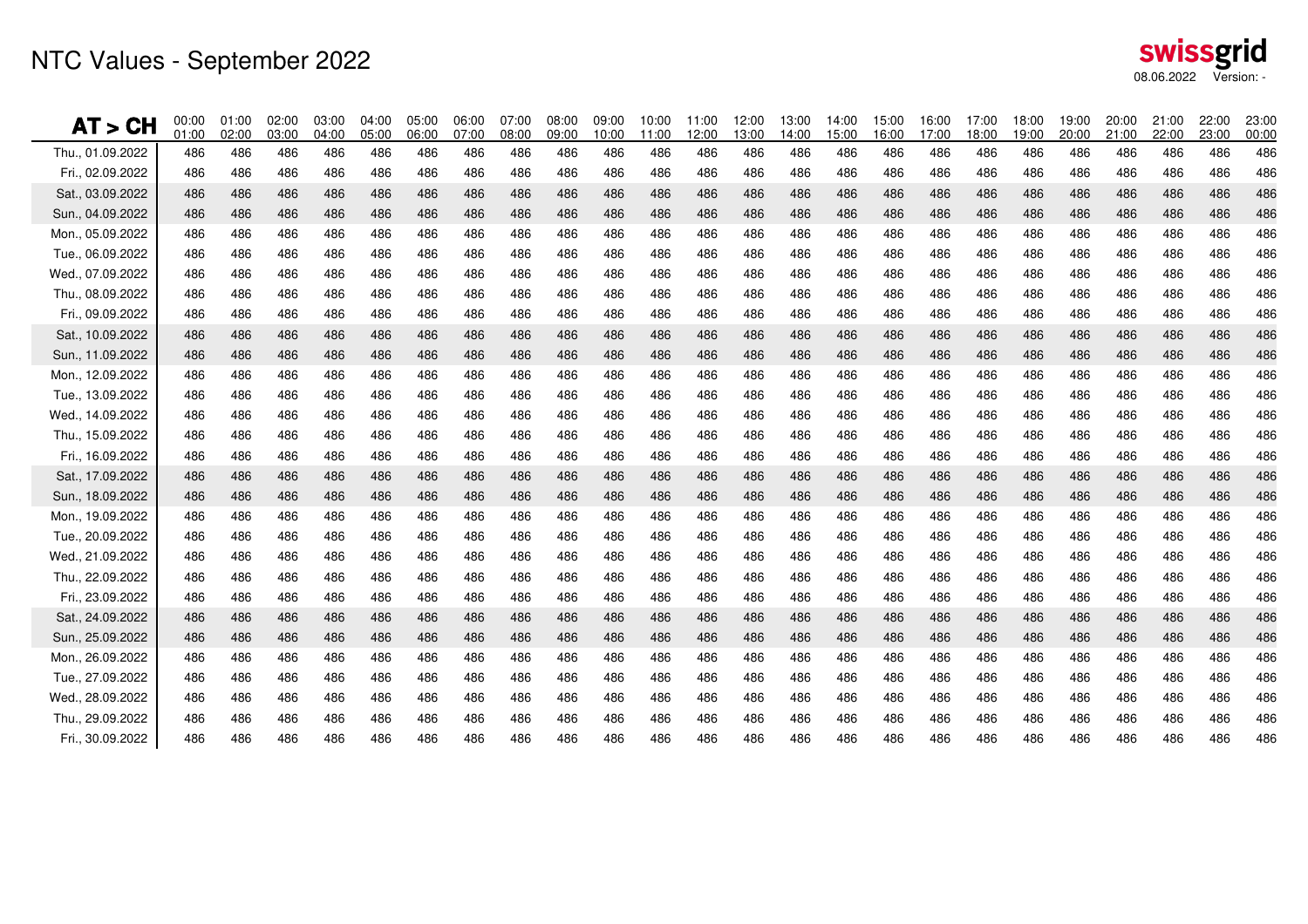## NTC Values - September 2022

| <b>CH &gt; AT</b> | 00:00<br>01:00 | 01:00<br>02:00 | 02:00<br>03:00 | 03:00<br>04:00 | 04:00<br>05:00 | 05:00<br>06:00 | 06:00<br>07:00 | 07:00<br>08:00 | 08:00<br>09:00 | 09:00<br>10:00 | 10:00<br>11:00 | 11:00<br>12:00 | 12:00<br>13:00 | 13:00<br>14:00 | 14:00<br>15:00 | 15:00<br>16:00 | 16:00<br>17:00 | 17:00<br>18:00 | 18:00<br>19:00 | 19:00<br>20:00 | 20:00<br>21:00 | 21:00<br>22:00 | 22:00<br>23:00 | 23:00<br>00:00 |
|-------------------|----------------|----------------|----------------|----------------|----------------|----------------|----------------|----------------|----------------|----------------|----------------|----------------|----------------|----------------|----------------|----------------|----------------|----------------|----------------|----------------|----------------|----------------|----------------|----------------|
| Thu., 01.09.2022  | 486            | 486            | 486            | 486            | 486            | 486            | 486            | 486            | 486            | 486            | 486            | 486            | 486            | 486            | 486            | 486            | 486            | 486            | 486            | 486            | 486            | 486            | 486            | 486            |
| Fri., 02.09.2022  | 486            | 486            | 486            | 486            | 486            | 486            | 486            | 486            | 486            | 486            | 486            | 486            | 486            | 486            | 486            | 486            | 486            | 486            | 486            | 486            | 486            | 486            | 486            | 486            |
| Sat., 03.09.2022  | 486            | 486            | 486            | 486            | 486            | 486            | 486            | 486            | 486            | 486            | 486            | 486            | 486            | 486            | 486            | 486            | 486            | 486            | 486            | 486            | 486            | 486            | 486            | 486            |
| Sun., 04.09.2022  | 486            | 486            | 486            | 486            | 486            | 486            | 486            | 486            | 486            | 486            | 486            | 486            | 486            | 486            | 486            | 486            | 486            | 486            | 486            | 486            | 486            | 486            | 486            | 486            |
| Mon., 05.09.2022  | 486            | 486            | 486            | 486            | 486            | 486            | 486            | 486            | 486            | 486            | 486            | 486            | 486            | 486            | 486            | 486            | 486            | 486            | 486            | 486            | 486            | 486            | 486            | 486            |
| Tue., 06.09.2022  | 486            | 486            | 486            | 486            | 486            | 486            | 486            | 486            | 486            | 486            | 486            | 486            | 486            | 486            | 486            | 486            | 486            | 486            | 486            | 486            | 486            | 486            | 486            | 486            |
| Wed., 07.09.2022  | 486            | 486            | 486            | 486            | 486            | 486            | 486            | 486            | 486            | 486            | 486            | 486            | 486            | 486            | 486            | 486            | 486            | 486            | 486            | 486            | 486            | 486            | 486            | 486            |
| Thu., 08.09.2022  | 486            | 486            | 486            | 486            | 486            | 486            | 486            | 486            | 486            | 486            | 486            | 486            | 486            | 486            | 486            | 486            | 486            | 486            | 486            | 486            | 486            | 486            | 486            | 486            |
| Fri., 09.09.2022  | 486            | 486            | 486            | 486            | 486            | 486            | 486            | 486            | 486            | 486            | 486            | 486            | 486            | 486            | 486            | 486            | 486            | 486            | 486            | 486            | 486            | 486            | 486            | 486            |
| Sat., 10.09.2022  | 486            | 486            | 486            | 486            | 486            | 486            | 486            | 486            | 486            | 486            | 486            | 486            | 486            | 486            | 486            | 486            | 486            | 486            | 486            | 486            | 486            | 486            | 486            | 486            |
| Sun., 11.09.2022  | 486            | 486            | 486            | 486            | 486            | 486            | 486            | 486            | 486            | 486            | 486            | 486            | 486            | 486            | 486            | 486            | 486            | 486            | 486            | 486            | 486            | 486            | 486            | 486            |
| Mon., 12.09.2022  | 486            | 486            | 486            | 486            | 486            | 486            | 486            | 486            | 486            | 486            | 486            | 486            | 486            | 486            | 486            | 486            | 486            | 486            | 486            | 486            | 486            | 486            | 486            | 486            |
| Tue., 13.09.2022  | 486            | 486            | 486            | 486            | 486            | 486            | 486            | 486            | 486            | 486            | 486            | 486            | 486            | 486            | 486            | 486            | 486            | 486            | 486            | 486            | 486            | 486            | 486            | 486            |
| Wed., 14.09.2022  | 486            | 486            | 486            | 486            | 486            | 486            | 486            | 486            | 486            | 486            | 486            | 486            | 486            | 486            | 486            | 486            | 486            | 486            | 486            | 486            | 486            | 486            | 486            | 486            |
| Thu., 15.09.2022  | 486            | 486            | 486            | 486            | 486            | 486            | 486            | 486            | 486            | 486            | 486            | 486            | 486            | 486            | 486            | 486            | 486            | 486            | 486            | 486            | 486            | 486            | 486            | 486            |
| Fri., 16.09.2022  | 486            | 486            | 486            | 486            | 486            | 486            | 486            | 486            | 486            | 486            | 486            | 486            | 486            | 486            | 486            | 486            | 486            | 486            | 486            | 486            | 486            | 486            | 486            | 486            |
| Sat., 17.09.2022  | 486            | 486            | 486            | 486            | 486            | 486            | 486            | 486            | 486            | 486            | 486            | 486            | 486            | 486            | 486            | 486            | 486            | 486            | 486            | 486            | 486            | 486            | 486            | 486            |
| Sun., 18.09.2022  | 486            | 486            | 486            | 486            | 486            | 486            | 486            | 486            | 486            | 486            | 486            | 486            | 486            | 486            | 486            | 486            | 486            | 486            | 486            | 486            | 486            | 486            | 486            | 486            |
| Mon., 19.09.2022  | 486            | 486            | 486            | 486            | 486            | 486            | 486            | 486            | 486            | 486            | 486            | 486            | 486            | 486            | 486            | 486            | 486            | 486            | 486            | 486            | 486            | 486            | 486            | 486            |
| Tue., 20.09.2022  | 486            | 486            | 486            | 486            | 486            | 486            | 486            | 486            | 486            | 486            | 486            | 486            | 486            | 486            | 486            | 486            | 486            | 486            | 486            | 486            | 486            | 486            | 486            | 486            |
| Wed., 21.09.2022  | 486            | 486            | 486            | 486            | 486            | 486            | 486            | 486            | 486            | 486            | 486            | 486            | 486            | 486            | 486            | 486            | 486            | 486            | 486            | 486            | 486            | 486            | 486            | 486            |
| Thu., 22.09.2022  | 486            | 486            | 486            | 486            | 486            | 486            | 486            | 486            | 486            | 486            | 486            | 486            | 486            | 486            | 486            | 486            | 486            | 486            | 486            | 486            | 486            | 486            | 486            | 486            |
| Fri., 23.09.2022  | 486            | 486            | 486            | 486            | 486            | 486            | 486            | 486            | 486            | 486            | 486            | 486            | 486            | 486            | 486            | 486            | 486            | 486            | 486            | 486            | 486            | 486            | 486            | 486            |
| Sat., 24.09.2022  | 486            | 486            | 486            | 486            | 486            | 486            | 486            | 486            | 486            | 486            | 486            | 486            | 486            | 486            | 486            | 486            | 486            | 486            | 486            | 486            | 486            | 486            | 486            | 486            |
| Sun., 25.09.2022  | 486            | 486            | 486            | 486            | 486            | 486            | 486            | 486            | 486            | 486            | 486            | 486            | 486            | 486            | 486            | 486            | 486            | 486            | 486            | 486            | 486            | 486            | 486            | 486            |
| Mon., 26.09.2022  | 486            | 486            | 486            | 486            | 486            | 486            | 486            | 486            | 486            | 486            | 486            | 486            | 486            | 486            | 486            | 486            | 486            | 486            | 486            | 486            | 486            | 486            | 486            | 486            |
| Tue., 27.09.2022  | 486            | 486            | 486            | 486            | 486            | 486            | 486            | 486            | 486            | 486            | 486            | 486            | 486            | 486            | 486            | 486            | 486            | 486            | 486            | 486            | 486            | 486            | 486            | 486            |
| Wed., 28.09.2022  | 486            | 486            | 486            | 486            | 486            | 486            | 486            | 486            | 486            | 486            | 486            | 486            | 486            | 486            | 486            | 486            | 486            | 486            | 486            | 486            | 486            | 486            | 486            | 486            |
| Thu., 29.09.2022  | 486            | 486            | 486            | 486            | 486            | 486            | 486            | 486            | 486            | 486            | 486            | 486            | 486            | 486            | 486            | 486            | 486            | 486            | 486            | 486            | 486            | 486            | 486            | 486            |
| Fri., 30.09.2022  | 486            | 486            | 486            | 486            | 486            | 486            | 486            | 486            | 486            | 486            | 486            | 486            | 486            | 486            | 486            | 486            | 486            | 486            | 486            | 486            | 486            | 486            | 486            | 486            |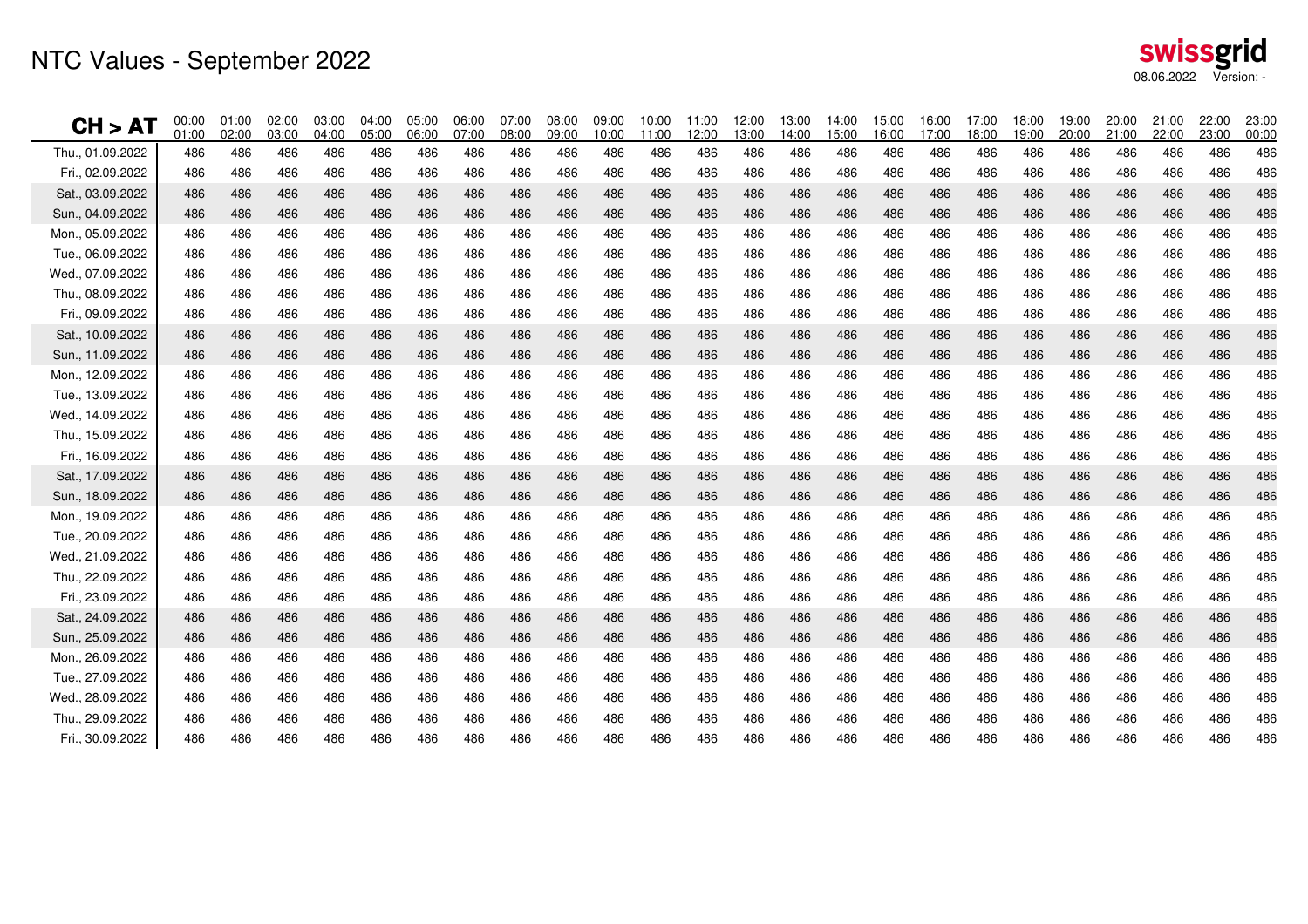| swissgrid  |            |
|------------|------------|
| 08.06.2022 | Version: - |

| AT > CH          | 00:00<br>01:00 | 01:00<br>02:00 | 02:00<br>03:00 | 03:00<br>04:00 | 04:00<br>05:00 | 05:00<br>06:00 | 06:00<br>07:00 | 07:00<br>08:00 | 08:00<br>09:00 | 09:00<br>10:00 | 10:00<br>11:00 | 11:00<br>12:00 | 12:00<br>13:00 | 13:00<br>14:00 | 14:00<br>15:00 | 15:00<br>16:00 | 16:00<br>17:00 | 17:00<br>18:00 | 18:00<br>19:00 | 19:00<br>20:00 | 20:00<br>21:00 | 21:00<br>22:00 | 22:00<br>23:00 | 23:00<br>00:00 |
|------------------|----------------|----------------|----------------|----------------|----------------|----------------|----------------|----------------|----------------|----------------|----------------|----------------|----------------|----------------|----------------|----------------|----------------|----------------|----------------|----------------|----------------|----------------|----------------|----------------|
| Sat., 01.10.2022 | 486            | 486            | 486            | 486            | 486            | 486            | 486            | 486            | 486            | 486            | 486            | 486            | 486            | 486            | 486            | 486            | 486            | 486            | 486            | 486            | 486            | 486            | 486            | 486            |
| Sun., 02.10.2022 | 486            | 486            | 486            | 486            | 486            | 486            | 486            | 486            | 486            | 486            | 486            | 486            | 486            | 486            | 486            | 486            | 486            | 486            | 486            | 486            | 486            | 486            | 486            | 486            |
| Mon., 03.10.2022 | 486            | 486            | 486            | 486            | 486            | 486            | 486            | 486            | 486            | 486            | 486            | 486            | 486            | 486            | 486            | 486            | 486            | 486            | 486            | 486            | 486            | 486            | 486            | 486            |
| Tue., 04.10.2022 | 486            | 486            | 486            | 486            | 486            | 486            | 486            | 486            | 486            | 486            | 486            | 486            | 486            | 486            | 486            | 486            | 486            | 486            | 486            | 486            | 486            | 486            | 486            | 486            |
| Wed., 05.10.2022 | 486            | 486            | 486            | 486            | 486            | 486            | 486            | 486            | 486            | 486            | 486            | 486            | 486            | 486            | 486            | 486            | 486            | 486            | 486            | 486            | 486            | 486            | 486            | 486            |
| Thu., 06.10.2022 | 486            | 486            | 486            | 486            | 486            | 486            | 486            | 486            | 486            | 486            | 486            | 486            | 486            | 486            | 486            | 486            | 486            | 486            | 486            | 486            | 486            | 486            | 486            | 486            |
| Fri., 07.10.2022 | 486            | 486            | 486            | 486            | 486            | 486            | 486            | 486            | 486            | 486            | 486            | 486            | 486            | 486            | 486            | 486            | 486            | 486            | 486            | 486            | 486            | 486            | 486            | 486            |
| Sat., 08.10.2022 | 486            | 486            | 486            | 486            | 486            | 486            | 486            | 486            | 486            | 486            | 486            | 486            | 486            | 486            | 486            | 486            | 486            | 486            | 486            | 486            | 486            | 486            | 486            | 486            |
| Sun., 09.10.2022 | 486            | 486            | 486            | 486            | 486            | 486            | 486            | 486            | 486            | 486            | 486            | 486            | 486            | 486            | 486            | 486            | 486            | 486            | 486            | 486            | 486            | 486            | 486            | 486            |
| Mon., 10.10.2022 | 486            | 486            | 486            | 486            | 486            | 486            | 486            | 486            | 486            | 486            | 486            | 486            | 486            | 486            | 486            | 486            | 486            | 486            | 486            | 486            | 486            | 486            | 486            | 486            |
| Tue., 11.10.2022 | 486            | 486            | 486            | 486            | 486            | 486            | 486            | 486            | 486            | 486            | 486            | 486            | 486            | 486            | 486            | 486            | 486            | 486            | 486            | 486            | 486            | 486            | 486            | 486            |
| Wed., 12.10.2022 | 486            | 486            | 486            | 486            | 486            | 486            | 486            | 486            | 486            | 486            | 486            | 486            | 486            | 486            | 486            | 486            | 486            | 486            | 486            | 486            | 486            | 486            | 486            | 486            |
| Thu., 13.10.2022 | 486            | 486            | 486            | 486            | 486            | 486            | 486            | 486            | 486            | 486            | 486            | 486            | 486            | 486            | 486            | 486            | 486            | 486            | 486            | 486            | 486            | 486            | 486            | 486            |
| Fri., 14.10.2022 | 486            | 486            | 486            | 486            | 486            | 486            | 486            | 486            | 486            | 486            | 486            | 486            | 486            | 486            | 486            | 486            | 486            | 486            | 486            | 486            | 486            | 486            | 486            | 486            |
| Sat., 15.10.2022 | 486            | 486            | 486            | 486            | 486            | 486            | 486            | 486            | 486            | 486            | 486            | 486            | 486            | 486            | 486            | 486            | 486            | 486            | 486            | 486            | 486            | 486            | 486            | 486            |
| Sun., 16.10.2022 | 486            | 486            | 486            | 486            | 486            | 486            | 486            | 486            | 486            | 486            | 486            | 486            | 486            | 486            | 486            | 486            | 486            | 486            | 486            | 486            | 486            | 486            | 486            | 486            |
| Mon., 17.10.2022 | 486            | 486            | 486            | 486            | 486            | 486            | 486            | 486            | 486            | 486            | 486            | 486            | 486            | 486            | 486            | 486            | 486            | 486            | 486            | 486            | 486            | 486            | 486            | 486            |
| Tue., 18.10.2022 | 486            | 486            | 486            | 486            | 486            | 486            | 486            | 486            | 486            | 486            | 486            | 486            | 486            | 486            | 486            | 486            | 486            | 486            | 486            | 486            | 486            | 486            | 486            | 486            |
| Wed., 19.10.2022 | 486            | 486            | 486            | 486            | 486            | 486            | 486            | 486            | 486            | 486            | 486            | 486            | 486            | 486            | 486            | 486            | 486            | 486            | 486            | 486            | 486            | 486            | 486            | 486            |
| Thu., 20.10.2022 | 486            | 486            | 486            | 486            | 486            | 486            | 486            | 486            | 486            | 486            | 486            | 486            | 486            | 486            | 486            | 486            | 486            | 486            | 486            | 486            | 486            | 486            | 486            | 486            |
| Fri., 21.10.2022 | 486            | 486            | 486            | 486            | 486            | 486            | 486            | 486            | 486            | 486            | 486            | 486            | 486            | 486            | 486            | 486            | 486            | 486            | 486            | 486            | 486            | 486            | 486            | 486            |
| Sat., 22.10.2022 | 486            | 486            | 486            | 486            | 486            | 486            | 486            | 486            | 486            | 486            | 486            | 486            | 486            | 486            | 486            | 486            | 486            | 486            | 486            | 486            | 486            | 486            | 486            | 486            |
| Sun., 23.10.2022 | 486            | 486            | 486            | 486            | 486            | 486            | 486            | 486            | 486            | 486            | 486            | 486            | 486            | 486            | 486            | 486            | 486            | 486            | 486            | 486            | 486            | 486            | 486            | 486            |
| Mon., 24.10.2022 | 486            | 486            | 486            | 486            | 486            | 486            | 486            | 486            | 486            | 486            | 486            | 486            | 486            | 486            | 486            | 486            | 486            | 486            | 486            | 486            | 486            | 486            | 486            | 486            |
| Tue., 25.10.2022 | 486            | 486            | 486            | 486            | 486            | 486            | 486            | 486            | 486            | 486            | 486            | 486            | 486            | 486            | 486            | 486            | 486            | 486            | 486            | 486            | 486            | 486            | 486            | 486            |
| Wed., 26.10.2022 | 486            | 486            | 486            | 486            | 486            | 486            | 486            | 486            | 486            | 486            | 486            | 486            | 486            | 486            | 486            | 486            | 486            | 486            | 486            | 486            | 486            | 486            | 486            | 486            |
| Thu., 27.10.2022 | 486            | 486            | 486            | 486            | 486            | 486            | 486            | 486            | 486            | 486            | 486            | 486            | 486            | 486            | 486            | 486            | 486            | 486            | 486            | 486            | 486            | 486            | 486            | 486            |
| Fri., 28.10.2022 | 486            | 486            | 486            | 486            | 486            | 486            | 486            | 486            | 486            | 486            | 486            | 486            | 486            | 486            | 486            | 486            | 486            | 486            | 486            | 486            | 486            | 486            | 486            | 486            |
| Sat., 29.10.2022 | 486            | 486            | 486            | 486            | 486            | 486            | 486            | 486            | 486            | 486            | 486            | 486            | 486            | 486            | 486            | 486            | 486            | 486            | 486            | 486            | 486            | 486            | 486            | 486            |
| Sun., 30.10.2022 | 486            | 486            | 486            | 486            | 486            | 486            | 486            | 486            | 486            | 486            | 486            | 486            | 486            | 486            | 486            | 486            | 486            | 486            | 486            | 486            | 486            | 486            | 486            | 486            |
| Mon., 31.10.2022 | 486            | 486            | 486            | 486            | 486            | 486            | 486            | 486            | 486            | 486            | 486            | 486            | 486            | 486            | 486            | 486            | 486            | 486            | 486            | 486            | 486            | 486            | 486            | 486            |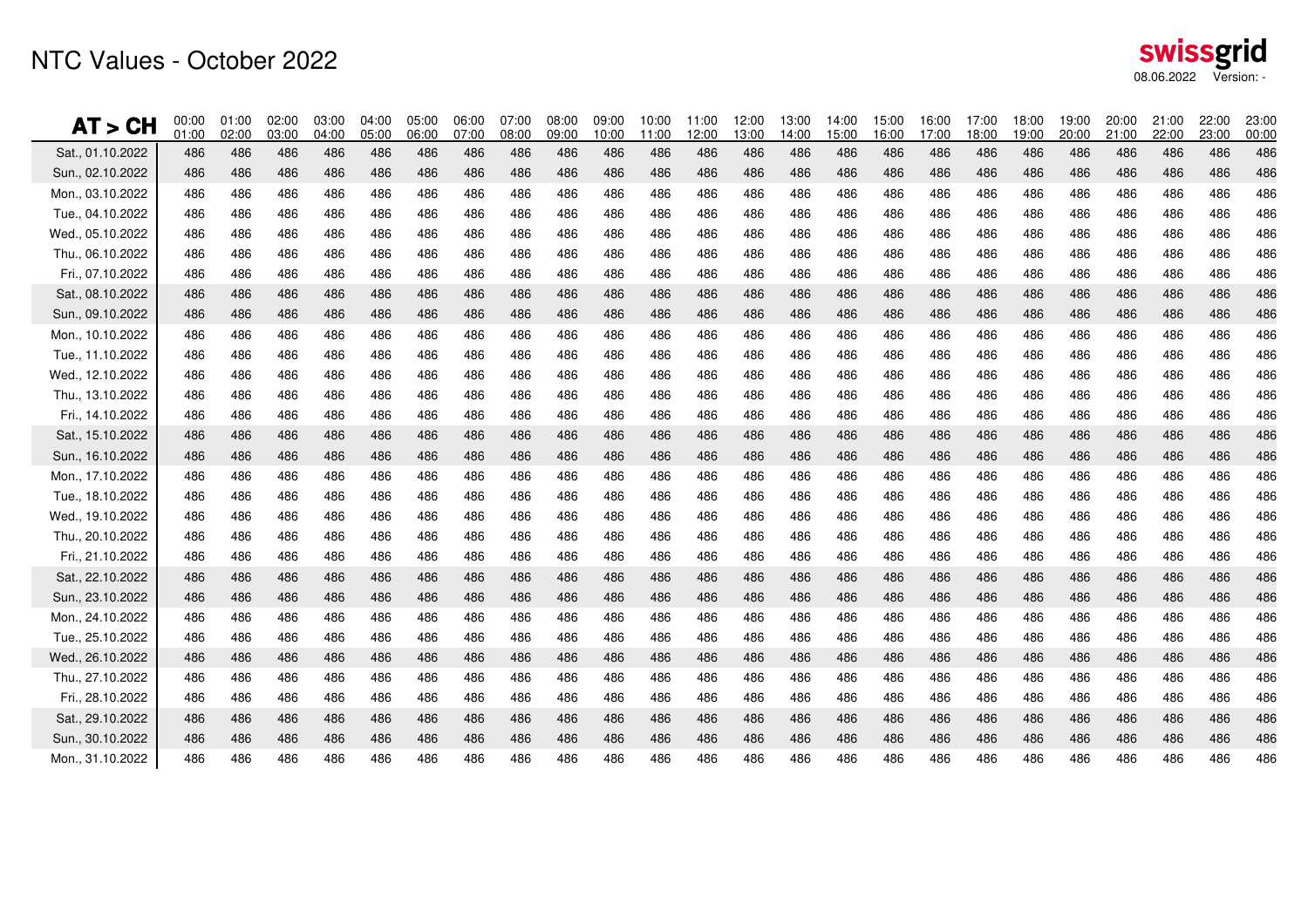| swissgrid  |            |
|------------|------------|
| 08.06.2022 | Version: - |

| CH > AT          | 00:00<br>01:00 | 01:00<br>02:00 | 02:00<br>03:00 | 03:00<br>04:00 | 04:00<br>05:00 | 05:00<br>06:00 | 06:00<br>07:00 | 07:00<br>08:00 | 08:00<br>09:00 | 09:00<br>10:00 | 10:00<br>11:00 | 11:00<br>12:00 | 12:00<br>13:00 | 13:00<br>14:00 | 14:00<br>15:00 | 15:00<br>16:00 | 16:00<br>17:00 | 17:00<br>18:00 | 18:00<br>19:00 | 19:00<br>20:00 | 20:00<br>21:00 | 21:00<br>22:00 | 22:00<br>23:00 | 23:00<br>00:00 |
|------------------|----------------|----------------|----------------|----------------|----------------|----------------|----------------|----------------|----------------|----------------|----------------|----------------|----------------|----------------|----------------|----------------|----------------|----------------|----------------|----------------|----------------|----------------|----------------|----------------|
| Sat., 01.10.2022 | 486            | 486            | 486            | 486            | 486            | 486            | 486            | 486            | 486            | 486            | 486            | 486            | 486            | 486            | 486            | 486            | 486            | 486            | 486            | 486            | 486            | 486            | 486            | 486            |
| Sun., 02.10.2022 | 486            | 486            | 486            | 486            | 486            | 486            | 486            | 486            | 486            | 486            | 486            | 486            | 486            | 486            | 486            | 486            | 486            | 486            | 486            | 486            | 486            | 486            | 486            | 486            |
| Mon., 03.10.2022 | 486            | 486            | 486            | 486            | 486            | 486            | 486            | 486            | 486            | 486            | 486            | 486            | 486            | 486            | 486            | 486            | 486            | 486            | 486            | 486            | 486            | 486            | 486            | 486            |
| Tue., 04.10.2022 | 486            | 486            | 486            | 486            | 486            | 486            | 486            | 486            | 486            | 486            | 486            | 486            | 486            | 486            | 486            | 486            | 486            | 486            | 486            | 486            | 486            | 486            | 486            | 486            |
| Wed., 05.10.2022 | 486            | 486            | 486            | 486            | 486            | 486            | 486            | 486            | 486            | 486            | 486            | 486            | 486            | 486            | 486            | 486            | 486            | 486            | 486            | 486            | 486            | 486            | 486            | 486            |
| Thu., 06.10.2022 | 486            | 486            | 486            | 486            | 486            | 486            | 486            | 486            | 486            | 486            | 486            | 486            | 486            | 486            | 486            | 486            | 486            | 486            | 486            | 486            | 486            | 486            | 486            | 486            |
| Fri., 07.10.2022 | 486            | 486            | 486            | 486            | 486            | 486            | 486            | 486            | 486            | 486            | 486            | 486            | 486            | 486            | 486            | 486            | 486            | 486            | 486            | 486            | 486            | 486            | 486            | 486            |
| Sat., 08.10.2022 | 486            | 486            | 486            | 486            | 486            | 486            | 486            | 486            | 486            | 486            | 486            | 486            | 486            | 486            | 486            | 486            | 486            | 486            | 486            | 486            | 486            | 486            | 486            | 486            |
| Sun., 09.10.2022 | 486            | 486            | 486            | 486            | 486            | 486            | 486            | 486            | 486            | 486            | 486            | 486            | 486            | 486            | 486            | 486            | 486            | 486            | 486            | 486            | 486            | 486            | 486            | 486            |
| Mon., 10.10.2022 | 486            | 486            | 486            | 486            | 486            | 486            | 486            | 486            | 486            | 486            | 486            | 486            | 486            | 486            | 486            | 486            | 486            | 486            | 486            | 486            | 486            | 486            | 486            | 486            |
| Tue., 11.10.2022 | 486            | 486            | 486            | 486            | 486            | 486            | 486            | 486            | 486            | 486            | 486            | 486            | 486            | 486            | 486            | 486            | 486            | 486            | 486            | 486            | 486            | 486            | 486            | 486            |
| Wed., 12.10.2022 | 486            | 486            | 486            | 486            | 486            | 486            | 486            | 486            | 486            | 486            | 486            | 486            | 486            | 486            | 486            | 486            | 486            | 486            | 486            | 486            | 486            | 486            | 486            | 486            |
| Thu., 13.10.2022 | 486            | 486            | 486            | 486            | 486            | 486            | 486            | 486            | 486            | 486            | 486            | 486            | 486            | 486            | 486            | 486            | 486            | 486            | 486            | 486            | 486            | 486            | 486            | 486            |
| Fri., 14.10.2022 | 486            | 486            | 486            | 486            | 486            | 486            | 486            | 486            | 486            | 486            | 486            | 486            | 486            | 486            | 486            | 486            | 486            | 486            | 486            | 486            | 486            | 486            | 486            | 486            |
| Sat., 15.10.2022 | 486            | 486            | 486            | 486            | 486            | 486            | 486            | 486            | 486            | 486            | 486            | 486            | 486            | 486            | 486            | 486            | 486            | 486            | 486            | 486            | 486            | 486            | 486            | 486            |
| Sun., 16.10.2022 | 486            | 486            | 486            | 486            | 486            | 486            | 486            | 486            | 486            | 486            | 486            | 486            | 486            | 486            | 486            | 486            | 486            | 486            | 486            | 486            | 486            | 486            | 486            | 486            |
| Mon., 17.10.2022 | 486            | 486            | 486            | 486            | 486            | 486            | 486            | 486            | 486            | 486            | 486            | 486            | 486            | 486            | 486            | 486            | 486            | 486            | 486            | 486            | 486            | 486            | 486            | 486            |
| Tue., 18.10.2022 | 486            | 486            | 486            | 486            | 486            | 486            | 486            | 486            | 486            | 486            | 486            | 486            | 486            | 486            | 486            | 486            | 486            | 486            | 486            | 486            | 486            | 486            | 486            | 486            |
| Wed., 19.10.2022 | 486            | 486            | 486            | 486            | 486            | 486            | 486            | 486            | 486            | 486            | 486            | 486            | 486            | 486            | 486            | 486            | 486            | 486            | 486            | 486            | 486            | 486            | 486            | 486            |
| Thu., 20.10.2022 | 486            | 486            | 486            | 486            | 486            | 486            | 486            | 486            | 486            | 486            | 486            | 486            | 486            | 486            | 486            | 486            | 486            | 486            | 486            | 486            | 486            | 486            | 486            | 486            |
| Fri., 21.10.2022 | 486            | 486            | 486            | 486            | 486            | 486            | 486            | 486            | 486            | 486            | 486            | 486            | 486            | 486            | 486            | 486            | 486            | 486            | 486            | 486            | 486            | 486            | 486            | 486            |
| Sat., 22.10.2022 | 486            | 486            | 486            | 486            | 486            | 486            | 486            | 486            | 486            | 486            | 486            | 486            | 486            | 486            | 486            | 486            | 486            | 486            | 486            | 486            | 486            | 486            | 486            | 486            |
| Sun., 23.10.2022 | 486            | 486            | 486            | 486            | 486            | 486            | 486            | 486            | 486            | 486            | 486            | 486            | 486            | 486            | 486            | 486            | 486            | 486            | 486            | 486            | 486            | 486            | 486            | 486            |
| Mon., 24.10.2022 | 486            | 486            | 486            | 486            | 486            | 486            | 486            | 486            | 486            | 486            | 486            | 486            | 486            | 486            | 486            | 486            | 486            | 486            | 486            | 486            | 486            | 486            | 486            | 486            |
| Tue., 25.10.2022 | 486            | 486            | 486            | 486            | 486            | 486            | 486            | 486            | 486            | 486            | 486            | 486            | 486            | 486            | 486            | 486            | 486            | 486            | 486            | 486            | 486            | 486            | 486            | 486            |
| Wed., 26.10.2022 | 486            | 486            | 486            | 486            | 486            | 486            | 486            | 486            | 486            | 486            | 486            | 486            | 486            | 486            | 486            | 486            | 486            | 486            | 486            | 486            | 486            | 486            | 486            | 486            |
| Thu., 27.10.2022 | 486            | 486            | 486            | 486            | 486            | 486            | 486            | 486            | 486            | 486            | 486            | 486            | 486            | 486            | 486            | 486            | 486            | 486            | 486            | 486            | 486            | 486            | 486            | 486            |
| Fri., 28.10.2022 | 486            | 486            | 486            | 486            | 486            | 486            | 486            | 486            | 486            | 486            | 486            | 486            | 486            | 486            | 486            | 486            | 486            | 486            | 486            | 486            | 486            | 486            | 486            | 486            |
| Sat., 29.10.2022 | 486            | 486            | 486            | 486            | 486            | 486            | 486            | 486            | 486            | 486            | 486            | 486            | 486            | 486            | 486            | 486            | 486            | 486            | 486            | 486            | 486            | 486            | 486            | 486            |
| Sun., 30.10.2022 | 486            | 486            | 486            | 486            | 486            | 486            | 486            | 486            | 486            | 486            | 486            | 486            | 486            | 486            | 486            | 486            | 486            | 486            | 486            | 486            | 486            | 486            | 486            | 486            |
| Mon., 31.10.2022 | 486            | 486            | 486            | 486            | 486            | 486            | 486            | 486            | 486            | 486            | 486            | 486            | 486            | 486            | 486            | 486            | 486            | 486            | 486            | 486            | 486            | 486            | 486            | 486            |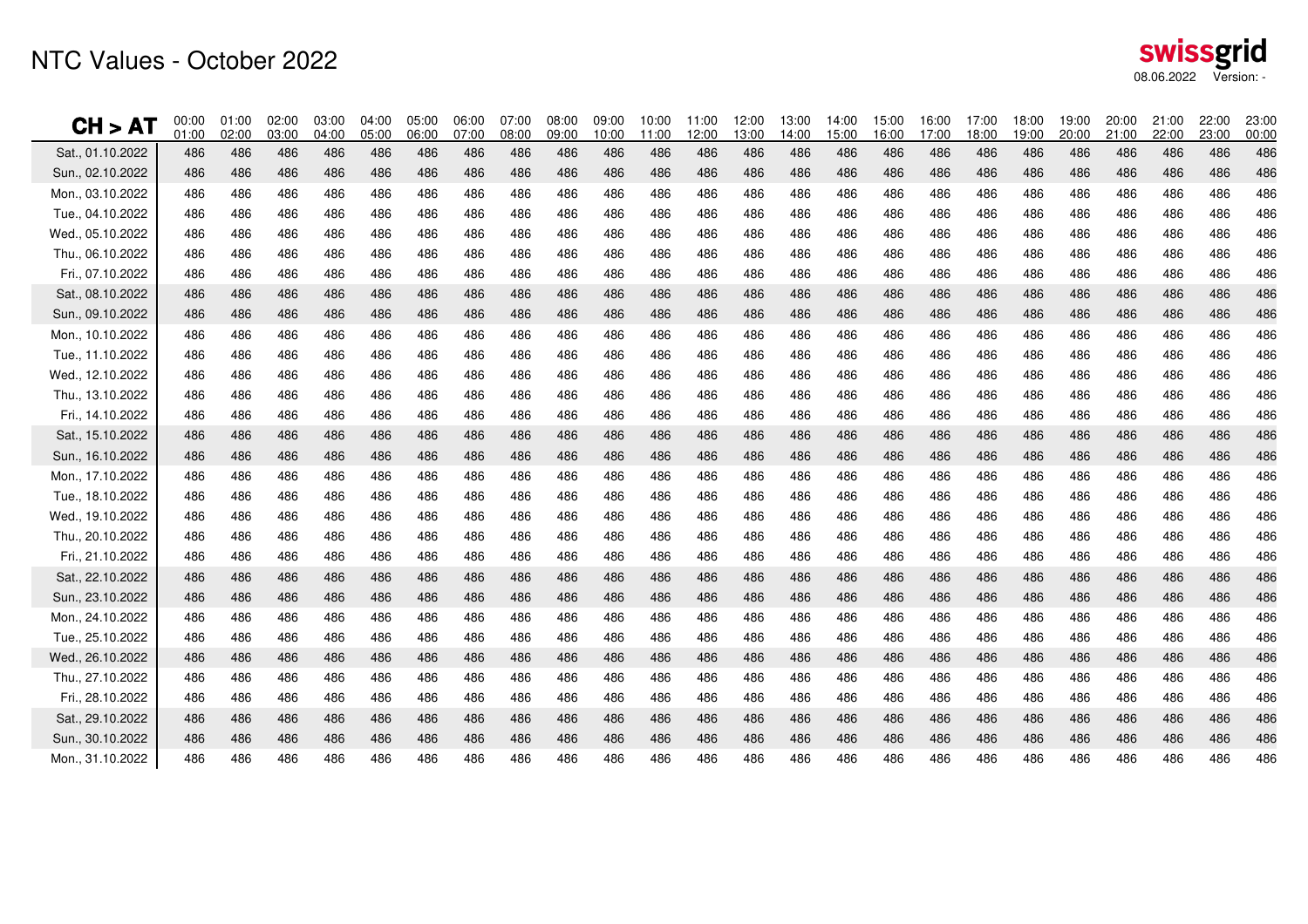### NTC Values - November 2022

| swissgrid             |  |
|-----------------------|--|
| 08.06.2022 Version: - |  |

| AT > CH          | 00:00<br>01:00 | 01:00<br>02:00 | 02:00<br>03:00 | 03:00<br>04:00 | 04:00<br>05:00 | 05:00<br>06:00 | 06:00<br>07:00 | 07:00<br>08:00 | 08:00<br>09:00 | 09:00<br>10:00 | 10:00<br>11:00 | 11:00<br>12:00 | 12:00<br>13:00 | 13:00<br>14:00 | 14:00<br>15:00 | 15:00<br>16:00 | 16:00<br>17:00 | 17:00<br>18:00 | 18:00<br>19:00 | 19:00<br>20:00 | 20:00<br>21:00 | 21:00<br>22:00 | 22:00<br>23:00 | 23:00<br>00:00 |
|------------------|----------------|----------------|----------------|----------------|----------------|----------------|----------------|----------------|----------------|----------------|----------------|----------------|----------------|----------------|----------------|----------------|----------------|----------------|----------------|----------------|----------------|----------------|----------------|----------------|
| Tue., 01.11.2022 | 486            | 486            | 486            | 486            | 486            | 486            | 486            | 486            | 486            | 486            | 486            | 486            | 486            | 486            | 486            | 486            | 486            | 486            | 486            | 486            | 486            | 486            | 486            | 486            |
| Wed., 02.11.2022 | 486            | 486            | 486            | 486            | 486            | 486            | 486            | 486            | 486            | 486            | 486            | 486            | 486            | 486            | 486            | 486            | 486            | 486            | 486            | 486            | 486            | 486            | 486            | 486            |
| Thu., 03.11.2022 | 486            | 486            | 486            | 486            | 486            | 486            | 486            | 486            | 486            | 486            | 486            | 486            | 486            | 486            | 486            | 486            | 486            | 486            | 486            | 486            | 486            | 486            | 486            | 486            |
| Fri., 04.11.2022 | 486            | 486            | 486            | 486            | 486            | 486            | 486            | 486            | 486            | 486            | 486            | 486            | 486            | 486            | 486            | 486            | 486            | 486            | 486            | 486            | 486            | 486            | 486            | 486            |
| Sat., 05.11.2022 | 486            | 486            | 486            | 486            | 486            | 486            | 486            | 486            | 486            | 486            | 486            | 486            | 486            | 486            | 486            | 486            | 486            | 486            | 486            | 486            | 486            | 486            | 486            | 486            |
| Sun., 06.11.2022 | 486            | 486            | 486            | 486            | 486            | 486            | 486            | 486            | 486            | 486            | 486            | 486            | 486            | 486            | 486            | 486            | 486            | 486            | 486            | 486            | 486            | 486            | 486            | 486            |
| Mon., 07.11.2022 | 486            | 486            | 486            | 486            | 486            | 486            | 486            | 486            | 486            | 486            | 486            | 486            | 486            | 486            | 486            | 486            | 486            | 486            | 486            | 486            | 486            | 486            | 486            | 486            |
| Tue., 08.11.2022 | 486            | 486            | 486            | 486            | 486            | 486            | 486            | 486            | 486            | 486            | 486            | 486            | 486            | 486            | 486            | 486            | 486            | 486            | 486            | 486            | 486            | 486            | 486            | 486            |
| Wed., 09.11.2022 | 486            | 486            | 486            | 486            | 486            | 486            | 486            | 486            | 486            | 486            | 486            | 486            | 486            | 486            | 486            | 486            | 486            | 486            | 1236           | 1236           | 1236           | 1236           | 1236           | 1236           |
| Thu., 10.11.2022 | 1236           | 1236           | 1236           | 1236           | 1236           | 1236           | 1236           | 486            | 486            | 486            | 486            | 486            | 486            | 486            | 486            | 486            | 486            | 486            | 486            | 486            | 486            | 486            | 486            | 486            |
| Fri., 11.11.2022 | 486            | 486            | 486            | 486            | 486            | 486            | 486            | 486            | 486            | 486            | 486            | 486            | 486            | 486            | 486            | 486            | 486            | 1236           | 1236           | 1236           | 1236           | 1236           | 1236           | 1236           |
| Sat., 12.11.2022 | 1236           | 1236           | 1236           | 1236           | 1236           | 1236           | 1236           | 1236           | 1236           | 1236           | 1236           | 1236           | 1236           | 1236           | 1236           | 1236           | 1236           | 1236           | 1236           | 1236           | 1236           | 1236           | 1236           | 1236           |
| Sun., 13.11.2022 | 1236           | 1236           | 1236           | 1236           | 1236           | 1236           | 1236           | 1236           | 1236           | 1236           | 1236           | 1236           | 1236           | 1236           | 1236           | 1236           | 1236           | 1236           | 1236           | 1236           | 1236           | 1236           | 1236           | 1236           |
| Mon., 14.11.2022 | 1236           | 1236           | 1236           | 1236           | 1236           | 1236           | 1236           | 1236           | 1236           | 1236           | 1236           | 1236           | 1236           | 1236           | 1236           | 1236           | 1236           | 1236           | 1236           | 1236           | 1236           | 1236           | 1236           | 1236           |
| Tue., 15.11.2022 | 1236           | 1236           | 1236           | 1236           | 1236           | 1236           | 1236           | 936            | 936            | 936            | 936            | 936            | 936            | 936            | 936            | 936            | 936            | 1236           | 1236           | 1236           | 1236           | 1236           | 1236           | 1236           |
| Wed., 16.11.2022 | 1236           | 1236           | 1236           | 1236           | 1236           | 1236           | 1236           | 1236           | 1236           | 1236           | 1236           | 1236           | 1236           | 1236           | 1236           | 1236           | 1236           | 1236           | 1236           | 1236           | 1236           | 1236           | 1236           | 1236           |
| Thu., 17.11.2022 | 1236           | 1236           | 1236           | 1236           | 1236           | 1236           | 1236           | 1236           | 1236           | 1236           | 1236           | 1236           | 1236           | 1236           | 1236           | 1236           | 1236           | 1236           | 1236           | 1236           | 1236           | 1236           | 1236           | 1236           |
| Fri., 18.11.2022 | 1236           | 1236           | 1236           | 1236           | 1236           | 1236           | 1236           | 1236           | 1236           | 1236           | 1236           | 1236           | 1236           | 1236           | 1236           | 1236           | 1236           | 1236           | 1236           | 1236           | 1236           | 1236           | 1236           | 1236           |
| Sat., 19.11.2022 | 1236           | 1236           | 1236           | 1236           | 1236           | 1236           | 1236           | 1236           | 1236           | 1236           | 1236           | 1236           | 1236           | 1236           | 1236           | 1236           | 1236           | 1236           | 1236           | 1236           | 1236           | 1236           | 1236           | 1236           |
| Sun., 20.11.2022 | 1236           | 1236           | 1236           | 1236           | 1236           | 1236           | 1236           | 1236           | 1236           | 1236           | 1236           | 1236           | 1236           | 1236           | 1236           | 1236           | 1236           | 1236           | 1236           | 1236           | 1236           | 1236           | 1236           | 1236           |
| Mon., 21.11.2022 | 1236           | 1236           | 1236           | 1236           | 1236           | 1236           | 1236           | 1236           | 1236           | 1236           | 1236           | 1236           | 1236           | 1236           | 1236           | 1236           | 1236           | 1236           | 1236           | 1236           | 1236           | 1236           | 1236           | 1236           |
| Tue., 22.11.2022 | 1236           | 1236           | 1236           | 1236           | 1236           | 1236           | 1236           | 1236           | 1236           | 1236           | 1236           | 1236           | 1236           | 1236           | 1236           | 1236           | 1236           | 1236           | 1236           | 1236           | 1236           | 1236           | 1236           | 1236           |
| Wed., 23.11.2022 | 1236           | 1236           | 1236           | 1236           | 1236           | 1236           | 1236           | 1236           | 1236           | 1236           | 1236           | 1236           | 1236           | 1236           | 1236           | 1236           | 1236           | 1236           | 1236           | 1236           | 1236           | 1236           | 1236           | 1236           |
| Thu., 24.11.2022 | 1236           | 1236           | 1236           | 1236           | 1236           | 1236           | 1236           | 1236           | 1236           | 1236           | 1236           | 1236           | 1236           | 1236           | 1236           | 1236           | 1236           | 1236           | 1236           | 1236           | 1236           | 1236           | 1236           | 1236           |
| Fri., 25.11.2022 | 1236           | 1236           | 1236           | 1236           | 1236           | 1236           | 1236           | 1236           | 1236           | 1236           | 1236           | 1236           | 1236           | 1236           | 1236           | 1236           | 1236           | 1236           | 1236           | 1236           | 1236           | 1236           | 1236           | 1236           |
| Sat., 26.11.2022 | 1236           | 1236           | 1236           | 1236           | 1236           | 1236           | 1236           | 1236           | 1236           | 1236           | 1236           | 1236           | 1236           | 1236           | 1236           | 1236           | 1236           | 1236           | 1236           | 1236           | 1236           | 1236           | 1236           | 1236           |
| Sun., 27.11.2022 | 1236           | 1236           | 1236           | 1236           | 1236           | 1236           | 1236           | 1236           | 1236           | 1236           | 1236           | 1236           | 1236           | 1236           | 1236           | 1236           | 1236           | 1236           | 1236           | 1236           | 1236           | 1236           | 1236           | 1236           |
| Mon., 28.11.2022 | 1236           | 1236           | 1236           | 1236           | 1236           | 1236           | 1236           | 1236           | 1236           | 1236           | 1236           | 1236           | 1236           | 1236           | 1236           | 1236           | 1236           | 1236           | 1236           | 1236           | 1236           | 1236           | 1236           | 1236           |
| Tue., 29.11.2022 | 1236           | 1236           | 1236           | 1236           | 1236           | 1236           | 1236           | 1236           | 1236           | 1236           | 1236           | 1236           | 1236           | 1236           | 1236           | 1236           | 1236           | 1236           | 1236           | 1236           | 1236           | 1236           | 1236           | 1236           |
| Wed., 30.11.2022 | 1236           | 1236           | 1236           | 1236           | 1236           | 1236           | 1236           | 1236           | 1236           | 1236           | 1236           | 1236           | 1236           | 1236           | 1236           | 1236           | 1236           | 1236           | 1236           | 1236           | 1236           | 1236           | 1236           | 1236           |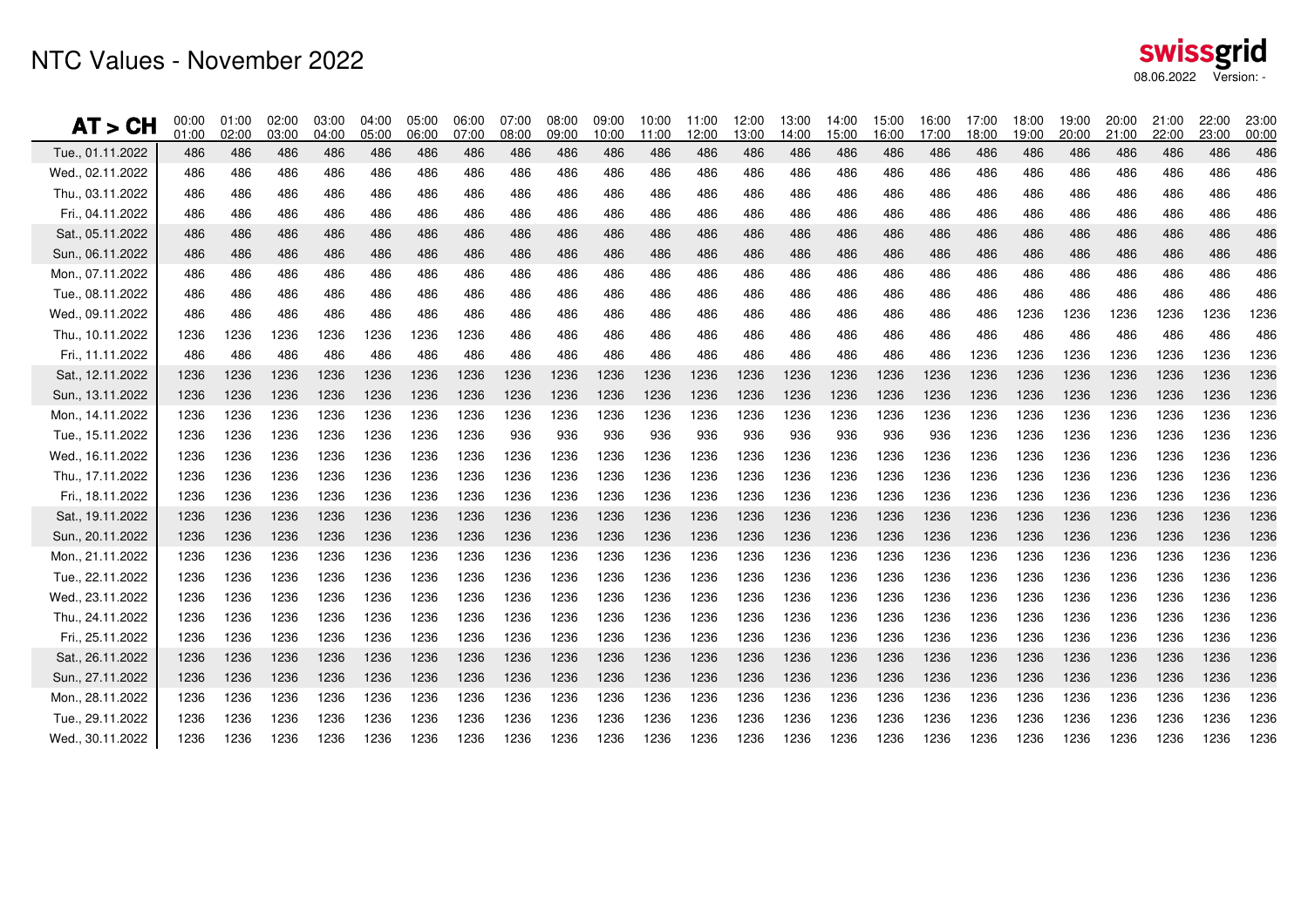### NTC Values - November 2022

| swissgrid  |            |
|------------|------------|
| 08.06.2022 | Version: - |

| CH > AI          | 00:00<br>01:00 | 01:00<br>02:00 | 02:00<br>03:00 | 03:00<br>04:00 | 04:00<br>05:00 | 05:00<br>06:00 | 06:00<br>07:00 | 07:00<br>08:00 | 08:00<br>09:00 | 09:00<br>10:00 | 10:00<br>11:00 | 11:00<br>12:00 | 12:00<br>13:00 | 13:00<br>14:00 | 14:00<br>15:00 | 15:00<br>16:00 | 16:00<br>17:00 | 17:00<br>18:00 | 18:00<br>19:00 | 19:00<br>20:00 | 20:00<br>21:00 | 21:00<br>22:00 | 22:00<br>23:00 | 23:00<br>00:00 |
|------------------|----------------|----------------|----------------|----------------|----------------|----------------|----------------|----------------|----------------|----------------|----------------|----------------|----------------|----------------|----------------|----------------|----------------|----------------|----------------|----------------|----------------|----------------|----------------|----------------|
| Tue., 01.11.2022 | 486            | 486            | 486            | 486            | 486            | 486            | 486            | 486            | 486            | 486            | 486            | 486            | 486            | 486            | 486            | 486            | 486            | 486            | 486            | 486            | 486            | 486            | 486            | 486            |
| Wed., 02.11.2022 | 486            | 486            | 486            | 486            | 486            | 486            | 486            | 486            | 486            | 486            | 486            | 486            | 486            | 486            | 486            | 486            | 486            | 486            | 486            | 486            | 486            | 486            | 486            | 486            |
| Thu., 03.11.2022 | 486            | 486            | 486            | 486            | 486            | 486            | 486            | 486            | 486            | 486            | 486            | 486            | 486            | 486            | 486            | 486            | 486            | 486            | 486            | 486            | 486            | 486            | 486            | 486            |
| Fri., 04.11.2022 | 486            | 486            | 486            | 486            | 486            | 486            | 486            | 486            | 486            | 486            | 486            | 486            | 486            | 486            | 486            | 486            | 486            | 486            | 486            | 486            | 486            | 486            | 486            | 486            |
| Sat., 05.11.2022 | 486            | 486            | 486            | 486            | 486            | 486            | 486            | 486            | 486            | 486            | 486            | 486            | 486            | 486            | 486            | 486            | 486            | 486            | 486            | 486            | 486            | 486            | 486            | 486            |
| Sun., 06.11.2022 | 486            | 486            | 486            | 486            | 486            | 486            | 486            | 486            | 486            | 486            | 486            | 486            | 486            | 486            | 486            | 486            | 486            | 486            | 486            | 486            | 486            | 486            | 486            | 486            |
| Mon., 07.11.2022 | 486            | 486            | 486            | 486            | 486            | 486            | 486            | 486            | 486            | 486            | 486            | 486            | 486            | 486            | 486            | 486            | 486            | 486            | 486            | 486            | 486            | 486            | 486            | 486            |
| Tue., 08.11.2022 | 486            | 486            | 486            | 486            | 486            | 486            | 486            | 486            | 486            | 486            | 486            | 486            | 486            | 486            | 486            | 486            | 486            | 486            | 486            | 486            | 486            | 486            | 486            | 486            |
| Wed., 09.11.2022 | 486            | 486            | 486            | 486            | 486            | 486            | 486            | 486            | 486            | 486            | 486            | 486            | 486            | 486            | 486            | 486            | 486            | 486            | 1236           | 1236           | 1236           | 1236           | 1236           | 1236           |
| Thu., 10.11.2022 | 1236           | 1236           | 1236           | 1236           | 1236           | 1236           | 1236           | 486            | 486            | 486            | 486            | 486            | 486            | 486            | 486            | 486            | 486            | 486            | 486            | 486            | 486            | 486            | 486            | 486            |
| Fri., 11.11.2022 | 486            | 486            | 486            | 486            | 486            | 486            | 486            | 486            | 486            | 486            | 486            | 486            | 486            | 486            | 486            | 486            | 486            | 1236           | 1236           | 1236           | 1236           | 1236           | 1236           | 1236           |
| Sat., 12.11.2022 | 1236           | 1236           | 1236           | 1236           | 1236           | 1236           | 1236           | 1236           | 1236           | 1236           | 1236           | 1236           | 1236           | 1236           | 1236           | 1236           | 1236           | 1236           | 1236           | 1236           | 1236           | 1236           | 1236           | 1236           |
| Sun., 13.11.2022 | 1236           | 1236           | 1236           | 1236           | 1236           | 1236           | 1236           | 1236           | 1236           | 1236           | 1236           | 1236           | 1236           | 1236           | 1236           | 1236           | 1236           | 1236           | 1236           | 1236           | 1236           | 1236           | 1236           | 1236           |
| Mon., 14.11.2022 | 1236           | 1236           | 1236           | 1236           | 1236           | 1236           | 1236           | 1236           | 1236           | 1236           | 1236           | 1236           | 1236           | 1236           | 1236           | 1236           | 1236           | 1236           | 1236           | 1236           | 1236           | 1236           | 1236           | 1236           |
| Tue., 15.11.2022 | 1236           | 1236           | 1236           | 1236           | 1236           | 1236           | 1236           | 1236           | 1236           | 1236           | 1236           | 1236           | 1236           | 1236           | 1236           | 1236           | 1236           | 1236           | 1236           | 1236           | 1236           | 1236           | 1236           | 1236           |
| Wed., 16.11.2022 | 1236           | 1236           | 1236           | 1236           | 1236           | 1236           | 1236           | 1236           | 1236           | 1236           | 1236           | 1236           | 1236           | 1236           | 1236           | 1236           | 1236           | 1236           | 1236           | 1236           | 1236           | 1236           | 1236           | 1236           |
| Thu., 17.11.2022 | 1236           | 1236           | 1236           | 1236           | 1236           | 1236           | 1236           | 1236           | 1236           | 1236           | 1236           | 1236           | 1236           | 1236           | 1236           | 1236           | 1236           | 1236           | 1236           | 1236           | 1236           | 1236           | 1236           | 1236           |
| Fri., 18.11.2022 | 1236           | 1236           | 1236           | 1236           | 1236           | 1236           | 1236           | 1236           | 1236           | 1236           | 1236           | 1236           | 1236           | 1236           | 1236           | 1236           | 1236           | 1236           | 1236           | 1236           | 1236           | 1236           | 1236           | 1236           |
| Sat., 19.11.2022 | 1236           | 1236           | 1236           | 1236           | 1236           | 1236           | 1236           | 1236           | 1236           | 1236           | 1236           | 1236           | 1236           | 1236           | 1236           | 1236           | 1236           | 1236           | 1236           | 1236           | 1236           | 1236           | 1236           | 1236           |
| Sun., 20.11.2022 | 1236           | 1236           | 1236           | 1236           | 1236           | 1236           | 1236           | 1236           | 1236           | 1236           | 1236           | 1236           | 1236           | 1236           | 1236           | 1236           | 1236           | 1236           | 1236           | 1236           | 1236           | 1236           | 1236           | 1236           |
| Mon., 21.11.2022 | 1236           | 1236           | 1236           | 1236           | 1236           | 1236           | 1236           | 1236           | 1236           | 1236           | 1236           | 1236           | 1236           | 1236           | 1236           | 1236           | 1236           | 1236           | 1236           | 1236           | 1236           | 1236           | 1236           | 1236           |
| Tue., 22.11.2022 | 1236           | 1236           | 1236           | 1236           | 1236           | 1236           | 1236           | 1236           | 1236           | 1236           | 1236           | 1236           | 1236           | 1236           | 1236           | 1236           | 1236           | 1236           | 1236           | 1236           | 1236           | 1236           | 1236           | 1236           |
| Wed., 23.11.2022 | 1236           | 1236           | 1236           | 1236           | 1236           | 1236           | 1236           | 1236           | 1236           | 1236           | 1236           | 1236           | 1236           | 1236           | 1236           | 1236           | 1236           | 1236           | 1236           | 1236           | 1236           | 1236           | 1236           | 1236           |
| Thu., 24.11.2022 | 1236           | 1236           | 1236           | 1236           | 1236           | 1236           | 1236           | 1236           | 1236           | 1236           | 1236           | 1236           | 1236           | 1236           | 1236           | 1236           | 1236           | 1236           | 1236           | 1236           | 1236           | 1236           | 1236           | 1236           |
| Fri., 25.11.2022 | 1236           | 1236           | 1236           | 1236           | 1236           | 1236           | 1236           | 1236           | 1236           | 1236           | 1236           | 1236           | 1236           | 1236           | 1236           | 1236           | 1236           | 1236           | 1236           | 1236           | 1236           | 1236           | 1236           | 1236           |
| Sat., 26.11.2022 | 1236           | 1236           | 1236           | 1236           | 1236           | 1236           | 1236           | 1236           | 1236           | 1236           | 1236           | 1236           | 1236           | 1236           | 1236           | 1236           | 1236           | 1236           | 1236           | 1236           | 1236           | 1236           | 1236           | 1236           |
| Sun., 27.11.2022 | 1236           | 1236           | 1236           | 1236           | 1236           | 1236           | 1236           | 1236           | 1236           | 1236           | 1236           | 1236           | 1236           | 1236           | 1236           | 1236           | 1236           | 1236           | 1236           | 1236           | 1236           | 1236           | 1236           | 1236           |
| Mon., 28.11.2022 | 1236           | 1236           | 1236           | 1236           | 1236           | 1236           | 1236           | 1236           | 1236           | 1236           | 1236           | 1236           | 1236           | 1236           | 1236           | 1236           | 1236           | 1236           | 1236           | 1236           | 1236           | 1236           | 1236           | 1236           |
| Tue., 29.11.2022 | 1236           | 1236           | 1236           | 1236           | 1236           | 1236           | 1236           | 1236           | 1236           | 1236           | 1236           | 1236           | 1236           | 1236           | 1236           | 1236           | 1236           | 1236           | 1236           | 1236           | 1236           | 1236           | 1236           | 1236           |
| Wed., 30.11.2022 | 1236           | 1236           | 1236           | 1236           | 1236           | 1236           | 1236           | 1236           | 1236           | 1236           | 1236           | 1236           | 1236           | 1236           | 1236           | 1236           | 1236           | 1236           | 1236           | 1236           | 1236           | 1236           | 1236           | 1236           |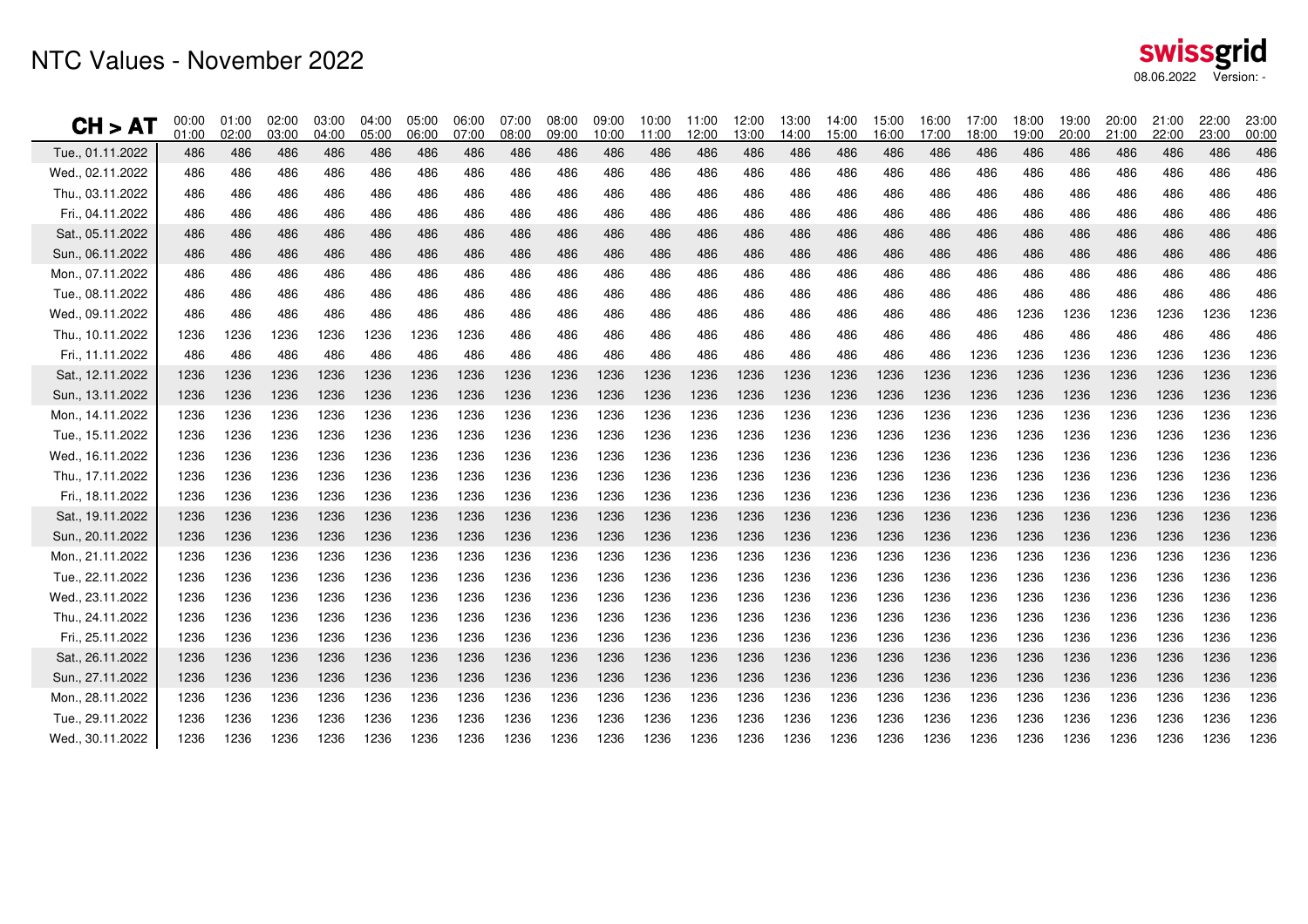| FR > CH          | 00:00<br>01:00 | 01:00<br>02:00 | 02:00<br>03:00 | 03:00<br>04:00 | 04:00<br>05:00 | 05:00<br>06:00 | 06:00<br>07:00 | 07:00<br>08:00 | 08:00<br>09:00 | 09:00<br>10:00 | 10:00<br>11:00 | 11:00<br>12:00 | 12:00<br>13:00 | 13:00<br>14:00 | 14:00<br>15:00 | 15:00<br>16:00 | 16:00<br>17:00 | 17:00<br>18:00 | 18:00<br>19:00 | 19:00<br>20:00 | 20:00<br>21:00 | 21:00<br>22:00 | 22:00<br>23:00 | 23:00<br>00:00 |
|------------------|----------------|----------------|----------------|----------------|----------------|----------------|----------------|----------------|----------------|----------------|----------------|----------------|----------------|----------------|----------------|----------------|----------------|----------------|----------------|----------------|----------------|----------------|----------------|----------------|
| Mon., 01.08.2022 | 3000           | 3000           | 3000           | 3000           | 3000           | 3000           | 3000           | 2800           | 2800           | 2800           | 2800           | 2800           | 2800           | 2800           | 2800           | 2800           | 2800           | 2800           | 2800           | 2800           | 2800           | 2800           | 2800           | 2800           |
| Tue., 02.08.2022 | 2800           | 2800           | 2800           | 2800           | 2800           | 2800           | 2800           | 2700           | 2700           | 2700           | 2700           | 2700           | 2700           | 2700           | 2700           | 2700           | 2700           | 2700           | 2700           | 2700           | 2700           | 2700           | 2700           | 2700           |
| Wed., 03.08.2022 | 2700           | 2700           | 2700           | 2700           | 2700           | 2700           | 2700           | 2700           | 2700           | 2700           | 2700           | 2700           | 2700           | 2700           | 2700           | 2700           | 2700           | 2700           | 2700           | 2700           | 2700           | 2700           | 2700           | 2700           |
| Thu., 04.08.2022 | 2700           | 2700           | 2700           | 2700           | 2700           | 2700           | 2700           | 2700           | 2700           | 2700           | 2700           | 2700           | 2700           | 2700           | 2700           | 2700           | 2700           | 2700           | 2700           | 2700           | 2700           | 2700           | 2700           | 2700           |
| Fri., 05.08.2022 | 2700           | 2700           | 2700           | 2700           | 2700           | 2700           | 2700           | 2700           | 2700           | 2700           | 2700           | 2700           | 2700           | 2700           | 2700           | 2700           | 2700           | 2900           | 2900           | 2900           | 2900           | 2900           | 2900           | 2900           |
| Sat., 06.08.2022 | 2900           | 2900           | 2900           | 2900           | 2900           | 2900           | 2900           | 2900           | 2900           | 2900           | 2900           | 2900           | 2900           | 2900           | 2900           | 2900           | 2900           | 2900           | 2900           | 2900           | 2900           | 2900           | 2900           | 2900           |
| Sun., 07.08.2022 | 2900           | 2900           | 2900           | 2900           | 2900           | 2900           | 2900           | 2900           | 2900           | 2900           | 2900           | 2900           | 2900           | 2900           | 2900           | 2900           | 2900           | 2900           | 2900           | 2900           | 2900           | 2900           | 2900           | 2900           |
| Mon., 08.08.2022 | 2900           | 2900           | 2900           | 2900           | 2900           | 2900           | 2900           | 2900           | 3000           | 3000           | 3000           | 3000           | 3000           | 3000           | 3000           | 3000           | 3000           | 3000           | 3000           | 3000           | 3000           | 3000           | 3000           | 3000           |
| Tue., 09.08.2022 | 3000           | 3000           | 3000           | 3000           | 3000           | 3000           | 3000           | 3000           | 3000           | 3000           | 3000           | 3000           | 3000           | 3000           | 3000           | 3000           | 3000           | 3000           | 3000           | 3000           | 3000           | 3000           | 3000           | 3000           |
| Wed., 10.08.2022 | 3000           | 3000           | 3000           | 3000           | 3000           | 3000           | 3000           | 3000           | 3000           | 3000           | 3000           | 3000           | 3000           | 3000           | 3000           | 3000           | 3000           | 3000           | 3000           | 3000           | 3000           | 3000           | 3000           | 3000           |
| Thu 11.08.2022   | 3000           | 3000           | 3000           | 3000           | 3000           | 3000           | 3000           | 3000           | 3000           | 3000           | 3000           | 3000           | 3000           | 3000           | 3000           | 3000           | 3000           | 3000           | 3000           | 3000           | 3000           | 3000           | 3000           | 3000           |
| Fri 12.08.2022   | 3000           | 3000           | 3000           | 3000           | 3000           | 3000           | 3000           | 3000           | 3000           | 3000           | 3000           | 3000           | 3000           | 3000           | 3000           | 3000           | 3000           | 3000           | 3000           | 3000           | 3000           | 3000           | 3000           | 3000           |
| Sat., 13.08.2022 | 3000           | 3000           | 3000           | 3000           | 3000           | 3000           | 3000           | 3000           | 3000           | 3000           | 3000           | 3000           | 3000           | 3000           | 3000           | 3000           | 3000           | 3000           | 3000           | 3000           | 3000           | 3000           | 3000           | 3000           |
| Sun., 14.08.2022 | 3000           | 3000           | 3000           | 3000           | 3000           | 3000           | 3000           | 3000           | 3000           | 3000           | 3000           | 3000           | 3000           | 3000           | 3000           | 3000           | 3000           | 3000           | 3000           | 3000           | 3000           | 3000           | 3000           | 3000           |
| Mon., 15.08.2022 | 3000           | 3000           | 3000           | 3000           | 3000           | 3000           | 3000           | 3000           | 3000           | 3000           | 3000           | 3000           | 3000           | 3000           | 3000           | 3000           | 3000           | 3000           | 3000           | 3000           | 3000           | 3000           | 3000           | 3000           |
| Tue., 16.08.2022 | 3000           | 3000           | 3000           | 3000           | 3000           | 3000           | 3000           | 3000           | 3000           | 3000           | 3000           | 3000           | 3000           | 3000           | 3000           | 3000           | 3000           | 3000           | 3000           | 3000           | 3000           | 3000           | 3000           | 3000           |
| Wed., 17.08.2022 | 3000           | 3000           | 3000           | 3000           | 3000           | 3000           | 3000           | 3000           | 3000           | 3000           | 3000           | 3000           | 3000           | 3000           | 3000           | 3000           | 3000           | 3000           | 3000           | 3000           | 3000           | 3000           | 3000           | 3000           |
| Thu., 18.08.2022 | 3000           | 3000           | 3000           | 3000           | 3000           | 3000           | 3000           | 3000           | 3000           | 3000           | 3000           | 3000           | 3000           | 3000           | 3000           | 3000           | 3000           | 3000           | 3000           | 3000           | 3000           | 3000           | 3000           | 3000           |
| Fri., 19.08.2022 | 3000           | 3000           | 3000           | 3000           | 3000           | 3000           | 3000           | 3000           | 3000           | 3000           | 3000           | 3000           | 3000           | 3000           | 3000           | 3000           | 3000           | 3000           | 3000           | 3000           | 3000           | 3000           | 3000           | 3000           |
| Sat., 20.08.2022 | 3000           | 3000           | 3000           | 3000           | 3000           | 3000           | 3000           | 3000           | 3000           | 3000           | 3000           | 3000           | 3000           | 3000           | 3000           | 3000           | 3000           | 3000           | 3000           | 3000           | 3000           | 3000           | 3000           | 3000           |
| Sun., 21.08.2022 | 3000           | 3000           | 3000           | 3000           | 3000           | 3000           | 3000           | 3000           | 3000           | 3000           | 3000           | 3000           | 3000           | 3000           | 3000           | 3000           | 3000           | 3000           | 3000           | 3000           | 3000           | 3000           | 3000           | 3000           |
| Mon., 22.08.2022 | 3000           | 3000           | 3000           | 3000           | 3000           | 3000           | 3000           | 3000           | 3000           | 3000           | 3000           | 3000           | 3000           | 3000           | 3000           | 3000           | 3000           | 3000           | 3000           | 3000           | 3000           | 3000           | 3000           | 3000           |
| Tue., 23.08.2022 | 3000           | 3000           | 3000           | 3000           | 3000           | 3000           | 3000           | 3000           | 3000           | 3000           | 3000           | 3000           | 3000           | 3000           | 3000           | 3000           | 3000           | 3000           | 3000           | 3000           | 3000           | 3000           | 3000           | 3000           |
| Wed., 24.08.2022 | 3000           | 3000           | 3000           | 3000           | 3000           | 3000           | 3000           | 3000           | 3000           | 3000           | 3000           | 3000           | 3000           | 3000           | 3000           | 3000           | 3000           | 3000           | 3000           | 3000           | 3000           | 3000           | 3000           | 3000           |
| Thu., 25.08.2022 | 3000           | 3000           | 3000           | 3000           | 3000           | 3000           | 3000           | 3000           | 3000           | 3000           | 3000           | 3000           | 3000           | 3000           | 3000           | 3000           | 3000           | 3000           | 3000           | 3000           | 3000           | 3000           | 3000           | 3000           |
| Fri., 26.08.2022 | 3000           | 3000           | 3000           | 3000           | 3000           | 3000           | 3000           | 3000           | 3000           | 3000           | 3000           | 3000           | 3000           | 3000           | 3000           | 3000           | 3000           | 3000           | 3000           | 3000           | 3000           | 3000           | 3000           | 3000           |
| Sat., 27.08.2022 | 3000           | 3000           | 3000           | 3000           | 3000           | 3000           | 3000           | 3000           | 3000           | 3000           | 3000           | 3000           | 3000           | 3000           | 3000           | 3000           | 3000           | 3000           | 3000           | 3000           | 3000           | 3000           | 3000           | 3000           |
| Sun., 28.08.2022 | 3000           | 3000           | 3000           | 3000           | 3000           | 3000           | 3000           | 3000           | 3000           | 3000           | 3000           | 3000           | 3000           | 3000           | 3000           | 3000           | 3000           | 3000           | 3000           | 3000           | 3000           | 3000           | 3000           | 3000           |
| Mon., 29.08.2022 | 3000           | 3000           | 3000           | 3000           | 3000           | 3000           | 3000           | 3000           | 3000           | 3000           | 3000           | 3000           | 3000           | 3000           | 3000           | 3000           | 3000           | 3000           | 3000           | 3000           | 3000           | 3000           | 3000           | 3000           |
| Tue 30.08.2022   | 3000           | 3000           | 3000           | 3000           | 3000           | 3000           | 3000           | 3000           | 3000           | 3000           | 3000           | 3000           | 3000           | 3000           | 3000           | 3000           | 3000           | 3000           | 3000           | 3000           | 3000           | 3000           | 3000           | 3000           |
| Wed., 31.08.2022 | 3000           | 3000           | 3000           | 3000           | 3000           | 3000           | 3000           | 3000           | 3000           | 3000           | 3000           | 3000           | 3000           | 3000           | 3000           | 3000           | 3000           | 3000           | 3000           | 3000           | 3000           | 3000           | 3000           | 3000           |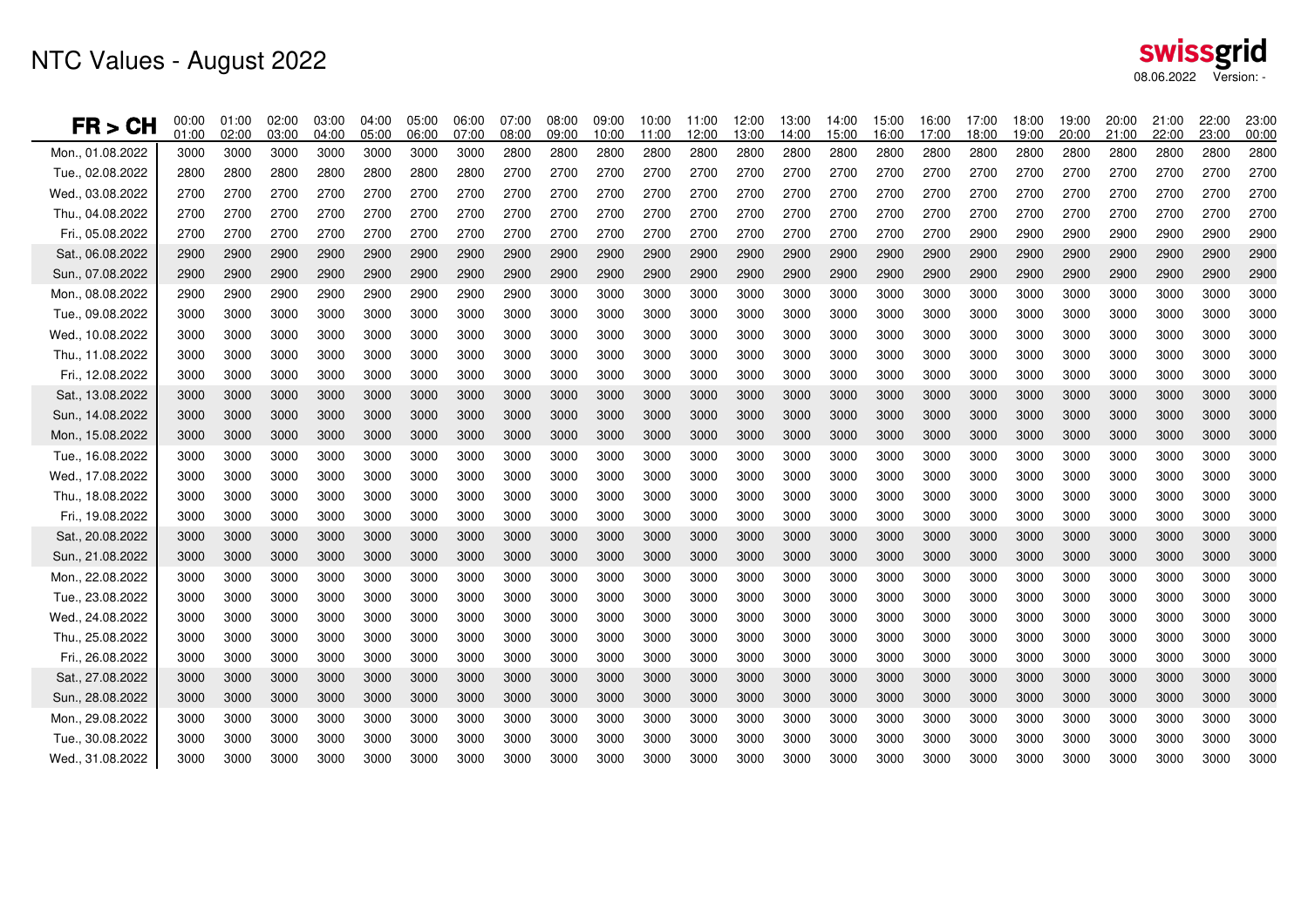# NTC Values - August 2022

| CH > FR          | 00:00<br>01:00 | 01:00<br>02:00 | 02:00<br>03:00 | 03:00<br>04:00 | 04:00<br>05:00 | 05:00<br>06:00 | 06:00<br>07:00 | 07:00<br>08:00 | 08:00<br>09:00 | 09:00<br>10:00 | 10:00<br>11:00 | 11:00<br>12:00 | 12:00<br>13:00 | 13:00<br>14:00 | 14:00<br>15:00 | 15:00<br>16:00 | 16:00<br>17:00 | 17:00<br>18:00 | 18:00<br>19:00 | 19:00<br>20:00 | 20:00<br>21:00 | 21:00<br>22:00 | 22:00<br>23:00 | 23:00<br>00:00 |
|------------------|----------------|----------------|----------------|----------------|----------------|----------------|----------------|----------------|----------------|----------------|----------------|----------------|----------------|----------------|----------------|----------------|----------------|----------------|----------------|----------------|----------------|----------------|----------------|----------------|
| Mon., 01.08.2022 | 1200           | 1200           | 1200           | 1200           | 1200           | 1200           | 1200           | 1200           | 1200           | 1200           | 1200           | 1200           | 1200           | 1200           | 1200           | 1200           | 1200           | 1200           | 1200           | 1200           | 1200           | 1200           | 1200           | 1200           |
| Tue., 02.08.2022 | 1200           | 1200           | 1200           | 1200           | 1200           | 1200           | 1200           | 1200           | 1200           | 1200           | 1200           | 1200           | 1200           | 1200           | 1200           | 1200           | 1200           | 1200           | 1200           | 1200           | 1200           | 1200           | 1200           | 1200           |
| Wed., 03.08.2022 | 1200           | 1200           | 1200           | 1200           | 1200           | 1200           | 1200           | 1200           | 1200           | 1200           | 1200           | 1200           | 1200           | 1200           | 1200           | 1200           | 1200           | 1200           | 1200           | 1200           | 1200           | 1200           | 1200           | 1200           |
| Thu., 04.08.2022 | 1200           | 1200           | 1200           | 1200           | 1200           | 1200           | 1200           | 1200           | 1200           | 1200           | 1200           | 1200           | 1200           | 1200           | 1200           | 1200           | 1200           | 1200           | 1200           | 1200           | 1200           | 1200           | 1200           | 1200           |
| Fri., 05.08.2022 | 1200           | 1200           | 1200           | 1200           | 1200           | 1200           | 1200           | 1200           | 1200           | 1200           | 1200           | 1200           | 1200           | 1200           | 1200           | 1200           | 1200           | 1200           | 1200           | 1200           | 1200           | 1200           | 1200           | 1200           |
| Sat., 06.08.2022 | 1200           | 1200           | 1200           | 1200           | 1200           | 1200           | 1200           | 1200           | 1200           | 1200           | 1200           | 1200           | 1200           | 1200           | 1200           | 1200           | 1200           | 1200           | 1200           | 1200           | 1200           | 1200           | 1200           | 1200           |
| Sun., 07.08.2022 | 1200           | 1200           | 1200           | 1200           | 1200           | 1200           | 1200           | 1200           | 1200           | 1200           | 1200           | 1200           | 1200           | 1200           | 1200           | 1200           | 1200           | 1200           | 1200           | 1200           | 1200           | 1200           | 1200           | 1200           |
| Mon., 08.08.2022 | 1200           | 1200           | 1200           | 1200           | 1200           | 1200           | 1200           | 1200           | 1200           | 1200           | 1200           | 1200           | 1200           | 1200           | 1200           | 1200           | 1200           | 1200           | 1200           | 1200           | 1200           | 1200           | 1200           | 1200           |
| Tue., 09.08.2022 | 1200           | 1200           | 1200           | 1200           | 1200           | 1200           | 1200           | 1200           | 1200           | 1200           | 1200           | 1200           | 1200           | 1200           | 1200           | 1200           | 1200           | 1200           | 1200           | 1200           | 1200           | 1200           | 1200           | 1200           |
| Wed., 10.08.2022 | 1200           | 1200           | 1200           | 1200           | 1200           | 1200           | 1200           | 1200           | 1200           | 1200           | 1200           | 1200           | 1200           | 1200           | 1200           | 1200           | 1200           | 1200           | 1200           | 1200           | 1200           | 1200           | 1200           | 1200           |
| Thu., 11.08.2022 | 1200           | 1200           | 1200           | 1200           | 1200           | 1200           | 1200           | 1200           | 1200           | 1200           | 1200           | 1200           | 1200           | 1200           | 1200           | 1200           | 1200           | 1200           | 1200           | 1200           | 1200           | 1200           | 1200           | 1200           |
| Fri., 12.08.2022 | 1200           | 1200           | 1200           | 1200           | 1200           | 1200           | 1200           | 1200           | 1200           | 1200           | 1200           | 1200           | 1200           | 1200           | 1200           | 1200           | 1200           | 1200           | 1200           | 1200           | 1200           | 1200           | 1200           | 1200           |
| Sat., 13.08.2022 | 1200           | 1200           | 1200           | 1200           | 1200           | 1200           | 1200           | 1200           | 1200           | 1200           | 1200           | 1200           | 1200           | 1200           | 1200           | 1200           | 1200           | 1200           | 1200           | 1200           | 1200           | 1200           | 1200           | 1200           |
| Sun., 14.08.2022 | 1200           | 1200           | 1200           | 1200           | 1200           | 1200           | 1200           | 1200           | 1200           | 1200           | 1200           | 1200           | 1200           | 1200           | 1200           | 1200           | 1200           | 1200           | 1200           | 1200           | 1200           | 1200           | 1200           | 1200           |
| Mon., 15.08.2022 | 1200           | 1200           | 1200           | 1200           | 1200           | 1200           | 1200           | 1200           | 1200           | 1200           | 1200           | 1200           | 1200           | 1200           | 1200           | 1200           | 1200           | 1200           | 1200           | 1200           | 1200           | 1200           | 1200           | 1200           |
| Tue., 16.08.2022 | 1200           | 1200           | 1200           | 1200           | 1200           | 1200           | 1200           | 1200           | 1200           | 1200           | 1200           | 1200           | 1200           | 1200           | 1200           | 1200           | 1200           | 1200           | 1200           | 1200           | 1200           | 1200           | 1200           | 1200           |
| Wed., 17.08.2022 | 1200           | 1200           | 1200           | 1200           | 1200           | 1200           | 1200           | 1200           | 1200           | 1200           | 1200           | 1200           | 1200           | 1200           | 1200           | 1200           | 1200           | 1200           | 1200           | 1200           | 1200           | 1200           | 1200           | 1200           |
| Thu., 18.08.2022 | 1200           | 1200           | 1200           | 1200           | 1200           | 1200           | 1200           | 1200           | 1200           | 1200           | 1200           | 1200           | 1200           | 1200           | 1200           | 1200           | 1200           | 1200           | 1200           | 1200           | 1200           | 1200           | 1200           | 1200           |
| Fri., 19.08.2022 | 1200           | 1200           | 1200           | 1200           | 1200           | 1200           | 1200           | 1200           | 1200           | 1200           | 1200           | 1200           | 1200           | 1200           | 1200           | 1200           | 1200           | 1200           | 1200           | 1200           | 1200           | 1200           | 1200           | 1200           |
| Sat., 20.08.2022 | 1200           | 1200           | 1200           | 1200           | 1200           | 1200           | 1200           | 1200           | 1200           | 1200           | 1200           | 1200           | 1200           | 1200           | 1200           | 1200           | 1200           | 1200           | 1200           | 1200           | 1200           | 1200           | 1200           | 1200           |
| Sun., 21.08.2022 | 1200           | 1200           | 1200           | 1200           | 1200           | 1200           | 1200           | 1200           | 1200           | 1200           | 1200           | 1200           | 1200           | 1200           | 1200           | 1200           | 1200           | 1200           | 1200           | 1200           | 1200           | 1200           | 1200           | 1200           |
| Mon., 22.08.2022 | 1200           | 1200           | 1200           | 1200           | 1200           | 1200           | 1200           | 1200           | 1200           | 1200           | 1200           | 1200           | 1200           | 1200           | 1200           | 1200           | 1200           | 1200           | 1200           | 1200           | 1200           | 1200           | 1200           | 1200           |
| Tue., 23.08.2022 | 1200           | 1200           | 1200           | 1200           | 1200           | 1200           | 1200           | 1200           | 1200           | 1200           | 1200           | 1200           | 1200           | 1200           | 1200           | 1200           | 1200           | 1200           | 1200           | 1200           | 1200           | 1200           | 1200           | 1200           |
| Wed., 24.08.2022 | 1200           | 1200           | 1200           | 1200           | 1200           | 1200           | 1200           | 1200           | 1200           | 1200           | 1200           | 1200           | 1200           | 1200           | 1200           | 1200           | 1200           | 1200           | 1200           | 1200           | 1200           | 1200           | 1200           | 1200           |
| Thu., 25.08.2022 | 1200           | 1200           | 1200           | 1200           | 1200           | 1200           | 1200           | 1200           | 1200           | 1200           | 1200           | 1200           | 1200           | 1200           | 1200           | 1200           | 1200           | 1200           | 1200           | 1200           | 1200           | 1200           | 1200           | 1200           |
| Fri., 26.08.2022 | 1200           | 1200           | 1200           | 1200           | 1200           | 1200           | 1200           | 1200           | 1200           | 1200           | 1200           | 1200           | 1200           | 1200           | 1200           | 1200           | 1200           | 1200           | 1200           | 1200           | 1200           | 1200           | 1200           | 1200           |
| Sat., 27.08.2022 | 1200           | 1200           | 1200           | 1200           | 1200           | 1200           | 1200           | 1200           | 1200           | 1200           | 1200           | 1200           | 1200           | 1200           | 1200           | 1200           | 1200           | 1200           | 1200           | 1200           | 1200           | 1200           | 1200           | 1200           |
| Sun., 28.08.2022 | 1200           | 1200           | 1200           | 1200           | 1200           | 1200           | 1200           | 1200           | 1200           | 1200           | 1200           | 1200           | 1200           | 1200           | 1200           | 1200           | 1200           | 1200           | 1200           | 1200           | 1200           | 1200           | 1200           | 1200           |
| Mon., 29.08.2022 | 1200           | 1200           | 1200           | 1200           | 1200           | 1200           | 1200           | 1200           | 1200           | 1200           | 1200           | 1200           | 1200           | 1200           | 1200           | 1200           | 1200           | 1200           | 1200           | 1200           | 1200           | 1200           | 1200           | 1200           |
| Tue., 30.08.2022 | 1200           | 1200           | 1200           | 1200           | 1200           | 1200           | 1200           | 1200           | 1200           | 1200           | 1200           | 1200           | 1200           | 1200           | 1200           | 1200           | 1200           | 1200           | 1200           | 1200           | 1200           | 1200           | 1200           | 1200           |
| Wed., 31.08.2022 | 1200           | 1200           | 1200           | 1200           | 1200           | 1200           | 1200           | 1200           | 1200           | 1200           | 1200           | 1200           | 1200           | 1200           | 1200           | 1200           | 1200           | 1200           | 1200           | 1200           | 1200           | 1200           | 1200           | 1200           |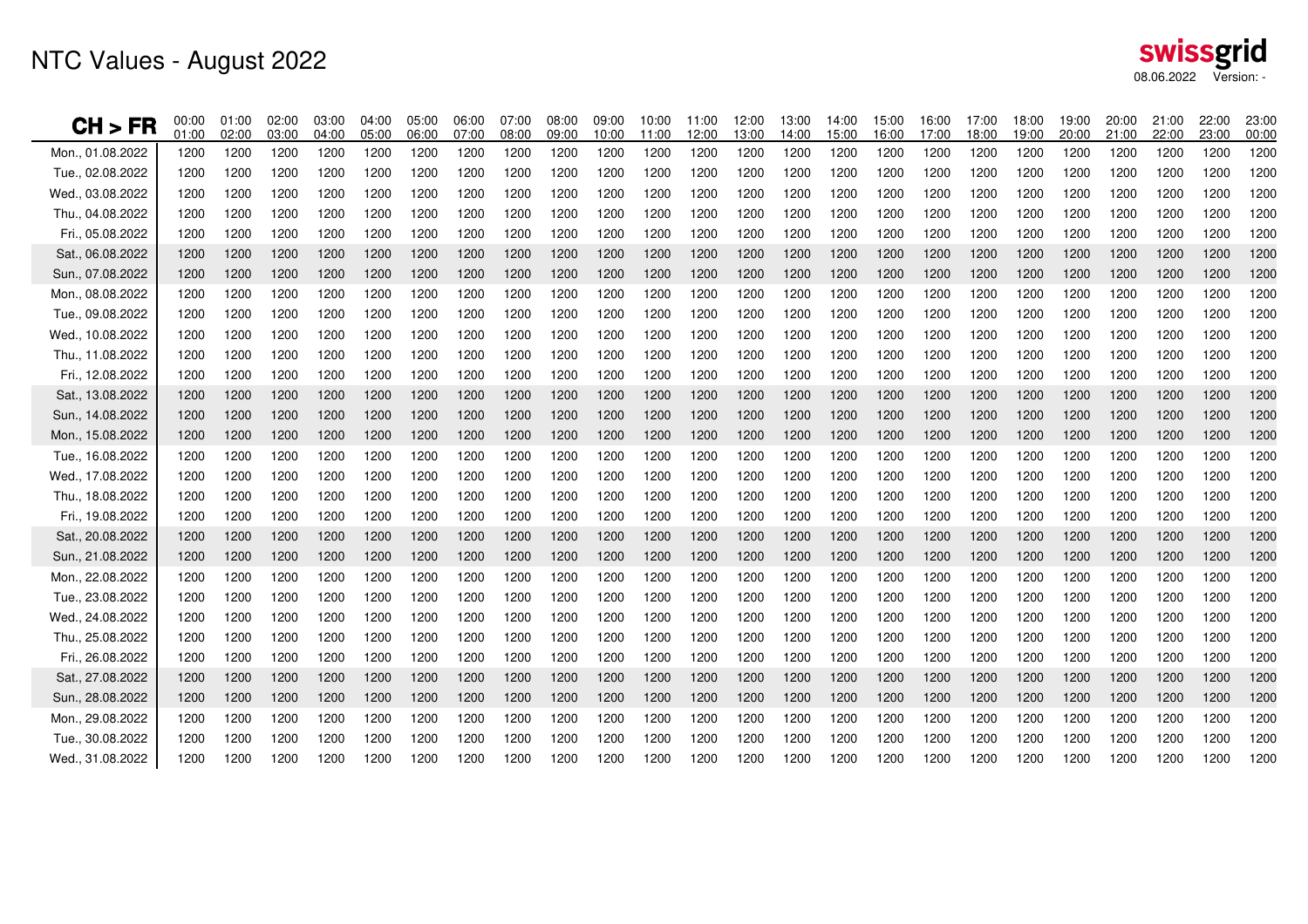| FR > CH          | 00:00<br>01:00 | 01:00<br>02:00 | 02:00<br>03:00 | 03:00<br>04:00 | 04:00<br>05:00 | 05:00<br>06:00 | 06:00<br>07:00 | 07:00<br>08:00 | 08:00<br>09:00 | 09:00<br>10:00 | 10:00<br>11:00 | 11:00<br>12:00 | 12:00<br>13:00 | 13:00<br>14:00 | 14:00<br>15:00 | 15:00<br>16:00 | 16:00<br>17:00 | 17:00<br>18:00 | 18:00<br>19:00 | 19:00<br>20:00 | 20:00<br>21:00 | 21:00<br>22:00 | 22:00<br>23:00 | 23:00<br>00:00 |
|------------------|----------------|----------------|----------------|----------------|----------------|----------------|----------------|----------------|----------------|----------------|----------------|----------------|----------------|----------------|----------------|----------------|----------------|----------------|----------------|----------------|----------------|----------------|----------------|----------------|
| Thu., 01.09.2022 | 3000           | 3000           | 3000           | 3000           | 3000           | 3000           | 3000           | 3000           | 3000           | 3000           | 3000           | 3000           | 3000           | 3000           | 3000           | 3000           | 3000           | 3000           | 3000           | 3000           | 3000           | 3000           | 3000           | 3000           |
| Fri., 02.09.2022 | 3000           | 3000           | 3000           | 3000           | 3000           | 3000           | 3000           | 3000           | 3000           | 3000           | 3000           | 3000           | 3000           | 3000           | 3000           | 3000           | 3000           | 3000           | 3000           | 3000           | 3000           | 3000           | 3000           | 3000           |
| Sat., 03.09.2022 | 3000           | 3000           | 3000           | 3000           | 3000           | 3000           | 3000           | 3000           | 3000           | 3000           | 3000           | 3000           | 3000           | 3000           | 3000           | 3000           | 3000           | 3000           | 3000           | 3000           | 3000           | 3000           | 3000           | 3000           |
| Sun., 04.09.2022 | 3000           | 3000           | 3000           | 3000           | 3000           | 3000           | 3000           | 3000           | 3000           | 3000           | 3000           | 3000           | 3000           | 3000           | 3000           | 3000           | 3000           | 3000           | 3000           | 3000           | 3000           | 3000           | 3000           | 3000           |
| Mon., 05.09.2022 | 3000           | 3000           | 3000           | 3000           | 3000           | 3000           | 3000           | 2800           | 2800           | 2800           | 2800           | 2800           | 2800           | 2800           | 2800           | 2800           | 2800           | 2800           | 2800           | 2800           | 2800           | 2800           | 2800           | 2800           |
| Tue., 06.09.2022 | 2800           | 2800           | 2800           | 2800           | 2800           | 2800           | 2800           | 2800           | 2800           | 2800           | 2800           | 2800           | 2800           | 2800           | 2800           | 2800           | 2800           | 2800           | 2800           | 2800           | 2800           | 2800           | 2800           | 2800           |
| Wed., 07.09.2022 | 2800           | 2800           | 2800           | 2800           | 2800           | 2800           | 2800           | 2800           | 2800           | 2800           | 2800           | 2800           | 2800           | 2800           | 2800           | 2800           | 2800           | 2800           | 2800           | 2800           | 2800           | 2800           | 2800           | 2800           |
| Thu., 08.09.2022 | 2800           | 2800           | 2800           | 2800           | 2800           | 2800           | 2800           | 2800           | 2800           | 2800           | 2800           | 2800           | 2800           | 2800           | 2800           | 2800           | 2800           | 2800           | 2800           | 2800           | 2800           | 2800           | 2800           | 2800           |
| Fri., 09.09.2022 | 2800           | 2800           | 2800           | 2800           | 2800           | 2800           | 2800           | 2800           | 2800           | 2800           | 2800           | 2800           | 2800           | 2800           | 2800           | 2800           | 2800           | 2800           | 2800           | 2800           | 2800           | 2800           | 2800           | 2800           |
| Sat., 10.09.2022 | 2800           | 2800           | 2800           | 2800           | 2800           | 2800           | 2800           | 2800           | 2800           | 2800           | 2800           | 2800           | 2800           | 2800           | 2800           | 2800           | 2800           | 2800           | 2800           | 2800           | 2800           | 2800           | 2800           | 2800           |
| Sun., 11.09.2022 | 2800           | 2800           | 2800           | 2800           | 2800           | 2800           | 2800           | 2800           | 2800           | 2800           | 2800           | 2800           | 2800           | 2800           | 2800           | 2800           | 2800           | 2800           | 2800           | 2800           | 2800           | 2800           | 2800           | 2800           |
| Mon., 12.09.2022 | 2800           | 2800           | 2800           | 2800           | 2800           | 2800           | 2800           | 2800           | 2800           | 2800           | 2800           | 2800           | 2800           | 2800           | 2800           | 2800           | 2800           | 2800           | 2800           | 2800           | 2800           | 2800           | 2800           | 2800           |
| Tue., 13.09.2022 | 2800           | 2800           | 2800           | 2800           | 2800           | 2800           | 2800           | 2700           | 2700           | 2700           | 2700           | 2700           | 2700           | 2700           | 2700           | 2700           | 2700           | 2700           | 2700           | 2700           | 2700           | 2700           | 2700           | 2700           |
| Wed., 14.09.2022 | 2700           | 2700           | 2700           | 2700           | 2700           | 2700           | 2700           | 2700           | 2700           | 2700           | 2700           | 2700           | 2700           | 2700           | 2700           | 2700           | 2700           | 2700           | 2700           | 2700           | 2700           | 2700           | 2700           | 2700           |
| Thu., 15.09.2022 | 2700           | 2700           | 2700           | 2700           | 2700           | 2700           | 2700           | 2700           | 2700           | 2700           | 2700           | 2700           | 2700           | 2700           | 2700           | 2700           | 2700           | 2700           | 2700           | 2700           | 2700           | 2700           | 2700           | 2700           |
| Fri., 16.09.2022 | 2700           | 2700           | 2700           | 2700           | 2700           | 2700           | 2700           | 2700           | 2700           | 2700           | 2700           | 2700           | 2700           | 2700           | 2700           | 2700           | 2700           | 2700           | 2700           | 2700           | 2700           | 2700           | 2700           | 2700           |
| Sat., 17.09.2022 | 2700           | 2700           | 2700           | 2700           | 2700           | 2700           | 2700           | 2700           | 2700           | 2700           | 2700           | 2700           | 2700           | 2700           | 2700           | 2700           | 2700           | 2900           | 2900           | 2900           | 2900           | 2900           | 2900           | 2900           |
| Sun., 18.09.2022 | 2900           | 2900           | 2900           | 2900           | 2900           | 2900           | 2900           | 2900           | 2900           | 2900           | 2900           | 2900           | 2900           | 2900           | 2900           | 2900           | 2900           | 2900           | 2900           | 2900           | 2900           | 2900           | 2900           | 2900           |
| Mon., 19.09.2022 | 2900           | 2900           | 2900           | 2900           | 2900           | 2900           | 2900           | 2700           | 2700           | 2700           | 2700           | 2700           | 2700           | 2700           | 2700           | 2700           | 2700           | 2700           | 2700           | 2700           | 2700           | 2700           | 2700           | 2700           |
| Tue., 20.09.2022 | 2700           | 2700           | 2700           | 2700           | 2700           | 2700           | 2700           | 2700           | 2700           | 2700           | 2700           | 2700           | 2700           | 2700           | 2700           | 2700           | 2700           | 2700           | 2700           | 2700           | 2700           | 2700           | 2700           | 2700           |
| Wed., 21.09.2022 | 2700           | 2700           | 2700           | 2700           | 2700           | 2700           | 2700           | 2700           | 2700           | 2700           | 2700           | 2700           | 2700           | 2700           | 2700           | 2700           | 2700           | 2700           | 2700           | 2700           | 2700           | 2700           | 2700           | 2700           |
| Thu., 22.09.2022 | 2700           | 2700           | 2700           | 2700           | 2700           | 2700           | 2700           | 2700           | 2700           | 2700           | 2700           | 2700           | 2700           | 2700           | 2700           | 2700           | 2700           | 2800           | 2800           | 2800           | 2800           | 2800           | 2800           | 2800           |
| Fri., 23.09.2022 | 2800           | 2800           | 2800           | 2800           | 2800           | 2800           | 2800           | 2700           | 2700           | 2700           | 2700           | 2700           | 2700           | 2700           | 2700           | 2700           | 2700           | 3000           | 3000           | 3000           | 3000           | 3000           | 3000           | 3000           |
| Sat., 24.09.2022 | 3000           | 3000           | 3000           | 3000           | 3000           | 3000           | 3000           | 3000           | 3000           | 3000           | 3000           | 3000           | 3000           | 3000           | 3000           | 3000           | 3000           | 3000           | 3000           | 3000           | 3000           | 3000           | 3000           | 3000           |
| Sun., 25.09.2022 | 3000           | 3000           | 3000           | 3000           | 3000           | 3000           | 3000           | 3000           | 3000           | 3000           | 3000           | 3000           | 3000           | 3000           | 3000           | 3000           | 3000           | 3000           | 3000           | 3000           | 3000           | 3000           | 3000           | 3000           |
| Mon., 26.09.2022 | 3000           | 3000           | 3000           | 3000           | 3000           | 3000           | 3000           | 3000           | 3000           | 3000           | 3000           | 3000           | 3000           | 3000           | 3000           | 3000           | 3000           | 3000           | 3000           | 3000           | 3000           | 3000           | 3000           | 3000           |
| Tue., 27.09.2022 | 3000           | 3000           | 3000           | 3000           | 3000           | 3000           | 3000           | 2900           | 2900           | 2900           | 2900           | 2900           | 2900           | 2900           | 2900           | 2900           | 2900           | 2900           | 2900           | 2900           | 2900           | 2900           | 2900           | 2900           |
| Wed., 28.09.2022 | 2900           | 2900           | 2900           | 2900           | 2900           | 2900           | 2900           | 2900           | 2900           | 2900           | 2900           | 2900           | 2900           | 2900           | 2900           | 2900           | 2900           | 2900           | 2900           | 2900           | 2900           | 2900           | 2900           | 2900           |
| Thu., 29.09.2022 | 2900           | 2900           | 2900           | 2900           | 2900           | 2900           | 2900           | 2900           | 2900           | 2900           | 2900           | 2900           | 2900           | 2900           | 2900           | 2900           | 2900           | 3000           | 3000           | 3000           | 3000           | 3000           | 3000           | 3000           |
| Fri., 30.09.2022 | 3000           | 3000           | 3000           | 3000           | 3000           | 3000           | 3000           | 3000           | 3000           | 3000           | 3000           | 3000           | 3000           | 3000           | 3000           | 3000           | 3000           | 3000           | 3000           | 3000           | 3000           | 3000           | 3000           | 3000           |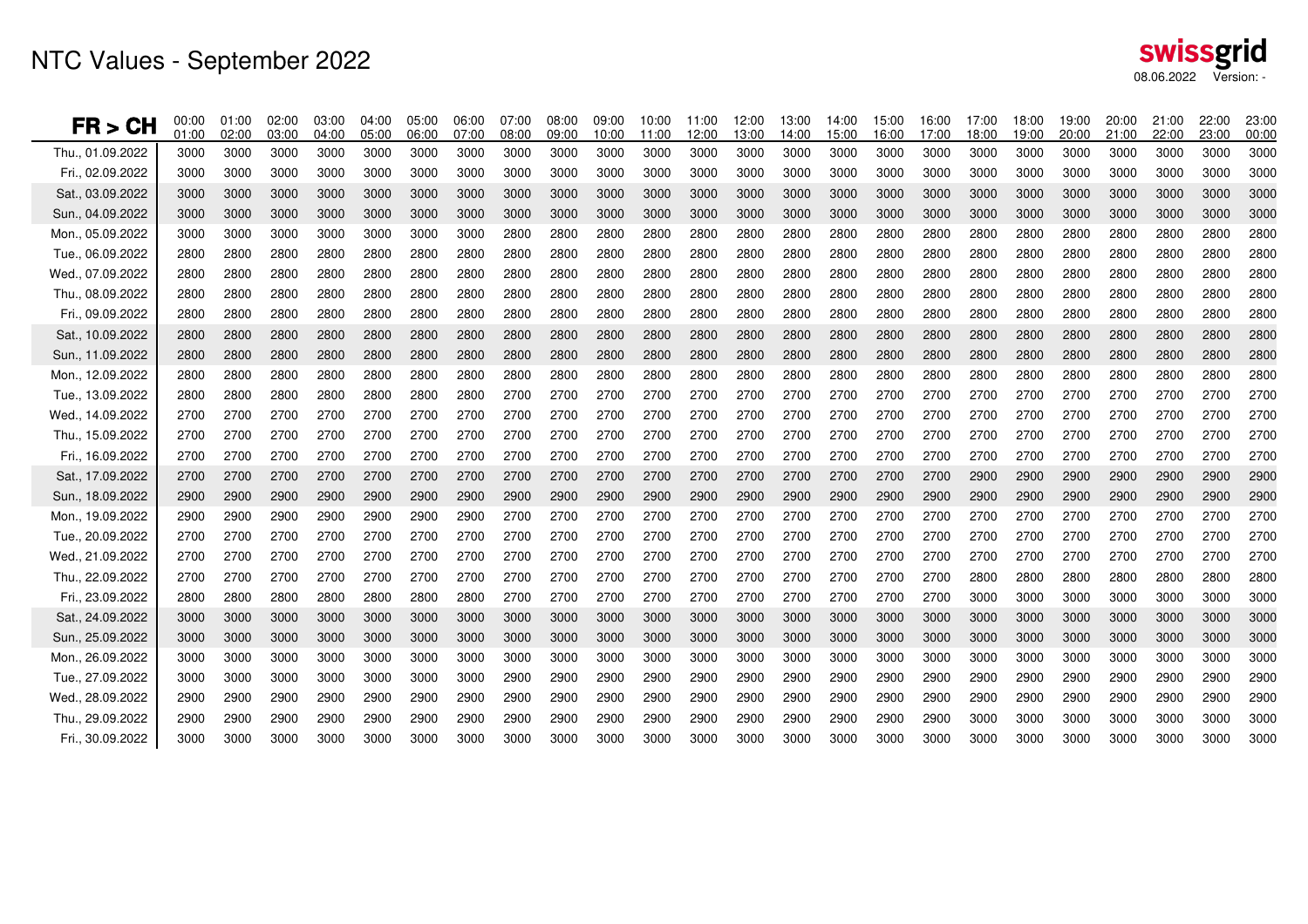| CH > FR          | 00:00<br>01:00 | 01:00<br>02:00 | 02:00<br>03:00 | 03:00<br>04:00 | 04:00<br>05:00 | 05:00<br>06:00 | 06:00<br>07:00 | 07:00<br>08:00 | 08:00<br>09:00 | 09:00<br>10:00 | 10:00<br>11:00 | 11:00<br>12:00 | 12:00<br>13:00 | 13:00<br>14:00 | 14:00<br>15:00 | 15:00<br>16:00 | 16:00<br>17:00 | 17:00<br>18:00 | 18:00<br>19:00 | 19:00<br>20:00 | 20:00<br>21:00 | 21:00<br>22:00 | 22:00<br>23:00 | 23:00<br>00:00 |
|------------------|----------------|----------------|----------------|----------------|----------------|----------------|----------------|----------------|----------------|----------------|----------------|----------------|----------------|----------------|----------------|----------------|----------------|----------------|----------------|----------------|----------------|----------------|----------------|----------------|
| Thu., 01.09.2022 | 1200           | 1200           | 1200           | 1200           | 1200           | 1200           | 1200           | 1200           | 1200           | 1200           | 1200           | 1200           | 1200           | 1200           | 1200           | 1200           | 1200           | 1200           | 1200           | 1200           | 1200           | 1200           | 1200           | 1200           |
| Fri., 02.09.2022 | 1200           | 1200           | 1200           | 1200           | 1200           | 1200           | 1200           | 1200           | 1200           | 1200           | 1200           | 1200           | 1200           | 1200           | 1200           | 1200           | 1200           | 1200           | 1200           | 1200           | 1200           | 1200           | 1200           | 1200           |
| Sat., 03.09.2022 | 1200           | 1200           | 1200           | 1200           | 1200           | 1200           | 1200           | 1200           | 1200           | 1200           | 1200           | 1200           | 1200           | 1200           | 1200           | 1200           | 1200           | 1200           | 1200           | 1200           | 1200           | 1200           | 1200           | 1200           |
| Sun., 04.09.2022 | 1200           | 1200           | 1200           | 1200           | 1200           | 1200           | 1200           | 1200           | 1200           | 1200           | 1200           | 1200           | 1200           | 1200           | 1200           | 1200           | 1200           | 1200           | 1200           | 1200           | 1200           | 1200           | 1200           | 1200           |
| Mon., 05.09.2022 | 1200           | 1200           | 1200           | 1200           | 1200           | 1200           | 1200           | 1200           | 1200           | 1200           | 1200           | 1200           | 1200           | 1200           | 1200           | 1200           | 1200           | 1200           | 1200           | 1200           | 1200           | 1200           | 1200           | 1200           |
| Tue., 06.09.2022 | 1200           | 1200           | 1200           | 1200           | 1200           | 1200           | 1200           | 1200           | 1200           | 1200           | 1200           | 1200           | 1200           | 1200           | 1200           | 1200           | 1200           | 1200           | 1200           | 1200           | 1200           | 1200           | 1200           | 1200           |
| Wed., 07.09.2022 | 1200           | 1200           | 1200           | 1200           | 1200           | 1200           | 1200           | 1200           | 1200           | 1200           | 1200           | 1200           | 1200           | 1200           | 1200           | 1200           | 1200           | 1200           | 1200           | 1200           | 1200           | 1200           | 1200           | 1200           |
| Thu., 08.09.2022 | 1200           | 1200           | 1200           | 1200           | 1200           | 1200           | 1200           | 1200           | 1200           | 1200           | 1200           | 1200           | 1200           | 1200           | 1200           | 1200           | 1200           | 1200           | 1200           | 1200           | 1200           | 1200           | 1200           | 1200           |
| Fri., 09.09.2022 | 1200           | 1200           | 1200           | 1200           | 1200           | 1200           | 1200           | 1200           | 1200           | 1200           | 1200           | 1200           | 1200           | 1200           | 1200           | 1200           | 1200           | 1200           | 1200           | 1200           | 1200           | 1200           | 1200           | 1200           |
| Sat., 10.09.2022 | 1200           | 1200           | 1200           | 1200           | 1200           | 1200           | 1200           | 1200           | 1200           | 1200           | 1200           | 1200           | 1200           | 1200           | 1200           | 1200           | 1200           | 1200           | 1200           | 1200           | 1200           | 1200           | 1200           | 1200           |
| Sun., 11.09.2022 | 1200           | 1200           | 1200           | 1200           | 1200           | 1200           | 1200           | 1200           | 1200           | 1200           | 1200           | 1200           | 1200           | 1200           | 1200           | 1200           | 1200           | 1200           | 1200           | 1200           | 1200           | 1200           | 1200           | 1200           |
| Mon., 12.09.2022 | 1200           | 1200           | 1200           | 1200           | 1200           | 1200           | 1200           | 1200           | 1200           | 1200           | 1200           | 1200           | 1200           | 1200           | 1200           | 1200           | 1200           | 1200           | 1200           | 1200           | 1200           | 1200           | 1200           | 1200           |
| Tue., 13.09.2022 | 1200           | 1200           | 1200           | 1200           | 1200           | 1200           | 1200           | 1200           | 1200           | 1200           | 1200           | 1200           | 1200           | 1200           | 1200           | 1200           | 1200           | 1200           | 1200           | 1200           | 1200           | 1200           | 1200           | 1200           |
| Wed., 14.09.2022 | 1200           | 1200           | 1200           | 1200           | 1200           | 1200           | 1200           | 1200           | 1200           | 1200           | 1200           | 1200           | 1200           | 1200           | 1200           | 1200           | 1200           | 1200           | 1200           | 1200           | 1200           | 1200           | 1200           | 1200           |
| Thu 15.09.2022   | 1200           | 1200           | 1200           | 1200           | 1200           | 1200           | 1200           | 1200           | 1200           | 1200           | 1200           | 1200           | 1200           | 1200           | 1200           | 1200           | 1200           | 1200           | 1200           | 1200           | 1200           | 1200           | 1200           | 1200           |
| Fri., 16.09.2022 | 1200           | 1200           | 1200           | 1200           | 1200           | 1200           | 1200           | 1200           | 1200           | 1200           | 1200           | 1200           | 1200           | 1200           | 1200           | 1200           | 1200           | 1200           | 1200           | 1200           | 1200           | 1200           | 1200           | 1200           |
| Sat., 17.09.2022 | 1200           | 1200           | 1200           | 1200           | 1200           | 1200           | 1200           | 1200           | 1200           | 1200           | 1200           | 1200           | 1200           | 1200           | 1200           | 1200           | 1200           | 1200           | 1200           | 1200           | 1200           | 1200           | 1200           | 1200           |
| Sun., 18.09.2022 | 1200           | 1200           | 1200           | 1200           | 1200           | 1200           | 1200           | 1200           | 1200           | 1200           | 1200           | 1200           | 1200           | 1200           | 1200           | 1200           | 1200           | 1200           | 1200           | 1200           | 1200           | 1200           | 1200           | 1200           |
| Mon., 19.09.2022 | 1200           | 1200           | 1200           | 1200           | 1200           | 1200           | 1200           | 1200           | 1200           | 1200           | 1200           | 1200           | 1200           | 1200           | 1200           | 1200           | 1200           | 1200           | 1200           | 1200           | 1200           | 1200           | 1200           | 1200           |
| Tue., 20.09.2022 | 1200           | 1200           | 1200           | 1200           | 1200           | 1200           | 1200           | 1200           | 1200           | 1200           | 1200           | 1200           | 1200           | 1200           | 1200           | 1200           | 1200           | 1200           | 1200           | 1200           | 1200           | 1200           | 1200           | 1200           |
| Wed., 21.09.2022 | 1200           | 1200           | 1200           | 1200           | 1200           | 1200           | 1200           | 1200           | 1200           | 1200           | 1200           | 1200           | 1200           | 1200           | 1200           | 1200           | 1200           | 1200           | 1200           | 1200           | 1200           | 1200           | 1200           | 1200           |
| Thu., 22.09.2022 | 1200           | 1200           | 1200           | 1200           | 1200           | 1200           | 1200           | 1200           | 1200           | 1200           | 1200           | 1200           | 1200           | 1200           | 1200           | 1200           | 1200           | 1200           | 1200           | 1200           | 1200           | 1200           | 1200           | 1200           |
| Fri., 23.09.2022 | 1200           | 1200           | 1200           | 1200           | 1200           | 1200           | 1200           | 1200           | 1200           | 1200           | 1200           | 1200           | 1200           | 1200           | 1200           | 1200           | 1200           | 1200           | 1200           | 1200           | 1200           | 1200           | 1200           | 1200           |
| Sat., 24.09.2022 | 1200           | 1200           | 1200           | 1200           | 1200           | 1200           | 1200           | 1200           | 1200           | 1200           | 1200           | 1200           | 1200           | 1200           | 1200           | 1200           | 1200           | 1200           | 1200           | 1200           | 1200           | 1200           | 1200           | 1200           |
| Sun., 25.09.2022 | 1200           | 1200           | 1200           | 1200           | 1200           | 1200           | 1200           | 1200           | 1200           | 1200           | 1200           | 1200           | 1200           | 1200           | 1200           | 1200           | 1200           | 1200           | 1200           | 1200           | 1200           | 1200           | 1200           | 1200           |
| Mon., 26.09.2022 | 1200           | 1200           | 1200           | 1200           | 1200           | 1200           | 1200           | 1200           | 1200           | 1200           | 1200           | 1200           | 1200           | 1200           | 1200           | 1200           | 1200           | 1200           | 1200           | 1200           | 1200           | 1200           | 1200           | 1200           |
| Tue., 27.09.2022 | 1200           | 1200           | 1200           | 1200           | 1200           | 1200           | 1200           | 1200           | 1200           | 1200           | 1200           | 1200           | 1200           | 1200           | 1200           | 1200           | 1200           | 1200           | 1200           | 1200           | 1200           | 1200           | 1200           | 1200           |
| Wed., 28.09.2022 | 1200           | 1200           | 1200           | 1200           | 1200           | 1200           | 1200           | 1200           | 1200           | 1200           | 1200           | 1200           | 1200           | 1200           | 1200           | 1200           | 1200           | 1200           | 1200           | 1200           | 1200           | 1200           | 1200           | 1200           |
| Thu., 29.09.2022 | 1200           | 1200           | 1200           | 1200           | 1200           | 1200           | 1200           | 1200           | 1200           | 1200           | 1200           | 1200           | 1200           | 1200           | 1200           | 1200           | 1200           | 1200           | 1200           | 1200           | 1200           | 1200           | 1200           | 1200           |
| Fri., 30.09.2022 | 1200           | 1200           | 1200           | 1200           | 1200           | 1200           | 1200           | 1200           | 1200           | 1200           | 1200           | 1200           | 1200           | 1200           | 1200           | 1200           | 1200           | 1200           | 1200           | 1200           | 1200           | 1200           | 1200           | 1200           |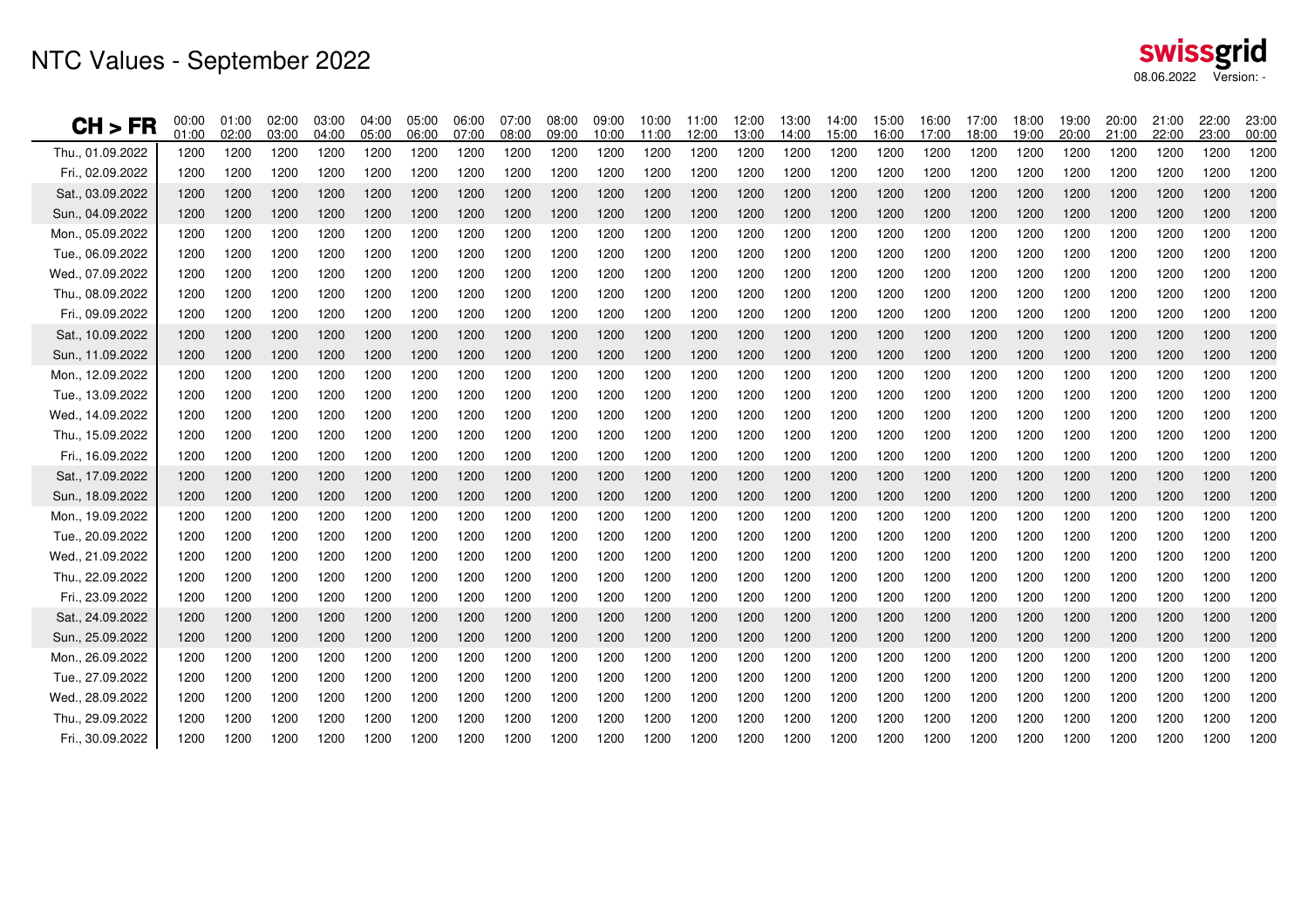| FR > CH          | 00:00<br>01:00 | 01:00<br>02:00 | 02:00<br>03:00 | 03:00<br>04:00 | 04:00<br>05:00 | 05:00<br>06:00 | 06:00<br>07:00 | 07:00<br>08:00 | 08:00<br>09:00 | 09:00<br>10:00 | 10:00<br>11:00 | 11:00<br>12:00 | 12:00<br>13:00 | 13:00<br>14:00 | 14:00<br>15:00 | 15:00<br>16:00 | 16:00<br>17:00 | 17:00<br>18:00 | 18:00<br>19:00 | 19:00<br>20:00 | 20:00<br>21:00 | 21:00<br>22:00 | 22:00<br>23:00 | 23:00<br>00:00 |
|------------------|----------------|----------------|----------------|----------------|----------------|----------------|----------------|----------------|----------------|----------------|----------------|----------------|----------------|----------------|----------------|----------------|----------------|----------------|----------------|----------------|----------------|----------------|----------------|----------------|
| Sat., 01.10.2022 | 3200           | 3200           | 3200           | 3200           | 3200           | 3200           | 3200           | 3200           | 3200           | 3200           | 3200           | 3200           | 3200           | 3200           | 3200           | 3200           | 3200           | 3200           | 3200           | 3200           | 3200           | 3200           | 3200           | 3200           |
| Sun., 02.10.2022 | 3200           | 3200           | 3200           | 3200           | 3200           | 3200           | 3200           | 3200           | 3200           | 3200           | 3200           | 3200           | 3200           | 3200           | 3200           | 3200           | 3200           | 3200           | 3200           | 3200           | 3200           | 3200           | 3200           | 3200           |
| Mon., 03.10.2022 | 3200           | 3200           | 3200           | 3200           | 3200           | 3200           | 3200           | 3200           | 3200           | 3200           | 3200           | 3200           | 3200           | 3200           | 3200           | 3200           | 3200           | 3200           | 3200           | 3200           | 3200           | 3200           | 3200           | 3200           |
| Tue., 04.10.2022 | 3200           | 3200           | 3200           | 3200           | 3200           | 3200           | 3200           | 3200           | 3200           | 3200           | 3200           | 3200           | 3200           | 3200           | 3200           | 3200           | 3200           | 3200           | 3200           | 3200           | 3200           | 3200           | 3200           | 3200           |
| Wed., 05.10.2022 | 3200           | 3200           | 3200           | 3200           | 3200           | 3200           | 3200           | 3200           | 3200           | 3200           | 3200           | 3200           | 3200           | 3200           | 3200           | 3200           | 3200           | 3200           | 3200           | 3200           | 3200           | 3200           | 3200           | 3200           |
| Thu., 06.10.2022 | 3200           | 3200           | 3200           | 3200           | 3200           | 3200           | 3200           | 3200           | 3200           | 3200           | 3200           | 3200           | 3200           | 3200           | 3200           | 3200           | 3200           | 3200           | 3200           | 3200           | 3200           | 3200           | 3200           | 3200           |
| Fri., 07.10.2022 | 3200           | 3200           | 3200           | 3200           | 3200           | 3200           | 3200           | 3200           | 3200           | 3200           | 3200           | 3200           | 3200           | 3200           | 3200           | 3200           | 3200           | 3200           | 3200           | 3200           | 3200           | 3200           | 3200           | 3200           |
| Sat., 08.10.2022 | 3200           | 3200           | 3200           | 3200           | 3200           | 3200           | 3200           | 3200           | 3200           | 3200           | 3200           | 3200           | 3200           | 3200           | 3200           | 3200           | 3200           | 3200           | 3200           | 3200           | 3200           | 3200           | 3200           | 3200           |
| Sun., 09.10.2022 | 3200           | 3200           | 3200           | 3200           | 3200           | 3200           | 3200           | 3200           | 3200           | 3200           | 3200           | 3200           | 3200           | 3200           | 3200           | 3200           | 3200           | 3200           | 3200           | 3200           | 3200           | 3200           | 3200           | 3200           |
| Mon., 10.10.2022 | 3200           | 3200           | 3200           | 3200           | 3200           | 3200           | 3200           | 3200           | 3200           | 3200           | 3200           | 3200           | 3200           | 3200           | 3200           | 3200           | 3200           | 3200           | 3200           | 3200           | 3200           | 3200           | 3200           | 3200           |
| Tue., 11.10.2022 | 3200           | 3200           | 3200           | 3200           | 3200           | 3200           | 3200           | 3200           | 3200           | 3200           | 3200           | 3200           | 3200           | 3200           | 3200           | 3200           | 3200           | 3200           | 3200           | 3200           | 3200           | 3200           | 3200           | 3200           |
| Wed., 12.10.2022 | 3200           | 3200           | 3200           | 3200           | 3200           | 3200           | 3200           | 3200           | 3200           | 3200           | 3200           | 3200           | 3200           | 3200           | 3200           | 3200           | 3200           | 3200           | 3200           | 3200           | 3200           | 3200           | 3200           | 3200           |
| Thu., 13.10.2022 | 3200           | 3200           | 3200           | 3200           | 3200           | 3200           | 3200           | 3200           | 3200           | 3200           | 3200           | 3200           | 3200           | 3200           | 3200           | 3200           | 3200           | 3200           | 3200           | 3200           | 3200           | 3200           | 3200           | 3200           |
| Fri., 14.10.2022 | 3200           | 3200           | 3200           | 3200           | 3200           | 3200           | 3200           | 3200           | 3200           | 3200           | 3200           | 3200           | 3200           | 3200           | 3200           | 3200           | 3200           | 3200           | 3200           | 3200           | 3200           | 3200           | 3200           | 3200           |
| Sat., 15.10.2022 | 3200           | 3200           | 3200           | 3200           | 3200           | 3200           | 3200           | 3200           | 3200           | 3200           | 3200           | 3200           | 3200           | 3200           | 3200           | 3200           | 3200           | 3200           | 3200           | 3200           | 3200           | 3200           | 3200           | 3200           |
| Sun., 16.10.2022 | 3200           | 3200           | 3200           | 3200           | 3200           | 3200           | 3200           | 3200           | 3200           | 3200           | 3200           | 3200           | 3200           | 3200           | 3200           | 3200           | 3200           | 3200           | 3200           | 3200           | 3200           | 3200           | 3200           | 3200           |
| Mon., 17.10.2022 | 3200           | 3200           | 3200           | 3200           | 3200           | 3200           | 3200           | 3200           | 3200           | 3200           | 3200           | 3200           | 3200           | 3200           | 3200           | 3200           | 3200           | 3200           | 3200           | 3200           | 3200           | 3200           | 3200           | 3200           |
| Tue., 18.10.2022 | 3200           | 3200           | 3200           | 3200           | 3200           | 3200           | 3200           | 3200           | 3200           | 3200           | 3200           | 3200           | 3200           | 3200           | 3200           | 3200           | 3200           | 3200           | 3200           | 3200           | 3200           | 3200           | 3200           | 3200           |
| Wed., 19.10.2022 | 3200           | 3200           | 3200           | 3200           | 3200           | 3200           | 3200           | 3200           | 3200           | 3200           | 3200           | 3200           | 3200           | 3200           | 3200           | 3200           | 3200           | 3200           | 3200           | 3200           | 3200           | 3200           | 3200           | 3200           |
| Thu., 20.10.2022 | 3200           | 3200           | 3200           | 3200           | 3200           | 3200           | 3200           | 3200           | 3200           | 3200           | 3200           | 3200           | 3200           | 3200           | 3200           | 3200           | 3200           | 3200           | 3200           | 3200           | 3200           | 3200           | 3200           | 3200           |
| Fri., 21.10.2022 | 3200           | 3200           | 3200           | 3200           | 3200           | 3200           | 3200           | 3200           | 3200           | 3200           | 3200           | 3200           | 3200           | 3200           | 3200           | 3200           | 3200           | 3200           | 3200           | 3200           | 3200           | 3200           | 3200           | 3200           |
| Sat., 22.10.2022 | 3200           | 3200           | 3200           | 3200           | 3200           | 3200           | 3200           | 3200           | 3200           | 3200           | 3200           | 3200           | 3200           | 3200           | 3200           | 3200           | 3200           | 3200           | 3200           | 3200           | 3200           | 3200           | 3200           | 3200           |
| Sun., 23.10.2022 | 3200           | 3200           | 3200           | 3200           | 3200           | 3200           | 3200           | 3200           | 3200           | 3200           | 3200           | 3200           | 3200           | 3200           | 3200           | 3200           | 3200           | 3200           | 3200           | 3200           | 3200           | 3200           | 3200           | 3200           |
| Mon., 24.10.2022 | 3200           | 3200           | 3200           | 3200           | 3200           | 3200           | 3200           | 3200           | 3200           | 3200           | 3200           | 3200           | 3200           | 3200           | 3200           | 3200           | 3200           | 3200           | 3200           | 3200           | 3200           | 3200           | 3200           | 3200           |
| Tue., 25.10.2022 | 3200           | 3200           | 3200           | 3200           | 3200           | 3200           | 3200           | 3200           | 3200           | 3200           | 3200           | 3200           | 3200           | 3200           | 3200           | 3200           | 3200           | 3200           | 3200           | 3200           | 3200           | 3200           | 3200           | 3200           |
| Wed., 26.10.2022 | 3200           | 3200           | 3200           | 3200           | 3200           | 3200           | 3200           | 3200           | 3200           | 3200           | 3200           | 3200           | 3200           | 3200           | 3200           | 3200           | 3200           | 3200           | 3200           | 3200           | 3200           | 3200           | 3200           | 3200           |
| Thu., 27.10.2022 | 3200           | 3200           | 3200           | 3200           | 3200           | 3200           | 3200           | 3000           | 3000           | 3000           | 3000           | 3000           | 3000           | 3000           | 3000           | 3000           | 3000           | 3000           | 3000           | 3000           | 3000           | 3000           | 3000           | 3000           |
| Fri., 28.10.2022 | 3000           | 3000           | 3000           | 3000           | 3000           | 3000           | 3000           | 3000           | 3000           | 3000           | 3000           | 3000           | 3000           | 3000           | 3000           | 3000           | 3000           | 3200           | 3200           | 3200           | 3200           | 3200           | 3200           | 3200           |
| Sat., 29.10.2022 | 3200           | 3200           | 3200           | 3200           | 3200           | 3200           | 3200           | 3200           | 3200           | 3200           | 3200           | 3200           | 3200           | 3200           | 3200           | 3200           | 3200           | 3200           | 3200           | 3200           | 3200           | 3200           | 3200           | 3200           |
| Sun., 30.10.2022 | 3200           | 3200           | 3200           | 3200           | 3200           | 3200           | 3200           | 3200           | 3200           | 3200           | 3200           | 3200           | 3200           | 3200           | 3200           | 3200           | 3200           | 3200           | 3200           | 3200           | 3200           | 3200           | 3200           | 3200           |
| Mon., 31.10.2022 | 3200           | 3200           | 3200           | 3200           | 3200           | 3200           | 3200           | 3200           | 3200           | 3200           | 3200           | 3200           | 3200           | 3200           | 3200           | 3200           | 3200           | 3200           | 3200           | 3200           | 3200           | 3200           | 3200           | 3200           |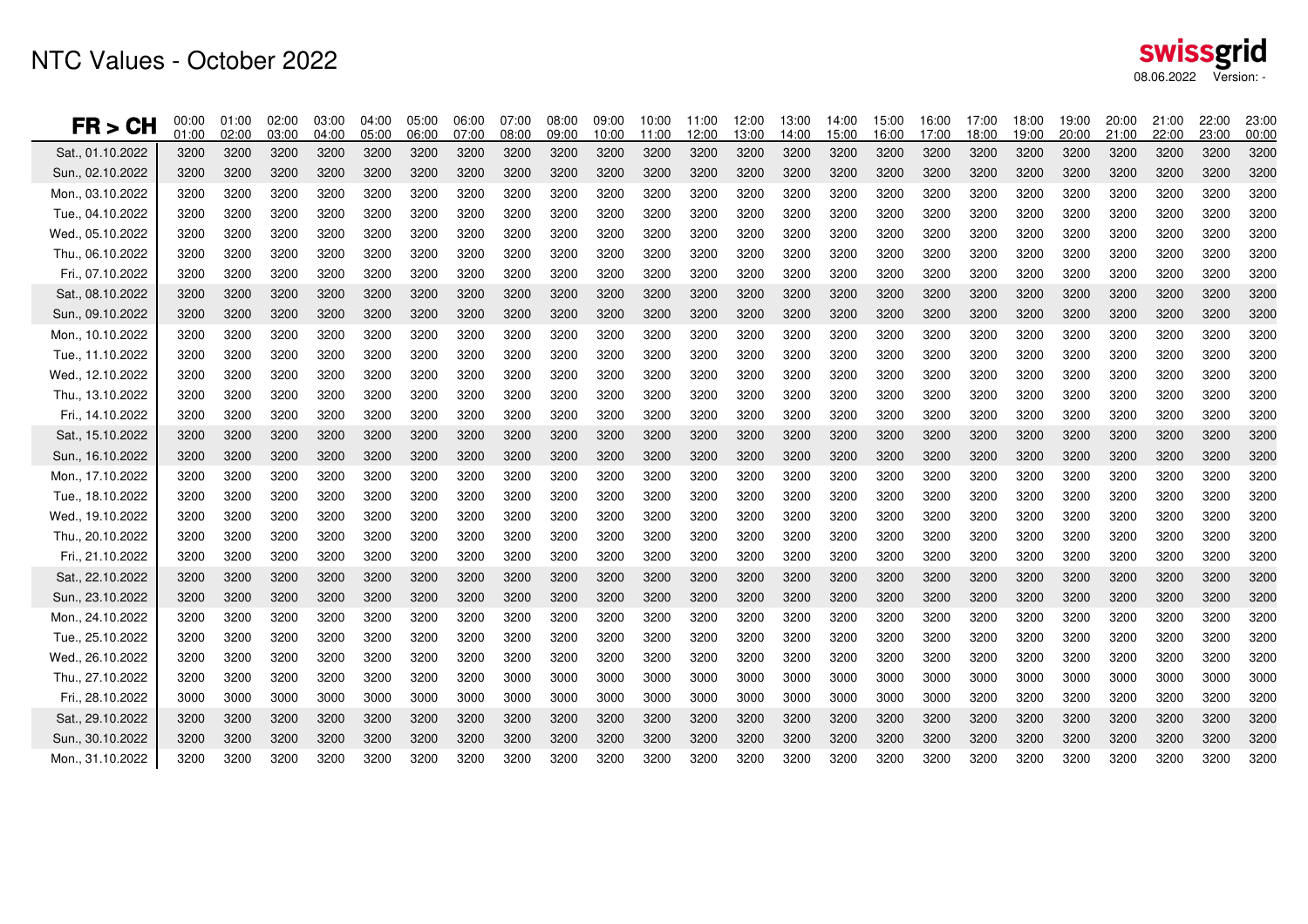| CH > FR          | 00:00<br>01:00 | 01:00<br>02:00 | 02:00<br>03:00 | 03:00<br>04:00 | 04:00<br>05:00 | 05:00<br>06:00 | 06:00<br>07:00 | 07:00<br>08:00 | 08:00<br>09:00 | 09:00<br>10:00 | 10:00<br>11:00 | 11:00<br>12:00 | 12:00<br>13:00 | 13:00<br>14:00 | 14:00<br>15:00 | 15:00<br>16:00 | 16:00<br>17:00 | 17:00<br>18:00 | 18:00<br>19:00 | 19:00<br>20:00 | 20:00<br>21:00 | 21:00<br>22:00 | 22:00<br>23:00 | 23:00<br>00:00 |
|------------------|----------------|----------------|----------------|----------------|----------------|----------------|----------------|----------------|----------------|----------------|----------------|----------------|----------------|----------------|----------------|----------------|----------------|----------------|----------------|----------------|----------------|----------------|----------------|----------------|
| Sat., 01.10.2022 | 1200           | 1200           | 1200           | 1200           | 1200           | 1200           | 1200           | 1200           | 1200           | 1200           | 1200           | 1200           | 1200           | 1200           | 1200           | 1200           | 1200           | 1200           | 1200           | 1200           | 1200           | 1200           | 1200           | 1200           |
| Sun., 02.10.2022 | 1200           | 1200           | 1200           | 1200           | 1200           | 1200           | 1200           | 1200           | 1200           | 1200           | 1200           | 1200           | 1200           | 1200           | 1200           | 1200           | 1200           | 1200           | 1200           | 1200           | 1200           | 1200           | 1200           | 1200           |
| Mon., 03.10.2022 | 1200           | 1200           | 1200           | 1200           | 1200           | 1200           | 1200           | 1200           | 1200           | 1200           | 1200           | 1200           | 1200           | 1200           | 1200           | 1200           | 1200           | 1200           | 1200           | 1200           | 1200           | 1200           | 1200           | 1200           |
| Tue., 04.10.2022 | 1200           | 1200           | 1200           | 1200           | 1200           | 1200           | 1200           | 1200           | 1200           | 1200           | 1200           | 1200           | 1200           | 1200           | 1200           | 1200           | 1200           | 1200           | 1200           | 1200           | 1200           | 1200           | 1200           | 1200           |
| Wed., 05.10.2022 | 1200           | 1200           | 1200           | 1200           | 1200           | 1200           | 1200           | 1200           | 1200           | 1200           | 1200           | 1200           | 1200           | 1200           | 1200           | 1200           | 1200           | 1200           | 1200           | 1200           | 1200           | 1200           | 1200           | 1200           |
| Thu., 06.10.2022 | 1200           | 1200           | 1200           | 1200           | 1200           | 1200           | 1200           | 1200           | 1200           | 1200           | 1200           | 1200           | 1200           | 1200           | 1200           | 1200           | 1200           | 1200           | 1200           | 1200           | 1200           | 1200           | 1200           | 1200           |
| Fri., 07.10.2022 | 1200           | 1200           | 1200           | 1200           | 1200           | 1200           | 1200           | 1200           | 1200           | 1200           | 1200           | 1200           | 1200           | 1200           | 1200           | 1200           | 1200           | 1200           | 1200           | 1200           | 1200           | 1200           | 1200           | 1200           |
| Sat., 08.10.2022 | 1200           | 1200           | 1200           | 1200           | 1200           | 1200           | 1200           | 1200           | 1200           | 1200           | 1200           | 1200           | 1200           | 1200           | 1200           | 1200           | 1200           | 1200           | 1200           | 1200           | 1200           | 1200           | 1200           | 1200           |
| Sun., 09.10.2022 | 1200           | 1200           | 1200           | 1200           | 1200           | 1200           | 1200           | 1200           | 1200           | 1200           | 1200           | 1200           | 1200           | 1200           | 1200           | 1200           | 1200           | 1200           | 1200           | 1200           | 1200           | 1200           | 1200           | 1200           |
| Mon., 10.10.2022 | 1200           | 1200           | 1200           | 1200           | 1200           | 1200           | 1200           | 1200           | 1200           | 1200           | 1200           | 1200           | 1200           | 1200           | 1200           | 1200           | 1200           | 1200           | 1200           | 1200           | 1200           | 1200           | 1200           | 1200           |
| Tue., 11.10.2022 | 1200           | 1200           | 1200           | 1200           | 1200           | 1200           | 1200           | 1200           | 1200           | 1200           | 1200           | 1200           | 1200           | 1200           | 1200           | 1200           | 1200           | 1200           | 1200           | 1200           | 1200           | 1200           | 1200           | 1200           |
| Wed., 12.10.2022 | 1200           | 1200           | 1200           | 1200           | 1200           | 1200           | 1200           | 1200           | 1200           | 1200           | 1200           | 1200           | 1200           | 1200           | 1200           | 1200           | 1200           | 1200           | 1200           | 1200           | 1200           | 1200           | 1200           | 1200           |
| Thu., 13.10.2022 | 1200           | 1200           | 1200           | 1200           | 1200           | 1200           | 1200           | 1200           | 1200           | 1200           | 1200           | 1200           | 1200           | 1200           | 1200           | 1200           | 1200           | 1200           | 1200           | 1200           | 1200           | 1200           | 1200           | 1200           |
| Fri., 14.10.2022 | 1200           | 1200           | 1200           | 1200           | 1200           | 1200           | 1200           | 1200           | 1200           | 1200           | 1200           | 1200           | 1200           | 1200           | 1200           | 1200           | 1200           | 1200           | 1200           | 1200           | 1200           | 1200           | 1200           | 1200           |
| Sat., 15.10.2022 | 1200           | 1200           | 1200           | 1200           | 1200           | 1200           | 1200           | 1200           | 1200           | 1200           | 1200           | 1200           | 1200           | 1200           | 1200           | 1200           | 1200           | 1200           | 1200           | 1200           | 1200           | 1200           | 1200           | 1200           |
| Sun., 16.10.2022 | 1200           | 1200           | 1200           | 1200           | 1200           | 1200           | 1200           | 1200           | 1200           | 1200           | 1200           | 1200           | 1200           | 1200           | 1200           | 1200           | 1200           | 1200           | 1200           | 1200           | 1200           | 1200           | 1200           | 1200           |
| Mon., 17.10.2022 | 1200           | 1200           | 1200           | 1200           | 1200           | 1200           | 1200           | 1200           | 1200           | 1200           | 1200           | 1200           | 1200           | 1200           | 1200           | 1200           | 1200           | 1200           | 1200           | 1200           | 1200           | 1200           | 1200           | 1200           |
| Tue., 18.10.2022 | 1200           | 1200           | 1200           | 1200           | 1200           | 1200           | 1200           | 1200           | 1200           | 1200           | 1200           | 1200           | 1200           | 1200           | 1200           | 1200           | 1200           | 1200           | 1200           | 1200           | 1200           | 1200           | 1200           | 1200           |
| Wed., 19.10.2022 | 1200           | 1200           | 1200           | 1200           | 1200           | 1200           | 1200           | 1200           | 1200           | 1200           | 1200           | 1200           | 1200           | 1200           | 1200           | 1200           | 1200           | 1200           | 1200           | 1200           | 1200           | 1200           | 1200           | 1200           |
| Thu., 20.10.2022 | 1200           | 1200           | 1200           | 1200           | 1200           | 1200           | 1200           | 1200           | 1200           | 1200           | 1200           | 1200           | 1200           | 1200           | 1200           | 1200           | 1200           | 1200           | 1200           | 1200           | 1200           | 1200           | 1200           | 1200           |
| Fri., 21.10.2022 | 1200           | 1200           | 1200           | 1200           | 1200           | 1200           | 1200           | 1200           | 1200           | 1200           | 1200           | 1200           | 1200           | 1200           | 1200           | 1200           | 1200           | 1200           | 1200           | 1200           | 1200           | 1200           | 1200           | 1200           |
| Sat., 22.10.2022 | 1200           | 1200           | 1200           | 1200           | 1200           | 1200           | 1200           | 1200           | 1200           | 1200           | 1200           | 1200           | 1200           | 1200           | 1200           | 1200           | 1200           | 1200           | 1200           | 1200           | 1200           | 1200           | 1200           | 1200           |
| Sun., 23.10.2022 | 1200           | 1200           | 1200           | 1200           | 1200           | 1200           | 1200           | 1200           | 1200           | 1200           | 1200           | 1200           | 1200           | 1200           | 1200           | 1200           | 1200           | 1200           | 1200           | 1200           | 1200           | 1200           | 1200           | 1200           |
| Mon., 24.10.2022 | 1200           | 1200           | 1200           | 1200           | 1200           | 1200           | 1200           | 1200           | 1200           | 1200           | 1200           | 1200           | 1200           | 1200           | 1200           | 1200           | 1200           | 1200           | 1200           | 1200           | 1200           | 1200           | 1200           | 1200           |
| Tue., 25.10.2022 | 1200           | 1200           | 1200           | 1200           | 1200           | 1200           | 1200           | 1200           | 1200           | 1200           | 1200           | 1200           | 1200           | 1200           | 1200           | 1200           | 1200           | 1200           | 1200           | 1200           | 1200           | 1200           | 1200           | 1200           |
| Wed., 26.10.2022 | 1200           | 1200           | 1200           | 1200           | 1200           | 1200           | 1200           | 1200           | 1200           | 1200           | 1200           | 1200           | 1200           | 1200           | 1200           | 1200           | 1200           | 1200           | 1200           | 1200           | 1200           | 1200           | 1200           | 1200           |
| Thu., 27.10.2022 | 1200           | 1200           | 1200           | 1200           | 1200           | 1200           | 1200           | 1200           | 1200           | 1200           | 1200           | 1200           | 1200           | 1200           | 1200           | 1200           | 1200           | 1200           | 1200           | 1200           | 1200           | 1200           | 1200           | 1200           |
| Fri., 28.10.2022 | 1200           | 1200           | 1200           | 1200           | 1200           | 1200           | 1200           | 1200           | 1200           | 1200           | 1200           | 1200           | 1200           | 1200           | 1200           | 1200           | 1200           | 1200           | 1200           | 1200           | 1200           | 1200           | 1200           | 1200           |
| Sat., 29.10.2022 | 1200           | 1200           | 1200           | 1200           | 1200           | 1200           | 1200           | 1200           | 1200           | 1200           | 1200           | 1200           | 1200           | 1200           | 1200           | 1200           | 1200           | 1200           | 1200           | 1200           | 1200           | 1200           | 1200           | 1200           |
| Sun., 30.10.2022 | 1200           | 1200           | 1200           | 1200           | 1200           | 1200           | 1200           | 1200           | 1200           | 1200           | 1200           | 1200           | 1200           | 1200           | 1200           | 1200           | 1200           | 1200           | 1200           | 1200           | 1200           | 1200           | 1200           | 1200           |
| Mon., 31.10.2022 | 1200           | 1200           | 1200           | 1200           | 1200           | 1200           | 1200           | 1200           | 1200           | 1200           | 1200           | 1200           | 1200           | 1200           | 1200           | 1200           | 1200           | 1200           | 1200           | 1200           | 1200           | 1200           | 1200           | 1200           |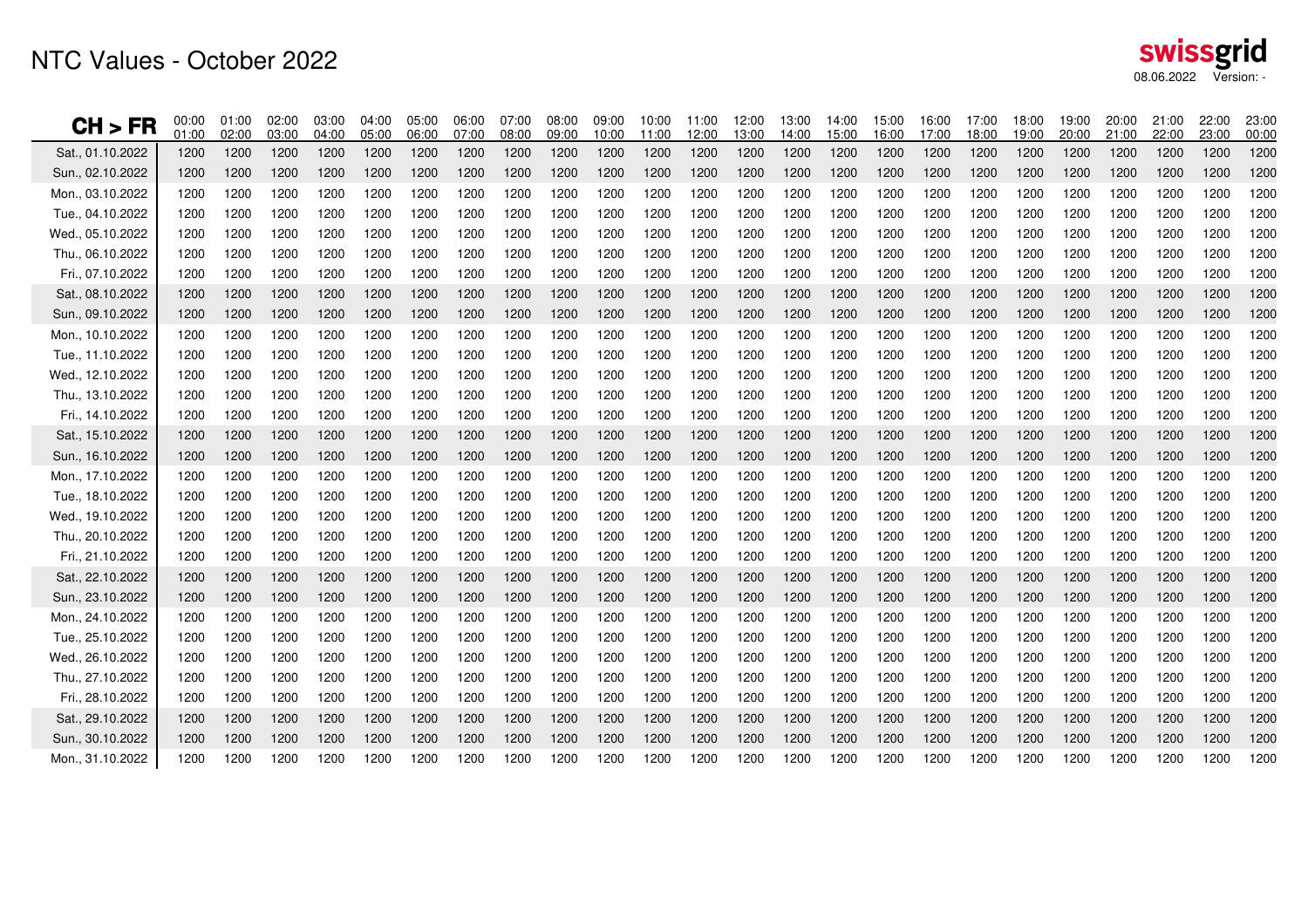| FR > CH          | 00:00<br>01:00 | 01:00<br>02:00 | 02:00<br>03:00 | 03:00<br>04:00 | 04:00<br>05:00 | 05:00<br>06:00 | 06:00<br>07:00 | 07:00<br>08:00 | 08:00<br>09:00 | 09:00<br>10:00 | 10:00<br>11:00 | 11:00<br>12:00 | 12:00<br>13:00 | 13:00<br>14:00 | 14:00<br>15:00 | 15:00<br>16:00 | 16:00<br>17:00 | 17:00<br>18:00 | 18:00<br>19:00 | 19:00<br>20:00 | 20:00<br>21:00 | 21:00<br>22:00 | 22:00<br>23:00 | 23:00<br>00:00 |
|------------------|----------------|----------------|----------------|----------------|----------------|----------------|----------------|----------------|----------------|----------------|----------------|----------------|----------------|----------------|----------------|----------------|----------------|----------------|----------------|----------------|----------------|----------------|----------------|----------------|
| Tue., 01.11.2022 | 3200           | 3200           | 3200           | 3200           | 3200           | 3200           | 3200           | 3200           | 3200           | 3200           | 3200           | 3200           | 3200           | 3200           | 3200           | 3200           | 3200           | 3200           | 3200           | 3200           | 3200           | 3200           | 3200           | 3200           |
| Wed., 02.11.2022 | 3200           | 3200           | 3200           | 3200           | 3200           | 3200           | 3200           | 3200           | 3200           | 3200           | 3200           | 3200           | 3200           | 3200           | 3200           | 3200           | 3200           | 3200           | 3200           | 3200           | 3200           | 3200           | 3200           | 3200           |
| Thu., 03.11.2022 | 3200           | 3200           | 3200           | 3200           | 3200           | 3200           | 3200           | 3200           | 3200           | 3200           | 3200           | 3200           | 3200           | 3200           | 3200           | 3200           | 3200           | 3200           | 3200           | 3200           | 3200           | 3200           | 3200           | 3200           |
| Fri., 04.11.2022 | 3200           | 3200           | 3200           | 3200           | 3200           | 3200           | 3200           | 3200           | 3200           | 3200           | 3200           | 3200           | 3200           | 3200           | 3200           | 3200           | 3200           | 3200           | 3200           | 3200           | 3200           | 3200           | 3200           | 3200           |
| Sat., 05.11.2022 | 3200           | 3200           | 3200           | 3200           | 3200           | 3200           | 3200           | 3200           | 3200           | 3200           | 3200           | 3200           | 3200           | 3200           | 3200           | 3200           | 3200           | 3200           | 3200           | 3200           | 3200           | 3200           | 3200           | 3200           |
| Sun., 06.11.2022 | 3200           | 3200           | 3200           | 3200           | 3200           | 3200           | 3200           | 3200           | 3200           | 3200           | 3200           | 3200           | 3200           | 3200           | 3200           | 3200           | 3200           | 3200           | 3200           | 3200           | 3200           | 3200           | 3200           | 3200           |
| Mon., 07.11.2022 | 3200           | 3200           | 3200           | 3200           | 3200           | 3200           | 3200           | 3000           | 3000           | 3000           | 3000           | 3000           | 3000           | 3000           | 3000           | 3000           | 3000           | 3000           | 3000           | 3000           | 3000           | 3000           | 3000           | 3000           |
| Tue., 08.11.2022 | 3000           | 3000           | 3000           | 3000           | 3000           | 3000           | 3000           | 3000           | 3000           | 3000           | 3000           | 3000           | 3000           | 3000           | 3000           | 3000           | 3000           | 3000           | 3200           | 3200           | 3200           | 3200           | 3200           | 3200           |
| Wed., 09.11.2022 | 3200           | 3200           | 3200           | 3200           | 3200           | 3200           | 3200           | 3200           | 3200           | 3200           | 3200           | 3200           | 3200           | 3200           | 3200           | 3200           | 3200           | 3200           | 3200           | 3200           | 3200           | 3200           | 3200           | 3200           |
| Thu., 10.11.2022 | 3200           | 3200           | 3200           | 3200           | 3200           | 3200           | 3200           | 3200           | 3200           | 3200           | 3200           | 3200           | 3200           | 3200           | 3200           | 3200           | 3200           | 3200           | 3200           | 3200           | 3200           | 3200           | 3200           | 3200           |
| Fri., 11.11.2022 | 3200           | 3200           | 3200           | 3200           | 3200           | 3200           | 3200           | 3200           | 3200           | 3200           | 3200           | 3200           | 3200           | 3200           | 3200           | 3200           | 3200           | 3200           | 3200           | 3200           | 3200           | 3200           | 3200           | 3200           |
| Sat., 12.11.2022 | 3200           | 3200           | 3200           | 3200           | 3200           | 3200           | 3200           | 3200           | 3200           | 3200           | 3200           | 3200           | 3200           | 3200           | 3200           | 3200           | 3200           | 3200           | 3200           | 3200           | 3200           | 3200           | 3200           | 3200           |
| Sun., 13.11.2022 | 3200           | 3200           | 3200           | 3200           | 3200           | 3200           | 3200           | 3200           | 3200           | 3200           | 3200           | 3200           | 3200           | 3200           | 3200           | 3200           | 3200           | 3200           | 3200           | 3200           | 3200           | 3200           | 3200           | 3200           |
| Mon., 14.11.2022 | 3200           | 3200           | 3200           | 3200           | 3200           | 3200           | 3200           | 3200           | 3200           | 3200           | 3200           | 3200           | 3200           | 3200           | 3200           | 3200           | 3200           | 3200           | 3200           | 3200           | 3200           | 3200           | 3200           | 3200           |
| Tue., 15.11.2022 | 3200           | 3200           | 3200           | 3200           | 3200           | 3200           | 3200           | 3200           | 3200           | 3200           | 3200           | 3200           | 3200           | 3200           | 3200           | 3200           | 3200           | 3200           | 3200           | 3200           | 3200           | 3200           | 3200           | 3200           |
| Wed., 16.11.2022 | 3200           | 3200           | 3200           | 3200           | 3200           | 3200           | 3200           | 3200           | 3200           | 3200           | 3200           | 3200           | 3200           | 3200           | 3200           | 3200           | 3200           | 3200           | 3200           | 3200           | 3200           | 3200           | 3200           | 3200           |
| Thu., 17.11.2022 | 3200           | 3200           | 3200           | 3200           | 3200           | 3200           | 3200           | 3200           | 3200           | 3200           | 3200           | 3200           | 3200           | 3200           | 3200           | 3200           | 3200           | 3200           | 3200           | 3200           | 3200           | 3200           | 3200           | 3200           |
| Fri., 18.11.2022 | 3200           | 3200           | 3200           | 3200           | 3200           | 3200           | 3200           | 3200           | 3200           | 3200           | 3200           | 3200           | 3200           | 3200           | 3200           | 3200           | 3200           | 3200           | 3200           | 3200           | 3200           | 3200           | 3200           | 3200           |
| Sat., 19.11.2022 | 3200           | 3200           | 3200           | 3200           | 3200           | 3200           | 3200           | 3200           | 3200           | 3200           | 3200           | 3200           | 3200           | 3200           | 3200           | 3200           | 3200           | 3200           | 3200           | 3200           | 3200           | 3200           | 3200           | 3200           |
| Sun., 20.11.2022 | 3200           | 3200           | 3200           | 3200           | 3200           | 3200           | 3200           | 3200           | 3200           | 3200           | 3200           | 3200           | 3200           | 3200           | 3200           | 3200           | 3200           | 3200           | 3200           | 3200           | 3200           | 3200           | 3200           | 3200           |
| Mon., 21.11.2022 | 3200           | 3200           | 3200           | 3200           | 3200           | 3200           | 3200           | 3200           | 3200           | 3200           | 3200           | 3200           | 3200           | 3200           | 3200           | 3200           | 3200           | 3200           | 3200           | 3200           | 3200           | 3200           | 3200           | 3200           |
| Tue., 22.11.2022 | 3200           | 3200           | 3200           | 3200           | 3200           | 3200           | 3200           | 3200           | 3200           | 3200           | 3200           | 3200           | 3200           | 3200           | 3200           | 3200           | 3200           | 3200           | 3200           | 3200           | 3200           | 3200           | 3200           | 3200           |
| Wed., 23.11.2022 | 3200           | 3200           | 3200           | 3200           | 3200           | 3200           | 3200           | 3200           | 3200           | 3200           | 3200           | 3200           | 3200           | 3200           | 3200           | 3200           | 3200           | 3200           | 3200           | 3200           | 3200           | 3200           | 3200           | 3200           |
| Thu., 24.11.2022 | 3200           | 3200           | 3200           | 3200           | 3200           | 3200           | 3200           | 3200           | 3200           | 3200           | 3200           | 3200           | 3200           | 3200           | 3200           | 3200           | 3200           | 3200           | 3200           | 3200           | 3200           | 3200           | 3200           | 3200           |
| Fri., 25.11.2022 | 3200           | 3200           | 3200           | 3200           | 3200           | 3200           | 3200           | 3200           | 3200           | 3200           | 3200           | 3200           | 3200           | 3200           | 3200           | 3200           | 3200           | 3200           | 3200           | 3200           | 3200           | 3200           | 3200           | 3200           |
| Sat., 26.11.2022 | 3200           | 3200           | 3200           | 3200           | 3200           | 3200           | 3200           | 3200           | 3200           | 3200           | 3200           | 3200           | 3200           | 3200           | 3200           | 3200           | 3200           | 3200           | 3200           | 3200           | 3200           | 3200           | 3200           | 3200           |
| Sun., 27.11.2022 | 3200           | 3200           | 3200           | 3200           | 3200           | 3200           | 3200           | 3200           | 3200           | 3200           | 3200           | 3200           | 3200           | 3200           | 3200           | 3200           | 3200           | 3200           | 3200           | 3200           | 3200           | 3200           | 3200           | 3200           |
| Mon., 28.11.2022 | 3200           | 3200           | 3200           | 3200           | 3200           | 3200           | 3200           | 3200           | 3200           | 3200           | 3200           | 3200           | 3200           | 3200           | 3200           | 3200           | 3200           | 3200           | 3200           | 3200           | 3200           | 3200           | 3200           | 3200           |
| Tue., 29.11.2022 | 3200           | 3200           | 3200           | 3200           | 3200           | 3200           | 3200           | 3200           | 3200           | 3200           | 3200           | 3200           | 3200           | 3200           | 3200           | 3200           | 3200           | 3200           | 3200           | 3200           | 3200           | 3200           | 3200           | 3200           |
| Wed., 30.11.2022 | 3200           | 3200           | 3200           | 3200           | 3200           | 3200           | 3200           | 3200           | 3200           | 3200           | 3200           | 3200           | 3200           | 3200           | 3200           | 3200           | 3200           | 3200           | 3200           | 3200           | 3200           | 3200           | 3200           | 3200           |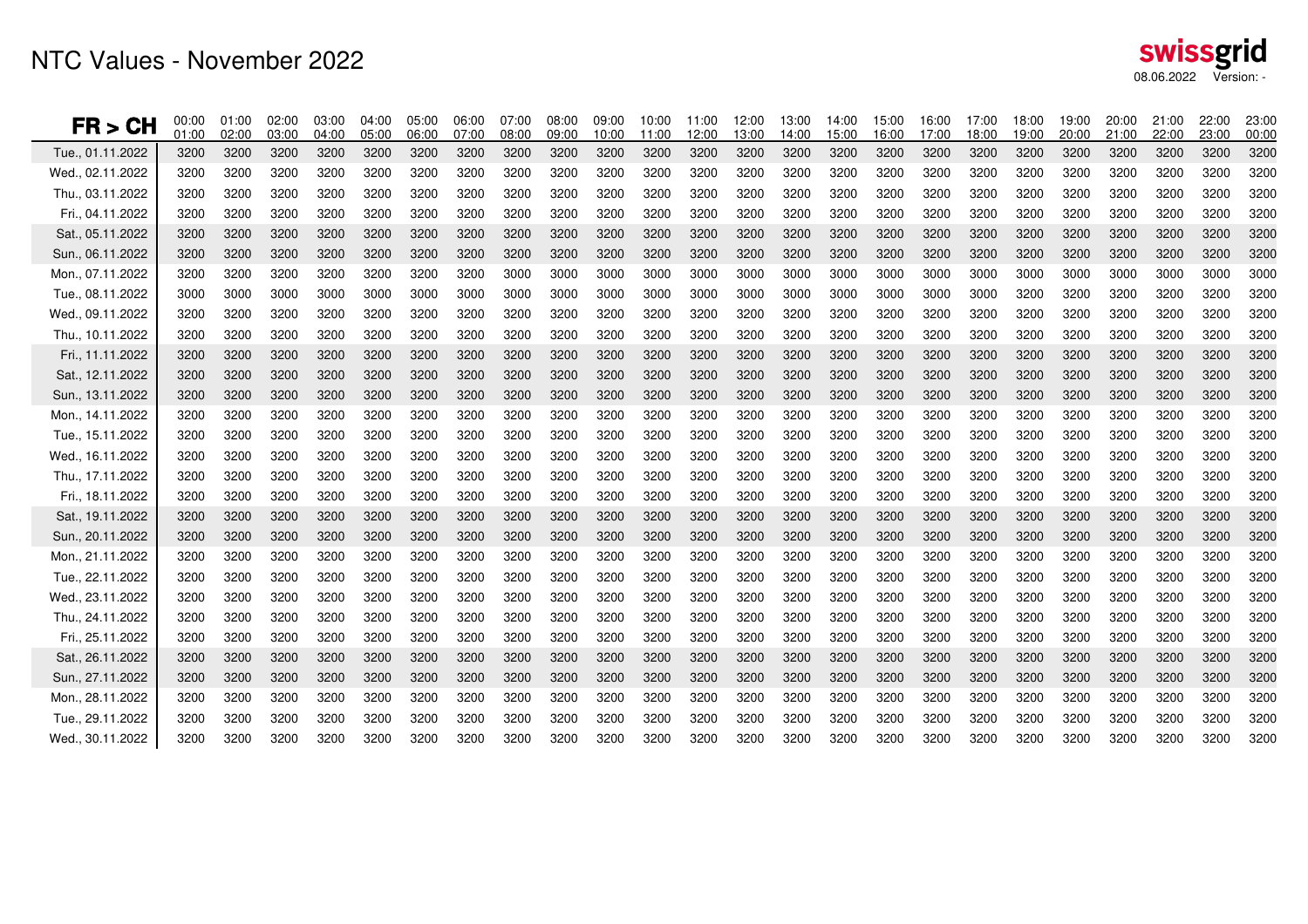| swissgrid             |  |
|-----------------------|--|
| 08.06.2022 Version: - |  |

| CH > FR          | 00:00<br>01:00 | 01:00<br>02:00 | 02:00<br>03:00 | 03:00<br>04:00 | 04:00<br>05:00 | 05:00<br>06:00 | 06:00<br>07:00 | 07:00<br>08:00 | 08:00<br>09:00 | 09:00<br>10:00 | 10:00<br>11:00 | 11:00<br>12:00 | 12:00<br>13:00 | 13:00<br>14:00 | 14:00<br>15:00 | 15:00<br>16:00 | 16:00<br>17:00 | 17:00<br>18:00 | 18:00<br>19:00 | 19:00<br>20:00 | 20:00<br>21:00 | 21:00<br>22:00 | 22:00<br>23:00 | 23:00<br>00:00 |
|------------------|----------------|----------------|----------------|----------------|----------------|----------------|----------------|----------------|----------------|----------------|----------------|----------------|----------------|----------------|----------------|----------------|----------------|----------------|----------------|----------------|----------------|----------------|----------------|----------------|
| Tue., 01.11.2022 | 1200           | 1200           | 1200           | 1200           | 1200           | 1200           | 1200           | 1200           | 1200           | 1200           | 1200           | 1200           | 1200           | 1200           | 1200           | 1200           | 1200           | 1200           | 1200           | 1200           | 1200           | 1200           | 1200           | 1200           |
| Wed., 02.11.2022 | 1200           | 1200           | 1200           | 1200           | 1200           | 1200           | 1200           | 1200           | 1200           | 1200           | 1200           | 1200           | 1200           | 1200           | 1200           | 1200           | 1200           | 1200           | 1200           | 1200           | 1200           | 1200           | 1200           | 1200           |
| Thu., 03.11.2022 | 1200           | 1200           | 1200           | 1200           | 1200           | 1200           | 1200           | 1200           | 1200           | 1200           | 1200           | 1200           | 1200           | 1200           | 1200           | 1200           | 1200           | 1200           | 1200           | 1200           | 1200           | 1200           | 1200           | 1200           |
| Fri., 04.11.2022 | 1200           | 1200           | 1200           | 1200           | 1200           | 1200           | 1200           | 1200           | 1200           | 1200           | 1200           | 1200           | 1200           | 1200           | 1200           | 1200           | 1200           | 1200           | 1200           | 1200           | 1200           | 1200           | 1200           | 1200           |
| Sat., 05.11.2022 | 1200           | 1200           | 1200           | 1200           | 1200           | 1200           | 1200           | 1200           | 1200           | 1200           | 1200           | 1200           | 1200           | 1200           | 1200           | 1200           | 1200           | 1200           | 1200           | 1200           | 1200           | 1200           | 1200           | 1200           |
| Sun., 06.11.2022 | 1200           | 1200           | 1200           | 1200           | 1200           | 1200           | 1200           | 1200           | 1200           | 1200           | 1200           | 1200           | 1200           | 1200           | 1200           | 1200           | 1200           | 1200           | 1200           | 1200           | 1200           | 1200           | 1200           | 1200           |
| Mon., 07.11.2022 | 1200           | 1200           | 1200           | 1200           | 1200           | 1200           | 1200           | 1200           | 1200           | 1200           | 1200           | 1200           | 1200           | 1200           | 1200           | 1200           | 1200           | 1200           | 1200           | 1200           | 1200           | 1200           | 1200           | 1200           |
| Tue., 08.11.2022 | 1200           | 1200           | 1200           | 1200           | 1200           | 1200           | 1200           | 1200           | 1200           | 1200           | 1200           | 1200           | 1200           | 1200           | 1200           | 1200           | 1200           | 1200           | 1200           | 1200           | 1200           | 1200           | 1200           | 1200           |
| Wed., 09.11.2022 | 1200           | 1200           | 1200           | 1200           | 1200           | 1200           | 1200           | 1200           | 1200           | 1200           | 1200           | 1200           | 1200           | 1200           | 1200           | 1200           | 1200           | 1200           | 1200           | 1200           | 1200           | 1200           | 1200           | 1200           |
| Thu., 10.11.2022 | 1200           | 1200           | 1200           | 1200           | 1200           | 1200           | 1200           | 1200           | 1200           | 1200           | 1200           | 1200           | 1200           | 1200           | 1200           | 1200           | 1200           | 1200           | 1200           | 1200           | 1200           | 1200           | 1200           | 1200           |
| Fri., 11.11.2022 | 1200           | 1200           | 1200           | 1200           | 1200           | 1200           | 1200           | 1200           | 1200           | 1200           | 1200           | 1200           | 1200           | 1200           | 1200           | 1200           | 1200           | 1200           | 1200           | 1200           | 1200           | 1200           | 1200           | 1200           |
| Sat., 12.11.2022 | 1200           | 1200           | 1200           | 1200           | 1200           | 1200           | 1200           | 1200           | 1200           | 1200           | 1200           | 1200           | 1200           | 1200           | 1200           | 1200           | 1200           | 1200           | 1200           | 1200           | 1200           | 1200           | 1200           | 1200           |
| Sun., 13.11.2022 | 1200           | 1200           | 1200           | 1200           | 1200           | 1200           | 1200           | 1200           | 1200           | 1200           | 1200           | 1200           | 1200           | 1200           | 1200           | 1200           | 1200           | 1200           | 1200           | 1200           | 1200           | 1200           | 1200           | 1200           |
| Mon., 14.11.2022 | 1200           | 1200           | 1200           | 1200           | 1200           | 1200           | 1200           | 1200           | 1200           | 1200           | 1200           | 1200           | 1200           | 1200           | 1200           | 1200           | 1200           | 1200           | 1200           | 1200           | 1200           | 1200           | 1200           | 1200           |
| Tue., 15.11.2022 | 1200           | 1200           | 1200           | 1200           | 1200           | 1200           | 1200           | 1200           | 1200           | 1200           | 1200           | 1200           | 1200           | 1200           | 1200           | 1200           | 1200           | 1200           | 1200           | 1200           | 1200           | 1200           | 1200           | 1200           |
| Wed., 16.11.2022 | 1200           | 1200           | 1200           | 1200           | 1200           | 1200           | 1200           | 1200           | 1200           | 1200           | 1200           | 1200           | 1200           | 1200           | 1200           | 1200           | 1200           | 1200           | 1200           | 1200           | 1200           | 1200           | 1200           | 1200           |
| Thu., 17.11.2022 | 1200           | 1200           | 1200           | 1200           | 1200           | 1200           | 1200           | 1200           | 1200           | 1200           | 1200           | 1200           | 1200           | 1200           | 1200           | 1200           | 1200           | 1200           | 1200           | 1200           | 1200           | 1200           | 1200           | 1200           |
| Fri., 18.11.2022 | 1200           | 1200           | 1200           | 1200           | 1200           | 1200           | 1200           | 1200           | 1200           | 1200           | 1200           | 1200           | 1200           | 1200           | 1200           | 1200           | 1200           | 1200           | 1200           | 1200           | 1200           | 1200           | 1200           | 1200           |
| Sat., 19.11.2022 | 1200           | 1200           | 1200           | 1200           | 1200           | 1200           | 1200           | 1200           | 1200           | 1200           | 1200           | 1200           | 1200           | 1200           | 1200           | 1200           | 1200           | 1200           | 1200           | 1200           | 1200           | 1200           | 1200           | 1200           |
| Sun., 20.11.2022 | 1200           | 1200           | 1200           | 1200           | 1200           | 1200           | 1200           | 1200           | 1200           | 1200           | 1200           | 1200           | 1200           | 1200           | 1200           | 1200           | 1200           | 1200           | 1200           | 1200           | 1200           | 1200           | 1200           | 1200           |
| Mon., 21.11.2022 | 1200           | 1200           | 1200           | 1200           | 1200           | 1200           | 1200           | 1200           | 1200           | 1200           | 1200           | 1200           | 1200           | 1200           | 1200           | 1200           | 1200           | 1200           | 1200           | 1200           | 1200           | 1200           | 1200           | 1200           |
| Tue., 22.11.2022 | 1200           | 1200           | 1200           | 1200           | 1200           | 1200           | 1200           | 1200           | 1200           | 1200           | 1200           | 1200           | 1200           | 1200           | 1200           | 1200           | 1200           | 1200           | 1200           | 1200           | 1200           | 1200           | 1200           | 1200           |
| Wed., 23.11.2022 | 1200           | 1200           | 1200           | 1200           | 1200           | 1200           | 1200           | 1200           | 1200           | 1200           | 1200           | 1200           | 1200           | 1200           | 1200           | 1200           | 1200           | 1200           | 1200           | 1200           | 1200           | 1200           | 1200           | 1200           |
| Thu., 24.11.2022 | 1200           | 1200           | 1200           | 1200           | 1200           | 1200           | 1200           | 1200           | 1200           | 1200           | 1200           | 1200           | 1200           | 1200           | 1200           | 1200           | 1200           | 1200           | 1200           | 1200           | 1200           | 1200           | 1200           | 1200           |
| Fri., 25.11.2022 | 1200           | 1200           | 1200           | 1200           | 1200           | 1200           | 1200           | 1200           | 1200           | 1200           | 1200           | 1200           | 1200           | 1200           | 1200           | 1200           | 1200           | 1200           | 1200           | 1200           | 1200           | 1200           | 1200           | 1200           |
| Sat., 26.11.2022 | 1200           | 1200           | 1200           | 1200           | 1200           | 1200           | 1200           | 1200           | 1200           | 1200           | 1200           | 1200           | 1200           | 1200           | 1200           | 1200           | 1200           | 1200           | 1200           | 1200           | 1200           | 1200           | 1200           | 1200           |
| Sun., 27.11.2022 | 1200           | 1200           | 1200           | 1200           | 1200           | 1200           | 1200           | 1200           | 1200           | 1200           | 1200           | 1200           | 1200           | 1200           | 1200           | 1200           | 1200           | 1200           | 1200           | 1200           | 1200           | 1200           | 1200           | 1200           |
| Mon., 28.11.2022 | 1200           | 1200           | 1200           | 1200           | 1200           | 1200           | 1200           | 1200           | 1200           | 1200           | 1200           | 1200           | 1200           | 1200           | 1200           | 1200           | 1200           | 1200           | 1200           | 1200           | 1200           | 1200           | 1200           | 1200           |
| Tue., 29.11.2022 | 1200           | 1200           | 1200           | 1200           | 1200           | 1200           | 1200           | 1200           | 1200           | 1200           | 1200           | 1200           | 1200           | 1200           | 1200           | 1200           | 1200           | 1200           | 1200           | 1200           | 1200           | 1200           | 1200           | 1200           |
| Wed., 30.11.2022 | 1200           | 1200           | 1200           | 1200           | 1200           | 1200           | 1200           | 1200           | 1200           | 1200           | 1200           | 1200           | 1200           | 1200           | 1200           | 1200           | 1200           | 1200           | 1200           | 1200           | 1200           | 1200           | 1200           | 1200           |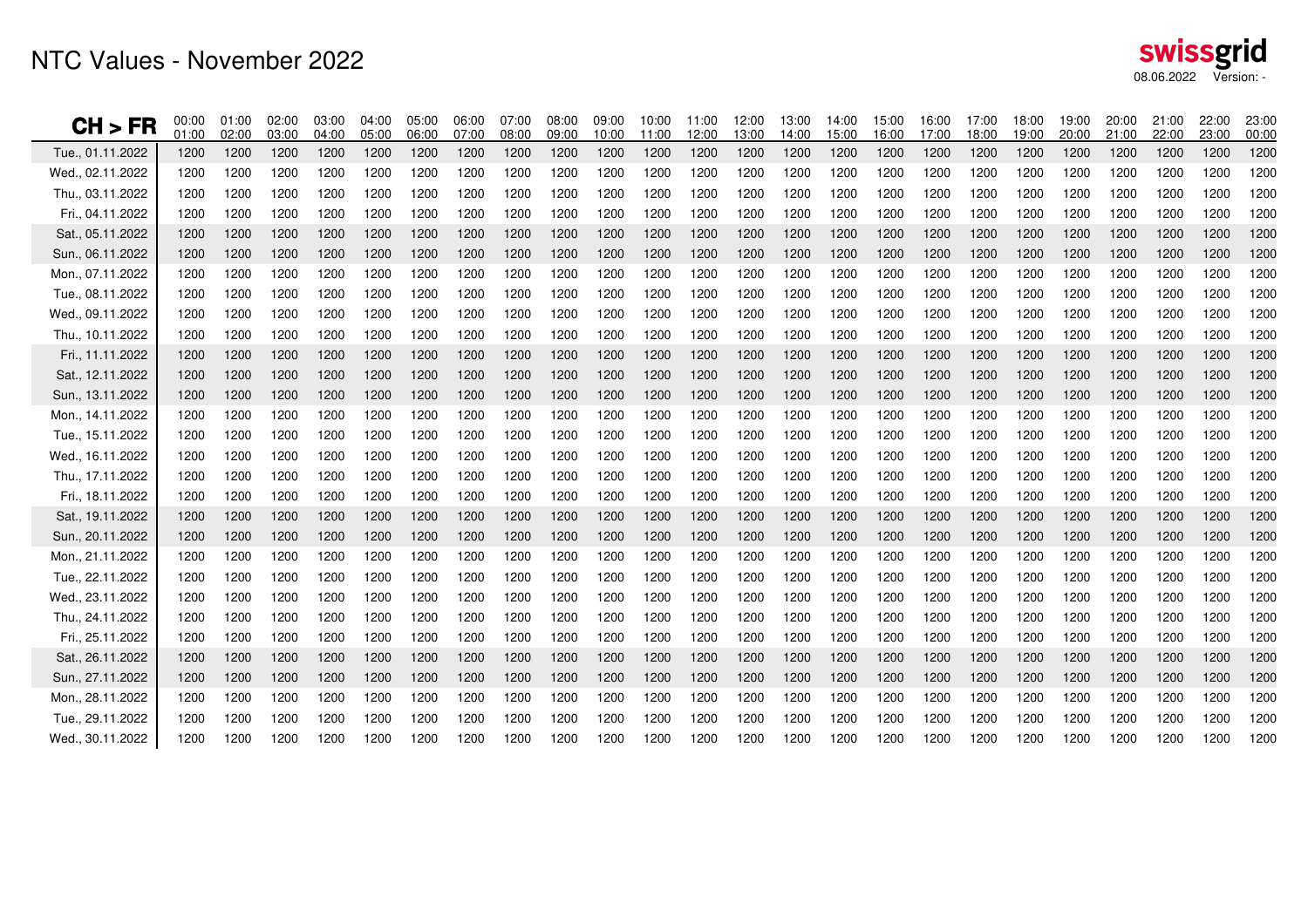| DE > CH          | 00:00<br>01:00 | 01:00<br>02:00 | 02:00<br>03:00 | 03:00<br>04:00 | 04:00<br>05:00 | 05:00<br>06:00 | 06:00<br>07:00 | 07:00<br>08:00 | 08:00<br>09:00 | 09:00<br>10:00 | 10:00<br>11:00 | 11:00<br>12:00 | 12:00<br>13:00 | 13:00<br>14:00 | 14:00<br>15:00 | 15:00<br>6:00 | 16:00<br>17:00 | 17:00<br>18:00 | 18:00<br>19:00 | 19:00<br>20:00 | 20:00<br>21:00 | 21:00<br>22:00 | 22:00<br>23:00 | 23:00<br>00:00 |
|------------------|----------------|----------------|----------------|----------------|----------------|----------------|----------------|----------------|----------------|----------------|----------------|----------------|----------------|----------------|----------------|---------------|----------------|----------------|----------------|----------------|----------------|----------------|----------------|----------------|
| Mon., 01.08.2022 | 2000           | 2000           | 2000           | 2000           | 2000           | 2000           | 2000           | 2000           | 2000           | 2000           | 2000           | 2000           | 2000           | 2000           | 2000           | 2000          | 2000           | 2000           | 2000           | 2000           | 2000           | 2000           | 2000           | 2000           |
| Tue., 02.08.2022 | 2000           | 2000           | 2000           | 2000           | 2000           | 2000           | 2000           | 2000           | 2000           | 2000           | 2000           | 2000           | 2000           | 2000           | 2000           | 2000          | 2000           | 2000           | 2000           | 2000           | 2000           | 2000           | 2000           | 2000           |
| Wed., 03.08.2022 | 2000           | 2000           | 2000           | 2000           | 2000           | 2000           | 2000           | 2000           | 2000           | 2000           | 2000           | 2000           | 2000           | 2000           | 2000           | 2000          | 2000           | 2000           | 2000           | 2000           | 2000           | 2000           | 2000           | 2000           |
| Thu., 04.08.2022 | 2000           | 2000           | 2000           | 2000           | 2000           | 2000           | 2000           | 2000           | 2000           | 2000           | 2000           | 2000           | 2000           | 2000           | 2000           | 2000          | 2000           | 2000           | 2000           | 2000           | 2000           | 2000           | 2000           | 2000           |
| Fri., 05.08.2022 | 2000           | 2000           | 2000           | 2000           | 2000           | 2000           | 2000           | 2000           | 2000           | 2000           | 2000           | 2000           | 2000           | 2000           | 2000           | 2000          | 2000           | 2000           | 2000           | 2000           | 2000           | 2000           | 2000           | 2000           |
| Sat., 06.08.2022 | 2000           | 2000           | 2000           | 2000           | 2000           | 2000           | 2000           | 2000           | 2000           | 2000           | 2000           | 2000           | 2000           | 2000           | 2000           | 2000          | 2000           | 2000           | 2000           | 2000           | 2000           | 2000           | 2000           | 2000           |
| Sun., 07.08.2022 | 2000           | 2000           | 2000           | 2000           | 2000           | 2000           | 2000           | 2000           | 2000           | 2000           | 2000           | 2000           | 2000           | 2000           | 2000           | 2000          | 2000           | 2000           | 2000           | 2000           | 2000           | 2000           | 2000           | 2000           |
| Mon., 08.08.2022 | 2000           | 2000           | 2000           | 2000           | 2000           | 2000           | 2000           | 2000           | 2000           | 2000           | 2000           | 2000           | 2000           | 2000           | 2000           | 2000          | 2000           | 2000           | 2000           | 2000           | 2000           | 2000           | 2000           | 2000           |
| Tue., 09.08.2022 | 2000           | 2000           | 2000           | 2000           | 2000           | 2000           | 2000           | 2000           | 2000           | 2000           | 2000           | 2000           | 2000           | 2000           | 2000           | 2000          | 2000           | 2000           | 2000           | 2000           | 2000           | 2000           | 2000           | 2000           |
| Wed., 10.08.2022 | 2000           | 2000           | 2000           | 2000           | 2000           | 2000           | 2000           | 2000           | 2000           | 2000           | 2000           | 2000           | 2000           | 2000           | 2000           | 2000          | 2000           | 2000           | 2000           | 2000           | 2000           | 2000           | 2000           | 2000           |
| Thu., 11.08.2022 | 2000           | 2000           | 2000           | 2000           | 2000           | 2000           | 2000           | 2000           | 2000           | 2000           | 2000           | 2000           | 2000           | 2000           | 2000           | 2000          | 2000           | 2000           | 2000           | 2000           | 2000           | 2000           | 2000           | 2000           |
| Fri., 12.08.2022 | 2000           | 2000           | 2000           | 2000           | 2000           | 2000           | 2000           | 2000           | 2000           | 2000           | 2000           | 2000           | 2000           | 2000           | 2000           | 2000          | 2000           | 2000           | 2000           | 2000           | 2000           | 2000           | 2000           | 2000           |
| Sat., 13.08.2022 | 2000           | 2000           | 2000           | 2000           | 2000           | 2000           | 2000           | 2000           | 2000           | 2000           | 2000           | 2000           | 2000           | 2000           | 2000           | 2000          | 2000           | 2000           | 2000           | 2000           | 2000           | 2000           | 2000           | 2000           |
| Sun., 14.08.2022 | 2000           | 2000           | 2000           | 2000           | 2000           | 2000           | 2000           | 2000           | 2000           | 2000           | 2000           | 2000           | 2000           | 2000           | 2000           | 2000          | 2000           | 2000           | 2000           | 2000           | 2000           | 2000           | 2000           | 2000           |
| Mon., 15.08.2022 | 2000           | 2000           | 2000           | 2000           | 2000           | 2000           | 2000           | 2000           | 2000           | 2000           | 2000           | 2000           | 2000           | 2000           | 2000           | 2000          | 2000           | 2000           | 2000           | 2000           | 2000           | 2000           | 2000           | 2000           |
| Tue., 16.08.2022 | 2000           | 2000           | 2000           | 2000           | 2000           | 2000           | 2000           | 2000           | 2000           | 2000           | 2000           | 2000           | 2000           | 2000           | 2000           | 2000          | 2000           | 2000           | 2000           | 2000           | 2000           | 2000           | 2000           | 2000           |
| Wed., 17.08.2022 | 2000           | 2000           | 2000           | 2000           | 2000           | 2000           | 2000           | 2000           | 2000           | 2000           | 2000           | 2000           | 2000           | 2000           | 2000           | 2000          | 2000           | 2000           | 2000           | 2000           | 2000           | 2000           | 2000           | 2000           |
| Thu., 18.08.2022 | 2000           | 2000           | 2000           | 2000           | 2000           | 2000           | 2000           | 2000           | 2000           | 2000           | 2000           | 2000           | 2000           | 2000           | 2000           | 2000          | 2000           | 2000           | 2000           | 2000           | 2000           | 2000           | 2000           | 2000           |
| Fri., 19.08.2022 | 2000           | 2000           | 2000           | 2000           | 2000           | 2000           | 2000           | 2000           | 2000           | 2000           | 2000           | 2000           | 2000           | 2000           | 2000           | 2000          | 2000           | 2000           | 2000           | 2000           | 2000           | 2000           | 2000           | 2000           |
| Sat., 20.08.2022 | 2000           | 2000           | 2000           | 2000           | 2000           | 2000           | 2000           | 2000           | 2000           | 2000           | 2000           | 2000           | 2000           | 2000           | 2000           | 2000          | 2000           | 2000           | 2000           | 2000           | 2000           | 2000           | 2000           | 2000           |
| Sun., 21.08.2022 | 2000           | 2000           | 2000           | 2000           | 2000           | 2000           | 2000           | 2000           | 2000           | 2000           | 2000           | 2000           | 2000           | 2000           | 2000           | 2000          | 2000           | 2000           | 2000           | 2000           | 2000           | 2000           | 2000           | 2000           |
| Mon., 22.08.2022 | 2000           | 2000           | 2000           | 2000           | 2000           | 2000           | 2000           | 2000           | 2000           | 2000           | 2000           | 2000           | 2000           | 2000           | 2000           | 2000          | 2000           | 2000           | 2000           | 2000           | 2000           | 2000           | 2000           | 2000           |
| Tue., 23.08.2022 | 2000           | 2000           | 2000           | 2000           | 2000           | 2000           | 2000           | 2000           | 2000           | 2000           | 2000           | 2000           | 2000           | 2000           | 2000           | 2000          | 2000           | 2000           | 2000           | 2000           | 2000           | 2000           | 2000           | 2000           |
| Wed., 24.08.2022 | 2000           | 2000           | 2000           | 2000           | 2000           | 2000           | 2000           | 2000           | 2000           | 2000           | 2000           | 2000           | 2000           | 2000           | 2000           | 2000          | 2000           | 2000           | 2000           | 2000           | 2000           | 2000           | 2000           | 2000           |
| Thu., 25.08.2022 | 2000           | 2000           | 2000           | 2000           | 2000           | 2000           | 2000           | 2000           | 2000           | 2000           | 2000           | 2000           | 2000           | 2000           | 2000           | 2000          | 2000           | 2000           | 2000           | 2000           | 2000           | 2000           | 2000           | 2000           |
| Fri., 26.08.2022 | 2000           | 2000           | 2000           | 2000           | 2000           | 2000           | 2000           | 2000           | 2000           | 2000           | 2000           | 2000           | 2000           | 2000           | 2000           | 2000          | 2000           | 2000           | 2000           | 2000           | 2000           | 2000           | 2000           | 2000           |
| Sat., 27.08.2022 | 2000           | 2000           | 2000           | 2000           | 2000           | 2000           | 2000           | 2000           | 2000           | 2000           | 2000           | 2000           | 2000           | 2000           | 2000           | 2000          | 2000           | 2000           | 2000           | 2000           | 2000           | 2000           | 2000           | 2000           |
| Sun., 28.08.2022 | 2000           | 2000           | 2000           | 2000           | 2000           | 2000           | 2000           | 2000           | 2000           | 2000           | 2000           | 2000           | 2000           | 2000           | 2000           | 2000          | 2000           | 2000           | 2000           | 2000           | 2000           | 2000           | 2000           | 2000           |
| Mon., 29.08.2022 | 2000           | 2000           | 2000           | 2000           | 2000           | 2000           | 2000           | 2000           | 2000           | 2000           | 2000           | 2000           | 2000           | 2000           | 2000           | 2000          | 2000           | 2000           | 2000           | 2000           | 2000           | 2000           | 2000           | 2000           |
| Tue., 30.08.2022 | 2000           | 2000           | 2000           | 2000           | 2000           | 2000           | 2000           | 2000           | 2000           | 2000           | 2000           | 2000           | 2000           | 2000           | 2000           | 2000          | 2000           | 2000           | 2000           | 2000           | 2000           | 2000           | 2000           | 2000           |
| Wed., 31.08.2022 | 2000           | 2000           | 2000           | 2000           | 2000           | 2000           | 2000           | 2000           | 2000           | 2000           | 2000           | 2000           | 2000           | 2000           | 2000           | 2000          | 2000           | 2000           | 2000           | 2000           | 2000           | 2000           | 2000           | 2000           |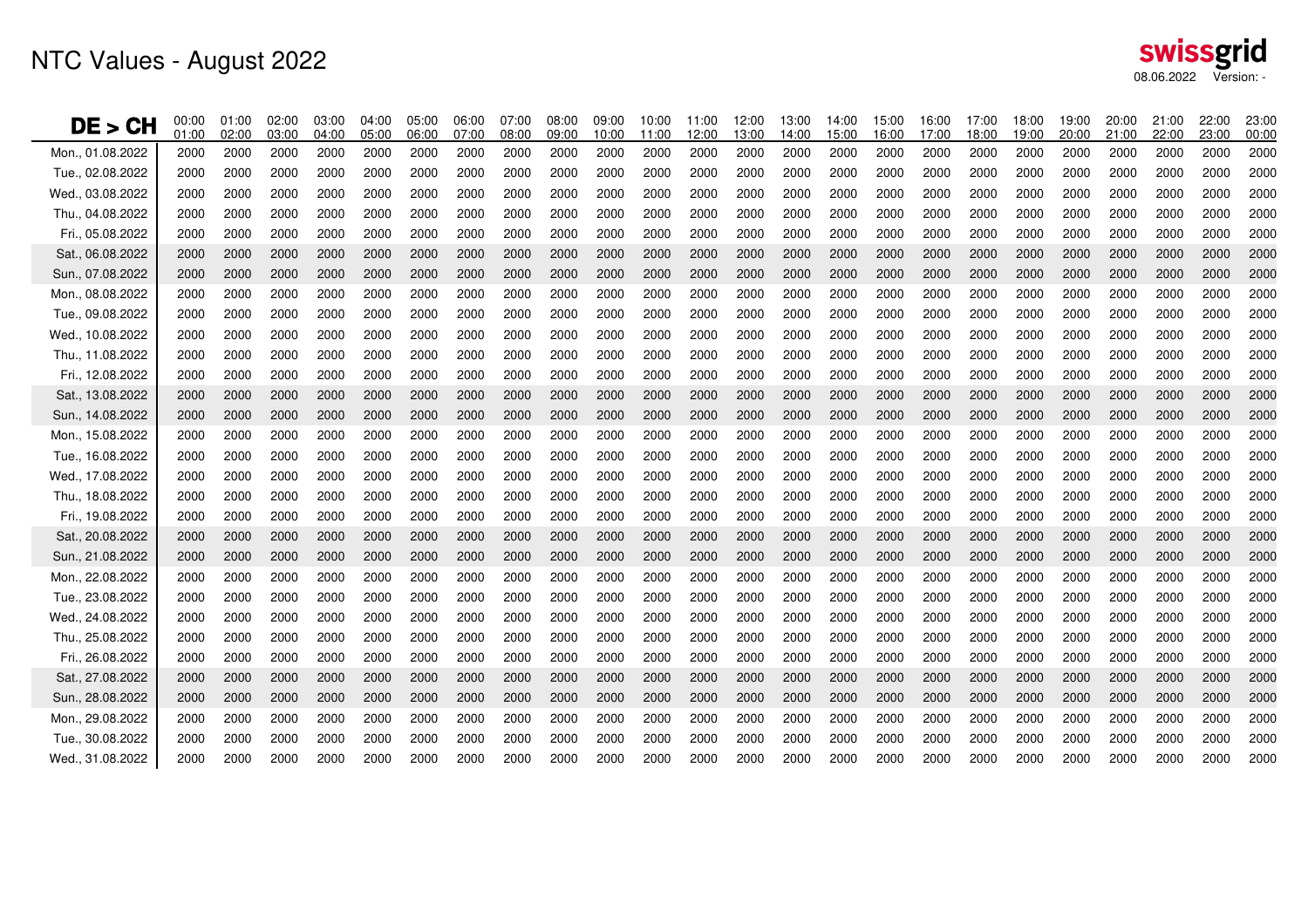# NTC Values - August 2022

| CH > DE          | 00:00<br>01:00 | 01:00<br>02:00 | 02:00<br>03:00 | 03:00<br>04:00 | 04:00<br>05:00 | 05:00<br>06:00 | 06:00<br>07:00 | 07:00<br>08:00 | 08:00<br>09:00 | 09:00<br>10:00 | 10:00<br>11:00 | 11:00<br>12:00 | 12:00<br>13:00 | 13:00<br>14:00 | 14:00<br>15:00 | 15:00<br>16:00 | 16:00<br>17:00 | 17:00<br>18:00 | 18:00<br>19:00 | 19:00<br>20:00 | 20:00<br>21:00 | 21:00<br>22:00 | 22:00<br>23:00 | 23:00<br>00:00 |
|------------------|----------------|----------------|----------------|----------------|----------------|----------------|----------------|----------------|----------------|----------------|----------------|----------------|----------------|----------------|----------------|----------------|----------------|----------------|----------------|----------------|----------------|----------------|----------------|----------------|
| Mon., 01.08.2022 | 3750           | 3750           | 3750           | 3750           | 3750           | 3750           | 3750           | 3750           | 3750           | 3750           | 3750           | 3750           | 3750           | 3750           | 3750           | 3750           | 3750           | 3750           | 4000           | 4000           | 4000           | 4000           | 4000           | 4000           |
| Tue., 02.08.2022 | 4000           | 4000           | 4000           | 4000           | 4000           | 4000           | 4000           | 3600           | 3600           | 3600           | 3600           | 3600           | 3600           | 3600           | 3600           | 3600           | 3600           | 3600           | 3600           | 3600           | 3600           | 3600           | 3600           | 3600           |
| Wed., 03.08.2022 | 3600           | 3600           | 3600           | 3600           | 3600           | 3600           | 3600           | 3600           | 3600           | 3600           | 3600           | 3600           | 3600           | 3600           | 3600           | 3600           | 3600           | 3600           | 3600           | 3600           | 3600           | 3600           | 3600           | 3600           |
| Thu., 04.08.2022 | 3600           | 3600           | 3600           | 3600           | 3600           | 3600           | 3600           | 3600           | 3600           | 3600           | 3600           | 3600           | 3600           | 3600           | 3600           | 3600           | 3600           | 3600           | 3600           | 3600           | 3600           | 3600           | 3600           | 3600           |
| Fri 05.08.2022   | 3600           | 3600           | 3600           | 3600           | 3600           | 3600           | 3600           | 3600           | 3600           | 3600           | 3600           | 3600           | 3600           | 3600           | 3600           | 3600           | 3600           | 3600           | 3600           | 3600           | 3600           | 3600           | 3600           | 3600           |
| Sat., 06.08.2022 | 3600           | 3600           | 3600           | 3600           | 3600           | 3600           | 3600           | 3600           | 3600           | 3600           | 3600           | 3600           | 3600           | 3600           | 3600           | 3600           | 3600           | 3600           | 3600           | 3600           | 3600           | 3600           | 3600           | 3600           |
| Sun., 07.08.2022 | 3600           | 3600           | 3600           | 3600           | 3600           | 3600           | 3600           | 3600           | 3600           | 3600           | 3600           | 3600           | 3600           | 3600           | 3600           | 3600           | 3600           | 3600           | 3600           | 3600           | 3600           | 3600           | 3600           | 3600           |
| Mon., 08.08.2022 | 3600           | 3600           | 3600           | 3600           | 3600           | 3600           | 3600           | 3600           | 3600           | 3600           | 3600           | 3600           | 3600           | 3600           | 3600           | 3600           | 3600           | 3600           | 3600           | 3600           | 3600           | 3600           | 3600           | 3600           |
| Tue 09.08.2022   | 3600           | 3600           | 3600           | 3600           | 3600           | 3600           | 3600           | 3600           | 3600           | 3600           | 3600           | 3600           | 3600           | 3600           | 3600           | 3600           | 3600           | 3600           | 3600           | 3600           | 3600           | 3600           | 3600           | 3600           |
| Wed., 10.08.2022 | 3600           | 3600           | 3600           | 3600           | 3600           | 3600           | 3600           | 3600           | 3600           | 3600           | 3600           | 3600           | 3600           | 3600           | 3600           | 3600           | 3600           | 3850           | 3850           | 3850           | 3850           | 3850           | 3850           | 3850           |
| Thu 11.08.2022   | 3850           | 3850           | 3850           | 3850           | 3850           | 3850           | 3850           | 3850           | 3850           | 3850           | 3850           | 3850           | 3850           | 3850           | 3850           | 3850           | 3850           | 3850           | 3850           | 3850           | 3850           | 3850           | 3850           | 3850           |
| Fri., 12.08.2022 | 3850           | 3850           | 3850           | 3850           | 3850           | 3850           | 3850           | 3850           | 3850           | 3850           | 3850           | 3850           | 3850           | 3850           | 3850           | 3850           | 3850           | 3850           | 3850           | 3850           | 3850           | 3850           | 3850           | 3850           |
| Sat., 13.08.2022 | 3850           | 3850           | 3850           | 3850           | 3850           | 3850           | 3850           | 3850           | 3850           | 3850           | 3850           | 3850           | 3850           | 3850           | 3850           | 3850           | 3850           | 4000           | 4000           | 4000           | 4000           | 4000           | 4000           | 4000           |
| Sun., 14.08.2022 | 4000           | 4000           | 4000           | <b>4000</b>    | 4000           | 4000           | 4000           | 4000           | 4000           | 4000           | 4000           | 4000           | 4000           | 4000           | 4000           | 4000           | 4000           | 4000           | 4000           | 4000           | 4000           | 4000           | 4000           | 4000           |
| Mon., 15.08.2022 | 4000           | 4000           | 4000           | 4000           | 4000           | 4000           | 4000           | 4000           | 4000           | 4000           | 4000           | 4000           | 4000           | 4000           | 4000           | 4000           | 4000           | 4000           | 4000           | 4000           | 4000           | 4000           | 4000           | 4000           |
| Tue., 16.08.2022 | 4000           | 4000           | 4000           | 4000           | 4000           | 4000           | 4000           | 4000           | 4000           | 4000           | 4000           | 4000           | 4000           | 4000           | 4000           | 4000           | 4000           | 4000           | 4000           | 4000           | 4000           | 4000           | 4000           | 4000           |
| Wed., 17.08.2022 | 4000           | 4000           | 4000           | 4000           | 4000           | 4000           | 4000           | 4000           | 4000           | 4000           | 4000           | 4000           | 4000           | 4000           | 4000           | 4000           | 4000           | 4000           | 4000           | 4000           | 4000           | 4000           | 4000           | 4000           |
| Thu., 18.08.2022 | 4000           | 4000           | 4000           | 4000           | 4000           | 4000           | 4000           | 4000           | 4000           | 4000           | 4000           | 4000           | 4000           | 4000           | 4000           | 4000           | 4000           | 4000           | 4000           | 4000           | 4000           | 4000           | 4000           | 4000           |
| Fri., 19.08.2022 | 4000           | 4000           | 4000           | 4000           | 4000           | 4000           | 4000           | 4000           | 4000           | 4000           | 4000           | 4000           | 4000           | 4000           | 4000           | 4000           | 4000           | 4000           | 4000           | 4000           | 4000           | 4000           | 4000           | 4000           |
| Sat., 20.08.2022 | 4000           | 4000           | 4000           | 4000           | 4000           | 4000           | 4000           | 4000           | 4000           | 4000           | 4000           | 4000           | 4000           | 4000           | 4000           | 4000           | 4000           | 4000           | 4000           | 4000           | 4000           | 4000           | 4000           | 4000           |
| Sun., 21.08.2022 | 4000           | 4000           | 4000           | 4000           | 4000           | 4000           | 4000           | 4000           | 4000           | 4000           | 4000           | 4000           | 4000           | 4000           | 4000           | 4000           | 4000           | 4000           | 4000           | 4000           | 4000           | 4000           | 4000           | 4000           |
| Mon., 22.08.2022 | 4000           | 4000           | 4000           | 4000           | 4000           | 4000           | 4000           | 4000           | 4000           | 4000           | 4000           | 4000           | 4000           | 4000           | 4000           | 4000           | 4000           | 4000           | 4000           | 4000           | 4000           | 4000           | 4000           | 4000           |
| Tue., 23.08.2022 | 4000           | 4000           | 4000           | 4000           | 4000           | 4000           | 4000           | 4000           | 4000           | 4000           | 4000           | 4000           | 4000           | 4000           | 4000           | 4000           | 4000           | 4000           | 4000           | 4000           | 4000           | 4000           | 4000           | 4000           |
| Wed., 24.08.2022 | 4000           | 4000           | 4000           | 4000           | 4000           | 4000           | 4000           | 4000           | 4000           | 4000           | 4000           | 4000           | 4000           | 4000           | 4000           | 4000           | 4000           | 4000           | 4000           | 4000           | 4000           | 4000           | 4000           | 4000           |
| Thu., 25.08.2022 | 4000           | 4000           | 4000           | 4000           | 4000           | 4000           | 4000           | 4000           | 4000           | 4000           | 4000           | 4000           | 4000           | 4000           | 4000           | 4000           | 4000           | 4000           | 4000           | 4000           | 4000           | 4000           | 4000           | 4000           |
| Fri., 26.08.2022 | 4000           | 4000           | 4000           | 4000           | 4000           | 4000           | 4000           | 4000           | 4000           | 4000           | 4000           | 4000           | 4000           | 4000           | 4000           | 4000           | 4000           | 4000           | 4000           | 4000           | 4000           | 4000           | 4000           | 4000           |
| Sat., 27.08.2022 | 4000           | 4000           | 4000           | 4000           | 4000           | 4000           | 4000           | 4000           | 4000           | 4000           | 4000           | 4000           | 4000           | 4000           | 4000           | 4000           | 4000           | 4000           | 4000           | 4000           | 4000           | 4000           | 4000           | 4000           |
| Sun., 28.08.2022 | 4000           | 4000           | 4000           | 4000           | 4000           | 4000           | 4000           | 4000           | 4000           | 4000           | 4000           | 4000           | 4000           | 4000           | 4000           | 4000           | 4000           | 4000           | 4000           | 4000           | 4000           | 4000           | 4000           | 4000           |
| Mon., 29.08.2022 | 4000           | 4000           | 4000           | 4000           | 4000           | 4000           | 4000           | 4000           | 4000           | 4000           | 4000           | 4000           | 4000           | 4000           | 4000           | 4000           | 4000           | 4000           | 4000           | 4000           | 4000           | 4000           | 4000           | 4000           |
| Tue., 30.08.2022 | 4000           | 4000           | 4000           | 4000           | 4000           | 4000           | 4000           | 4000           | 4000           | 4000           | 4000           | 4000           | 4000           | 4000           | 4000           | 4000           | 4000           | 4000           | 4000           | 4000           | 4000           | 4000           | 4000           | 4000           |
| Wed., 31.08.2022 | 4000           | 4000           | 4000           | 4000           | 4000           | 4000           | 4000           | 4000           | 4000           | 4000           | 4000           | 4000           | 4000           | 4000           | 4000           | 4000           | 4000           | 4000           | 4000           | 4000           | 4000           | 4000           | 4000           | 4000           |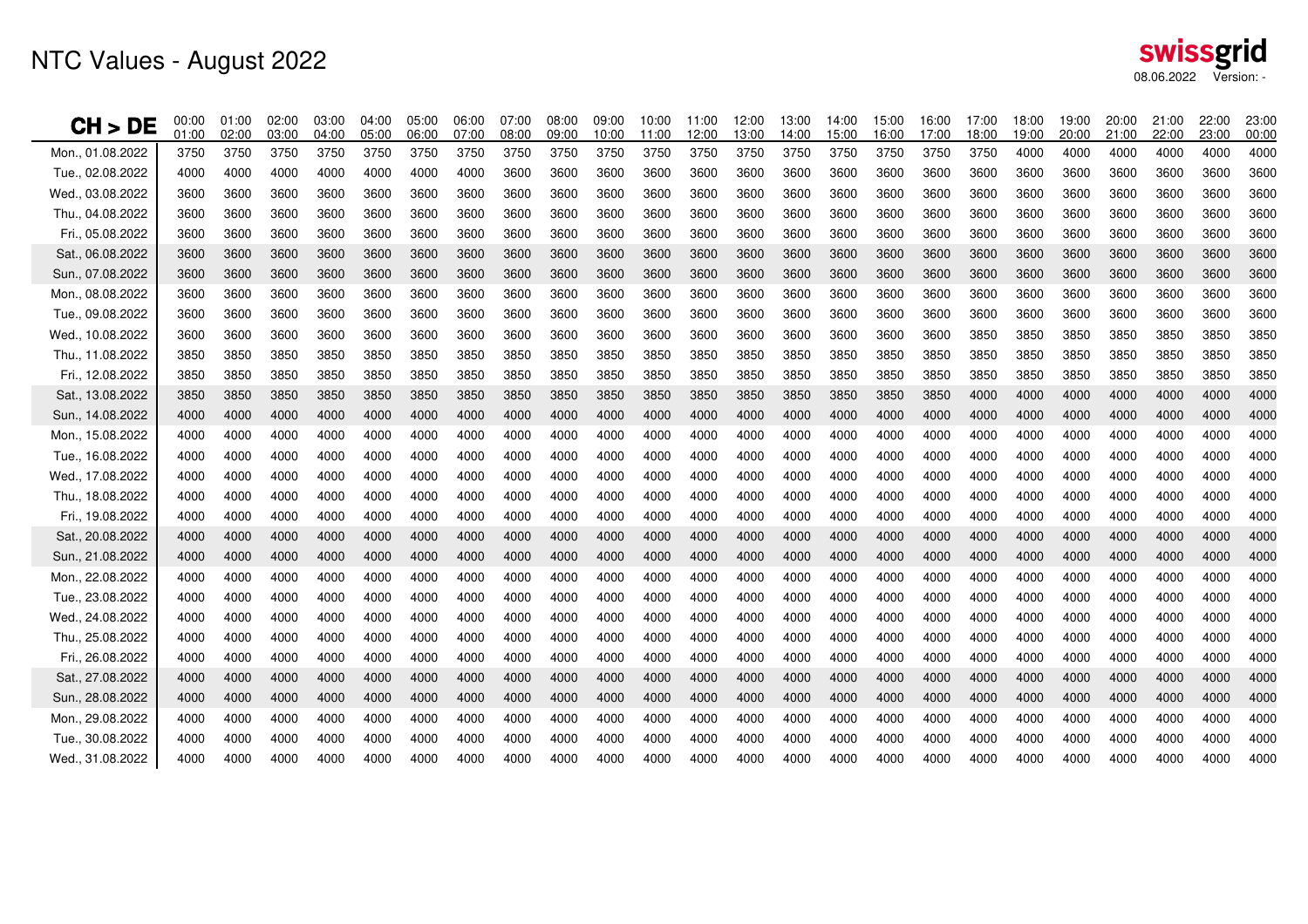| DE<br>> CH       | 00:00<br>01:00 | 01:00<br>02:00 | 02:00<br>03:00 | 03:00<br>04:00 | 04:00<br>05:00 | 05:00<br>06:00 | 06:00<br>07:00 | 07:00<br>08:00 | 08:00<br>09:00 | 09:00<br>10:00 | 10:00<br>11:00 | 11:00<br>12:00 | 12:00<br>13:00 | 13:00<br>14:00 | 14:00<br>15:00 | 15:00<br>16:00 | 16:00<br>17:00 | 17:00<br>18:00 | 18:00<br>19:00 | 19:00<br>20:00 | 20:00<br>21:00 | 21:00<br>22:00 | 22:00<br>23:00 | 23:00<br>00:00 |
|------------------|----------------|----------------|----------------|----------------|----------------|----------------|----------------|----------------|----------------|----------------|----------------|----------------|----------------|----------------|----------------|----------------|----------------|----------------|----------------|----------------|----------------|----------------|----------------|----------------|
| Thu., 01.09.2022 | 2000           | 2000           | 2000           | 2000           | 2000           | 2000           | 2000           | 2000           | 2000           | 2000           | 2000           | 2000           | 2000           | 2000           | 2000           | 2000           | 2000           | 2000           | 2000           | 2000           | 2000           | 2000           | 2000           | 2000           |
| Fri 02.09.2022   | 2000           | 2000           | 2000           | 2000           | 2000           | 2000           | 2000           | 2000           | 2000           | 2000           | 2000           | 2000           | 2000           | 2000           | 2000           | 2000           | 2000           | 2000           | 2000           | 2000           | 2000           | 2000           | 2000           | 2000           |
| Sat., 03.09.2022 | 2000           | 2000           | 2000           | 2000           | 2000           | 2000           | 2000           | 2000           | 2000           | 2000           | 2000           | 2000           | 2000           | 2000           | 2000           | 2000           | 2000           | 2000           | 2000           | 2000           | 2000           | 2000           | 2000           | 2000           |
| Sun., 04.09.2022 | 2000           | 2000           | 2000           | 2000           | 2000           | 2000           | 2000           | 2000           | 2000           | 2000           | 2000           | 2000           | 2000           | 2000           | 2000           | 2000           | 2000           | 2000           | 2000           | 2000           | 2000           | 2000           | 2000           | 2000           |
| Mon., 05.09.2022 | 2000           | 2000           | 2000           | 2000           | 2000           | 2000           | 2000           | 2000           | 2000           | 2000           | 2000           | 2000           | 2000           | 2000           | 2000           | 2000           | 2000           | 2000           | 2000           | 2000           | 2000           | 2000           | 2000           | 2000           |
| Tue., 06.09.2022 | 2000           | 2000           | 2000           | 2000           | 2000           | 2000           | 2000           | 2000           | 2000           | 2000           | 2000           | 2000           | 2000           | 2000           | 2000           | 2000           | 2000           | 2000           | 2000           | 2000           | 2000           | 2000           | 2000           | 2000           |
| Wed., 07.09.2022 | 2000           | 2000           | 2000           | 2000           | 2000           | 2000           | 2000           | 2000           | 2000           | 2000           | 2000           | 2000           | 2000           | 2000           | 2000           | 2000           | 2000           | 2000           | 2000           | 2000           | 2000           | 2000           | 2000           | 2000           |
| Thu., 08.09.2022 | 2000           | 2000           | 2000           | 2000           | 2000           | 2000           | 2000           | 2000           | 2000           | 2000           | 2000           | 2000           | 2000           | 2000           | 2000           | 2000           | 2000           | 2000           | 2000           | 2000           | 2000           | 2000           | 2000           | 2000           |
| Fri., 09.09.2022 | 2000           | 2000           | 2000           | 2000           | 2000           | 2000           | 2000           | 2000           | 2000           | 2000           | 2000           | 2000           | 2000           | 2000           | 2000           | 2000           | 2000           | 2000           | 2000           | 2000           | 2000           | 2000           | 2000           | 2000           |
| Sat., 10.09.2022 | 2000           | 2000           | 2000           | 2000           | 2000           | 2000           | 2000           | 2000           | 2000           | 2000           | 2000           | 2000           | 2000           | 2000           | 2000           | 2000           | 2000           | 2000           | 2000           | 2000           | 2000           | 2000           | 2000           | 2000           |
| Sun., 11.09.2022 | 2000           | 2000           | 2000           | 2000           | 2000           | 2000           | 2000           | 2000           | 2000           | 2000           | 2000           | 2000           | 2000           | 2000           | 2000           | 2000           | 2000           | 2000           | 2000           | 2000           | 2000           | 2000           | 2000           | 2000           |
| Mon., 12.09.2022 | 2000           | 2000           | 2000           | 2000           | 2000           | 2000           | 2000           | 2000           | 2000           | 2000           | 2000           | 2000           | 2000           | 2000           | 2000           | 2000           | 2000           | 2000           | 2000           | 2000           | 2000           | 2000           | 2000           | 2000           |
| Tue., 13.09.2022 | 2000           | 2000           | 2000           | 2000           | 2000           | 2000           | 2000           | 2000           | 2000           | 2000           | 2000           | 2000           | 2000           | 2000           | 2000           | 2000           | 2000           | 2000           | 2000           | 2000           | 2000           | 2000           | 2000           | 2000           |
| Wed., 14.09.2022 | 2000           | 2000           | 2000           | 2000           | 2000           | 2000           | 2000           | 2000           | 2000           | 2000           | 2000           | 2000           | 2000           | 2000           | 2000           | 2000           | 2000           | 2000           | 2000           | 2000           | 2000           | 2000           | 2000           | 2000           |
| Thu., 15.09.2022 | 2000           | 2000           | 2000           | 2000           | 2000           | 2000           | 2000           | 2000           | 2000           | 2000           | 2000           | 2000           | 2000           | 2000           | 2000           | 2000           | 2000           | 2000           | 2000           | 2000           | 2000           | 2000           | 2000           | 2000           |
| Fri., 16.09.2022 | 2000           | 2000           | 2000           | 2000           | 2000           | 2000           | 2000           | 2000           | 2000           | 2000           | 2000           | 2000           | 2000           | 2000           | 2000           | 2000           | 2000           | 2000           | 2000           | 2000           | 2000           | 2000           | 2000           | 2000           |
| Sat., 17.09.2022 | 2000           | 2000           | 2000           | 2000           | 2000           | 2000           | 2000           | 2000           | 2000           | 2000           | 2000           | 2000           | 2000           | 2000           | 2000           | 2000           | 2000           | 2000           | 2000           | 2000           | 2000           | 2000           | 2000           | 2000           |
| Sun., 18.09.2022 | 2000           | 2000           | 2000           | 2000           | 2000           | 2000           | 2000           | 2000           | 2000           | 2000           | 2000           | 2000           | 2000           | 2000           | 2000           | 2000           | 2000           | 2000           | 2000           | 2000           | 2000           | 2000           | 2000           | 2000           |
| Mon., 19.09.2022 | 2000           | 2000           | 2000           | 2000           | 2000           | 2000           | 2000           | 2000           | 2000           | 2000           | 2000           | 2000           | 2000           | 2000           | 2000           | 2000           | 2000           | 2000           | 2000           | 2000           | 2000           | 2000           | 2000           | 2000           |
| Tue 20.09.2022   | 2000           | 2000           | 2000           | 2000           | 2000           | 2000           | 2000           | 2000           | 2000           | 2000           | 2000           | 2000           | 2000           | 2000           | 2000           | 2000           | 2000           | 2000           | 2000           | 2000           | 2000           | 2000           | 2000           | 2000           |
| Wed., 21.09.2022 | 2000           | 2000           | 2000           | 2000           | 2000           | 2000           | 2000           | 2000           | 2000           | 2000           | 2000           | 2000           | 2000           | 2000           | 2000           | 2000           | 2000           | 2000           | 2000           | 2000           | 2000           | 2000           | 2000           | 2000           |
| Thu., 22.09.2022 | 2000           | 2000           | 2000           | 2000           | 2000           | 2000           | 2000           | 2000           | 2000           | 2000           | 2000           | 2000           | 2000           | 2000           | 2000           | 2000           | 2000           | 2000           | 2000           | 2000           | 2000           | 2000           | 2000           | 2000           |
| Fri., 23.09.2022 | 2000           | 2000           | 2000           | 2000           | 2000           | 2000           | 2000           | 2000           | 2000           | 2000           | 2000           | 2000           | 2000           | 2000           | 2000           | 2000           | 2000           | 2000           | 2000           | 2000           | 2000           | 2000           | 2000           | 2000           |
| Sat., 24.09.2022 | 2000           | 2000           | 2000           | 2000           | 2000           | 2000           | 2000           | 2000           | 2000           | 2000           | 2000           | 2000           | 2000           | 2000           | 2000           | 2000           | 2000           | 2000           | 2000           | 2000           | 2000           | 2000           | 2000           | 2000           |
| Sun., 25.09.2022 | 2000           | 2000           | 2000           | 2000           | 2000           | 2000           | 2000           | 2000           | 2000           | 2000           | 2000           | 2000           | 2000           | 2000           | 2000           | 2000           | 2000           | 2000           | 2000           | 2000           | 2000           | 2000           | 2000           | 2000           |
| Mon., 26.09.2022 | 2000           | 2000           | 2000           | 2000           | 2000           | 2000           | 2000           | 2000           | 2000           | 2000           | 2000           | 2000           | 2000           | 2000           | 2000           | 2000           | 2000           | 2000           | 2000           | 2000           | 2000           | 2000           | 2000           | 2000           |
| Tue., 27.09.2022 | 2000           | 2000           | 2000           | 2000           | 2000           | 2000           | 2000           | 2000           | 2000           | 2000           | 2000           | 2000           | 2000           | 2000           | 2000           | 2000           | 2000           | 2000           | 2000           | 2000           | 2000           | 2000           | 2000           | 2000           |
| Wed 28.09.2022   | 2000           | 2000           | 2000           | 2000           | 2000           | 2000           | 2000           | 2000           | 2000           | 2000           | 2000           | 2000           | 2000           | 2000           | 2000           | 2000           | 2000           | 2000           | 2000           | 2000           | 2000           | 2000           | 2000           | 2000           |
| Thu., 29.09.2022 | 2000           | 2000           | 2000           | 2000           | 2000           | 2000           | 2000           | 2000           | 2000           | 2000           | 2000           | 2000           | 2000           | 2000           | 2000           | 2000           | 2000           | 2000           | 2000           | 2000           | 2000           | 2000           | 2000           | 2000           |
| Fri., 30.09.2022 | 2000           | 2000           | 2000           | 2000           | 2000           | 2000           | 2000           | 2000           | 2000           | 2000           | 2000           | 2000           | 2000           | 2000           | 2000           | 2000           | 2000           | 2000           | 2000           | 2000           | 2000           | 2000           | 2000           | 2000           |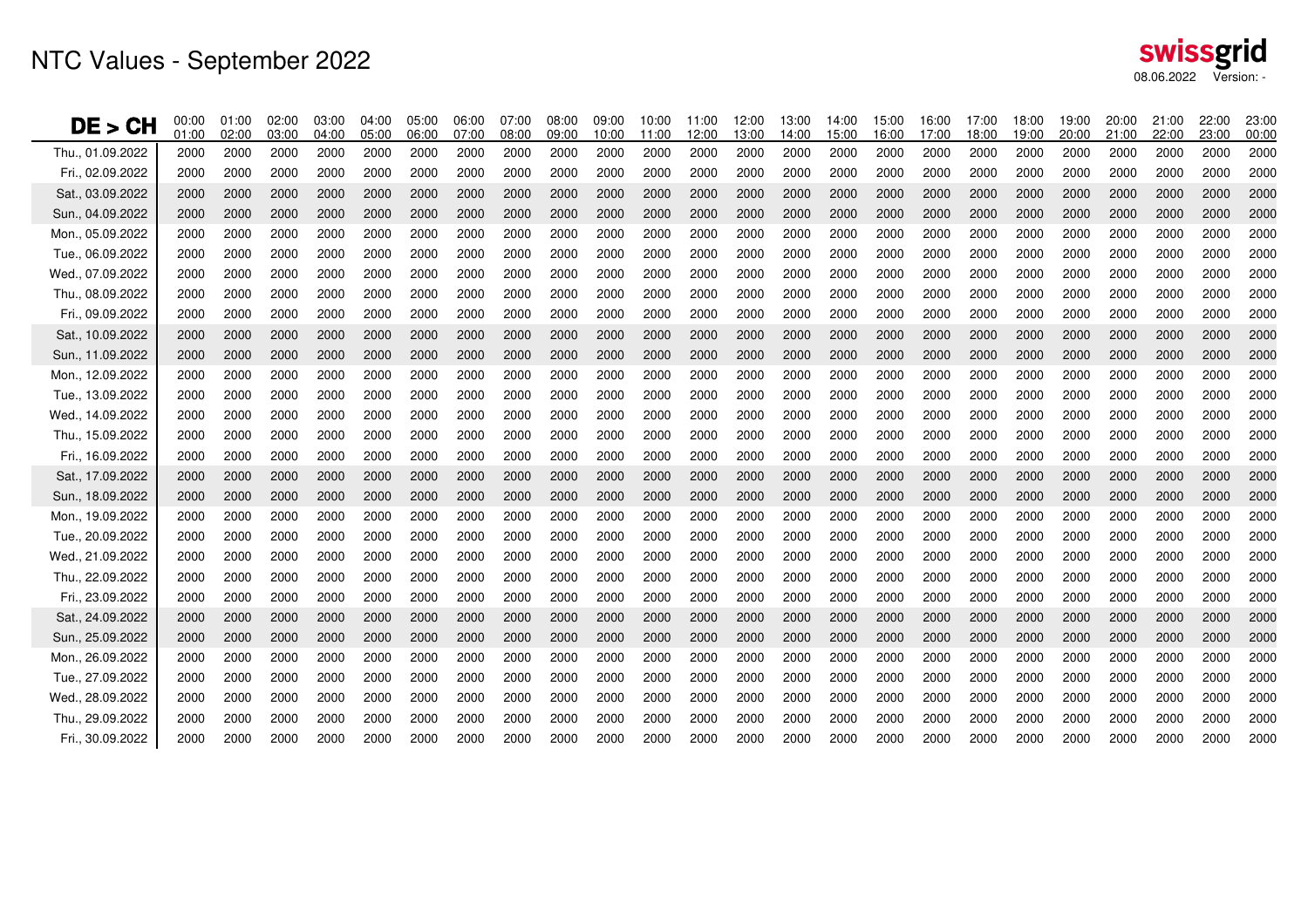| CH ><br>DE       | 00:00<br>01:00 | 01:00<br>02:00 | 02:00<br>03:00 | 03:00<br>04:00 | 04:00<br>05:00 | 05:00<br>06:00 | 06:00<br>07:00 | 07:00<br>08:00 | 08:00<br>09:00 | 09:00<br>10:00 | 10:00<br>11:00 | 11:00<br>12:00 | 12:00<br>13:00 | 13:00<br>14:00 | 14:00<br>15:00 | 15:00<br>16:00 | 16:00<br>17:00 | 17:00<br>18:00 | 18:00<br>19:00 | 19:00<br>20:00 | 20:00<br>21:00 | 21:00<br>22:00 | 22:00<br>23:00 | 23:00<br>00:00 |
|------------------|----------------|----------------|----------------|----------------|----------------|----------------|----------------|----------------|----------------|----------------|----------------|----------------|----------------|----------------|----------------|----------------|----------------|----------------|----------------|----------------|----------------|----------------|----------------|----------------|
| Thu., 01.09.2022 | 4000           | 4000           | 4000           | 4000           | 4000           | 4000           | 4000           | 4000           | 4000           | 4000           | 4000           | 4000           | 4000           | 4000           | 4000           | 4000           | 4000           | 4000           | 4000           | 4000           | 4000           | 4000           | 4000           | 4000           |
| Fri., 02.09.2022 | 4000           | 4000           | 4000           | 4000           | 4000           | 4000           | 4000           | 4000           | 4000           | 4000           | 4000           | 4000           | 4000           | 4000           | 4000           | 4000           | 4000           | 4000           | 4000           | 4000           | 4000           | 4000           | 4000           | 4000           |
| Sat., 03.09.2022 | 4000           | 4000           | 4000           | 4000           | 4000           | 4000           | 4000           | 4000           | 4000           | 4000           | 4000           | 4000           | 4000           | 4000           | 4000           | 4000           | 4000           | 4000           | 4000           | 4000           | 4000           | 4000           | 4000           | 4000           |
| Sun., 04.09.2022 | 4000           | 4000           | 4000           | 4000           | 4000           | 4000           | 4000           | 4000           | 4000           | 4000           | 4000           | 4000           | 4000           | 4000           | 4000           | 4000           | 4000           | 4000           | 4000           | 4000           | 4000           | 4000           | 4000           | 4000           |
| Mon., 05.09.2022 | 4000           | 4000           | 4000           | 4000           | 4000           | 4000           | 4000           | 3800           | 3800           | 3800           | 3800           | 3800           | 3800           | 3800           | 3800           | 3800           | 3800           | 4000           | 4000           | 4000           | 4000           | 4000           | 4000           | 4000           |
| Tue., 06.09.2022 | 4000           | 4000           | 4000           | 4000           | 4000           | 4000           | 4000           | 4000           | 4000           | 4000           | 4000           | 4000           | 4000           | 4000           | 4000           | 4000           | 4000           | 4000           | 4000           | 4000           | 4000           | 4000           | 4000           | 4000           |
| Wed., 07.09.2022 | 4000           | 4000           | 4000           | 4000           | 4000           | 4000           | 4000           | 4000           | 4000           | 4000           | 4000           | 4000           | 4000           | 4000           | 4000           | 4000           | 4000           | 4000           | 4000           | 4000           | 4000           | 4000           | 4000           | 4000           |
| Thu., 08.09.2022 | 4000           | 4000           | 4000           | 4000           | 4000           | 4000           | 4000           | 4000           | 4000           | 4000           | 4000           | 4000           | 4000           | 4000           | 4000           | 4000           | 4000           | 4000           | 4000           | 4000           | 4000           | 4000           | 4000           | 4000           |
| Fri., 09.09.2022 | 4000           | 4000           | 4000           | 4000           | 4000           | 4000           | 4000           | 4000           | 4000           | 4000           | 4000           | 4000           | 4000           | 4000           | 4000           | 4000           | 4000           | 4000           | 4000           | 4000           | 4000           | 4000           | 4000           | 4000           |
| Sat., 10.09.2022 | 4000           | 4000           | 4000           | 4000           | 4000           | 4000           | 4000           | 4000           | 4000           | 4000           | 4000           | 4000           | 4000           | 4000           | 4000           | 4000           | 4000           | 4000           | 4000           | 4000           | 4000           | 4000           | 4000           | 4000           |
| Sun., 11.09.2022 | 4000           | 4000           | 4000           | 4000           | 4000           | 4000           | 4000           | 4000           | 4000           | 4000           | 4000           | 4000           | 4000           | 4000           | 4000           | 4000           | 4000           | 4000           | 4000           | 4000           | 4000           | 4000           | 4000           | 4000           |
| Mon., 12.09.2022 | 4000           | 4000           | 4000           | 4000           | 4000           | 4000           | 4000           | 4000           | 4000           | 4000           | 4000           | 4000           | 4000           | 4000           | 4000           | 4000           | 4000           | 4000           | 4000           | 4000           | 4000           | 4000           | 4000           | 4000           |
| Tue., 13.09.2022 | 4000           | 4000           | 4000           | 4000           | 4000           | 4000           | 4000           | 4000           | 4000           | 4000           | 4000           | 4000           | 4000           | 4000           | 4000           | 4000           | 4000           | 4000           | 4000           | 4000           | 4000           | 4000           | 4000           | 4000           |
| Wed., 14.09.2022 | 4000           | 4000           | 4000           | 4000           | 4000           | 4000           | 4000           | 4000           | 4000           | 4000           | 4000           | 4000           | 4000           | 4000           | 4000           | 4000           | 4000           | 4000           | 4000           | 4000           | 4000           | 4000           | 4000           | 4000           |
| Thu., 15.09.2022 | 4000           | 4000           | 4000           | 4000           | 4000           | 4000           | 4000           | 4000           | 4000           | 4000           | 4000           | 4000           | 4000           | 4000           | 4000           | 4000           | 4000           | 4000           | 4000           | 4000           | 4000           | 4000           | 4000           | 4000           |
| Fri., 16.09.2022 | 4000           | 4000           | 4000           | 4000           | 4000           | 4000           | 4000           | 4000           | 4000           | 4000           | 4000           | 4000           | 4000           | 4000           | 4000           | 4000           | 4000           | 4000           | 4000           | 4000           | 4000           | 4000           | 4000           | 4000           |
| Sat., 17.09.2022 | 4000           | 4000           | 4000           | 4000           | 4000           | 4000           | 4000           | 4000           | 4000           | 4000           | 4000           | 4000           | 4000           | 4000           | 4000           | 4000           | 4000           | 4000           | 4000           | 4000           | 4000           | 4000           | 4000           | 4000           |
| Sun., 18.09.2022 | 4000           | 4000           | 4000           | 4000           | 4000           | 4000           | 4000           | 4000           | 4000           | 4000           | 4000           | 4000           | 4000           | 4000           | 4000           | 4000           | 4000           | 4000           | 4000           | 4000           | 4000           | 4000           | 4000           | 4000           |
| Mon., 19.09.2022 | 4000           | 4000           | 4000           | 4000           | 4000           | 4000           | 4000           | 4000           | 4000           | 4000           | 4000           | 4000           | 4000           | 4000           | 4000           | 4000           | 4000           | 4000           | 4000           | 4000           | 4000           | 4000           | 4000           | 4000           |
| Tue., 20.09.2022 | 4000           | 4000           | 4000           | 4000           | 4000           | 4000           | 4000           | 4000           | 4000           | 4000           | 4000           | 4000           | 4000           | 4000           | 4000           | 4000           | 4000           | 4000           | 4000           | 4000           | 4000           | 4000           | 4000           | 4000           |
| Wed., 21.09.2022 | 4000           | 4000           | 4000           | 4000           | 4000           | 4000           | 4000           | 4000           | 4000           | 4000           | 4000           | 4000           | 4000           | 4000           | 4000           | 4000           | 4000           | 4000           | 4000           | 4000           | 4000           | 4000           | 4000           | 4000           |
| Thu., 22.09.2022 | 4000           | 4000           | 4000           | 4000           | 4000           | 4000           | 4000           | 4000           | 4000           | 4000           | 4000           | 4000           | 4000           | 4000           | 4000           | 4000           | 4000           | 4000           | 4000           | 4000           | 4000           | 4000           | 4000           | 4000           |
| Fri., 23.09.2022 | 4000           | 4000           | 4000           | 4000           | 4000           | 4000           | 4000           | 4000           | 4000           | 4000           | 4000           | 4000           | 4000           | 4000           | 4000           | 4000           | 4000           | 4000           | 4000           | 4000           | 4000           | 4000           | 4000           | 4000           |
| Sat., 24.09.2022 | 4000           | 4000           | 4000           | 4000           | 4000           | 4000           | 4000           | 4000           | 4000           | 4000           | 4000           | 4000           | 4000           | 4000           | 4000           | 4000           | 4000           | 4000           | 4000           | 4000           | 4000           | 4000           | 4000           | 4000           |
| Sun., 25.09.2022 | 4000           | 4000           | 4000           | 4000           | 4000           | 4000           | 4000           | 4000           | 4000           | 4000           | 4000           | 4000           | 4000           | 4000           | 4000           | 4000           | 4000           | 4000           | 4000           | 4000           | 4000           | 4000           | 4000           | 4000           |
| Mon., 26.09.2022 | 4000           | 4000           | 4000           | 4000           | 4000           | 4000           | 4000           | 4000           | 4000           | 4000           | 4000           | 4000           | 4000           | 4000           | 4000           | 4000           | 4000           | 4000           | 4000           | 4000           | 4000           | 4000           | 4000           | 4000           |
| Tue., 27.09.2022 | 4000           | 4000           | 4000           | 4000           | 4000           | 4000           | 4000           | 4000           | 4000           | 4000           | 4000           | 4000           | 4000           | 4000           | 4000           | 4000           | 4000           | 4000           | 4000           | 4000           | 4000           | 4000           | 4000           | 4000           |
| Wed., 28.09.2022 | 4000           | 4000           | 4000           | 4000           | 4000           | 4000           | 4000           | 4000           | 4000           | 4000           | 4000           | 4000           | 4000           | 4000           | 4000           | 4000           | 4000           | 4000           | 4000           | 4000           | 4000           | 4000           | 4000           | 4000           |
| Thu., 29.09.2022 | 4000           | 4000           | 4000           | 4000           | 4000           | 4000           | 4000           | 4000           | 4000           | 4000           | 4000           | 4000           | 4000           | 4000           | 4000           | 4000           | 4000           | 4000           | 4000           | 4000           | 4000           | 4000           | 4000           | 4000           |
| Fri., 30.09.2022 | 4000           | 4000           | 4000           | 4000           | 4000           | 4000           | 4000           | 4000           | 4000           | 4000           | 4000           | 4000           | 4000           | 4000           | 4000           | 4000           | 4000           | 4000           | 4000           | 4000           | 4000           | 4000           | 4000           | 4000           |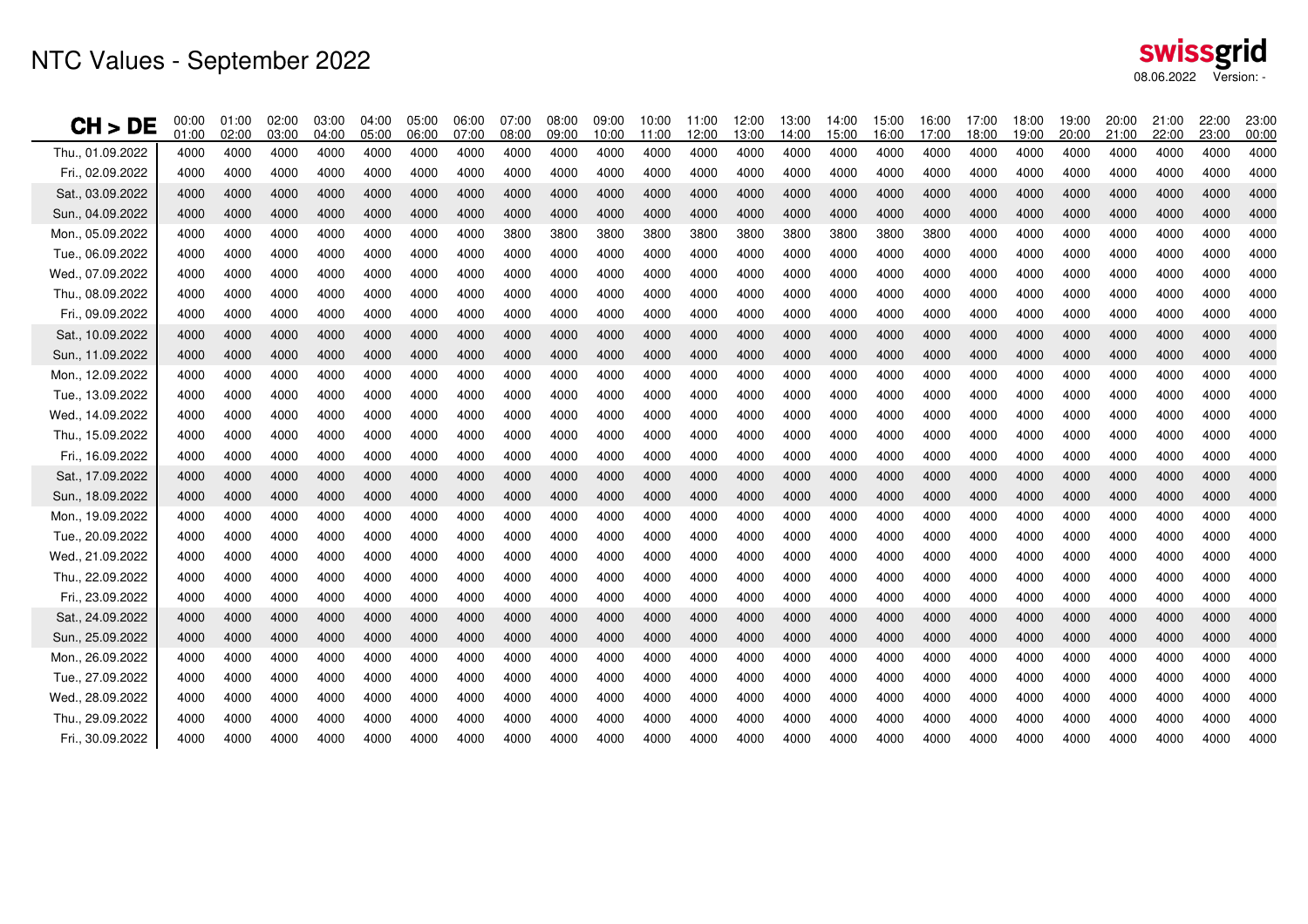| DE > CH          | 00:00<br>01:00 | 01:00<br>02:00 | 02:00<br>03:00 | 03:00<br>04:00 | 04:00<br>05:00 | 05:00<br>06:00 | 06:00<br>07:00 | 07:00<br>08:00 | 08:00<br>09:00 | 09:00<br>10:00 | 10:00<br>11:00 | 11:00<br>12:00 | 12:00<br>13:00 | 13:00<br>14:00 | 14:00<br>15:00 | 15:00<br>16:00 | 16:00<br>17:00 | 17:00<br>18:00 | 18:00<br>19:00 | 19:00<br>20:00 | 20:00<br>21:00 | 21:00<br>22:00 | 22:00<br>23:00 | 23:00<br>00:00 |
|------------------|----------------|----------------|----------------|----------------|----------------|----------------|----------------|----------------|----------------|----------------|----------------|----------------|----------------|----------------|----------------|----------------|----------------|----------------|----------------|----------------|----------------|----------------|----------------|----------------|
| Sat., 01.10.2022 | 2000           | 2000           | 2000           | 2000           | 2000           | 2000           | 2000           | 2000           | 2000           | 2000           | 2000           | 2000           | 2000           | 2000           | 2000           | 2000           | 2000           | 2000           | 2000           | 2000           | 2000           | 2000           | 2000           | 2000           |
| Sun., 02.10.2022 | 2000           | 2000           | 2000           | 2000           | 2000           | 2000           | 2000           | 2000           | 2000           | 2000           | 2000           | 2000           | 2000           | 2000           | 2000           | 2000           | 2000           | 2000           | 2000           | 2000           | 2000           | 2000           | 2000           | 2000           |
| Mon., 03.10.2022 | 2000           | 2000           | 2000           | 2000           | 2000           | 2000           | 2000           | 2000           | 2000           | 2000           | 2000           | 2000           | 2000           | 2000           | 2000           | 2000           | 2000           | 2000           | 2000           | 2000           | 2000           | 2000           | 2000           | 2000           |
| Tue., 04.10.2022 | 2000           | 2000           | 2000           | 2000           | 2000           | 2000           | 2000           | 2000           | 2000           | 2000           | 2000           | 2000           | 2000           | 2000           | 2000           | 2000           | 2000           | 2000           | 2000           | 2000           | 2000           | 2000           | 2000           | 2000           |
| Wed., 05.10.2022 | 2000           | 2000           | 2000           | 2000           | 2000           | 2000           | 2000           | 2000           | 2000           | 2000           | 2000           | 2000           | 2000           | 2000           | 2000           | 2000           | 2000           | 2000           | 2000           | 2000           | 2000           | 2000           | 2000           | 2000           |
| Thu., 06.10.2022 | 2000           | 2000           | 2000           | 2000           | 2000           | 2000           | 2000           | 2000           | 2000           | 2000           | 2000           | 2000           | 2000           | 2000           | 2000           | 2000           | 2000           | 2000           | 2000           | 2000           | 2000           | 2000           | 2000           | 2000           |
| Fri., 07.10.2022 | 2000           | 2000           | 2000           | 2000           | 2000           | 2000           | 2000           | 2000           | 2000           | 2000           | 2000           | 2000           | 2000           | 2000           | 2000           | 2000           | 2000           | 2000           | 2000           | 2000           | 2000           | 2000           | 2000           | 2000           |
| Sat., 08.10.2022 | 2000           | 2000           | 2000           | 2000           | 2000           | 2000           | 2000           | 2000           | 2000           | 2000           | 2000           | 2000           | 2000           | 2000           | 2000           | 2000           | 2000           | 2000           | 2000           | 2000           | 2000           | 2000           | 2000           | 2000           |
| Sun., 09.10.2022 | 2000           | 2000           | 2000           | 2000           | 2000           | 2000           | 2000           | 2000           | 2000           | 2000           | 2000           | 2000           | 2000           | 2000           | 2000           | 2000           | 2000           | 2000           | 2000           | 2000           | 2000           | 2000           | 2000           | 2000           |
| Mon., 10.10.2022 | 2000           | 2000           | 2000           | 2000           | 2000           | 2000           | 2000           | 2000           | 2000           | 2000           | 2000           | 2000           | 2000           | 2000           | 2000           | 2000           | 2000           | 2000           | 2000           | 2000           | 2000           | 2000           | 2000           | 2000           |
| Tue., 11.10.2022 | 2000           | 2000           | 2000           | 2000           | 2000           | 2000           | 2000           | 2000           | 2000           | 2000           | 2000           | 2000           | 2000           | 2000           | 2000           | 2000           | 2000           | 2000           | 2000           | 2000           | 2000           | 2000           | 2000           | 2000           |
| Wed., 12.10.2022 | 2000           | 2000           | 2000           | 2000           | 2000           | 2000           | 2000           | 2000           | 2000           | 2000           | 2000           | 2000           | 2000           | 2000           | 2000           | 2000           | 2000           | 2000           | 2000           | 2000           | 2000           | 2000           | 2000           | 2000           |
| Thu., 13.10.2022 | 2000           | 2000           | 2000           | 2000           | 2000           | 2000           | 2000           | 2000           | 2000           | 2000           | 2000           | 2000           | 2000           | 2000           | 2000           | 2000           | 2000           | 2000           | 2000           | 2000           | 2000           | 2000           | 2000           | 2000           |
| Fri., 14.10.2022 | 2000           | 2000           | 2000           | 2000           | 2000           | 2000           | 2000           | 2000           | 2000           | 2000           | 2000           | 2000           | 2000           | 2000           | 2000           | 2000           | 2000           | 2000           | 2000           | 2000           | 2000           | 2000           | 2000           | 2000           |
| Sat., 15.10.2022 | 2000           | 2000           | 2000           | 2000           | 2000           | 2000           | 2000           | 2000           | 2000           | 2000           | 2000           | 2000           | 2000           | 2000           | 2000           | 2000           | 2000           | 2000           | 2000           | 2000           | 2000           | 2000           | 2000           | 2000           |
| Sun., 16.10.2022 | 2000           | 2000           | 2000           | 2000           | 2000           | 2000           | 2000           | 2000           | 2000           | 2000           | 2000           | 2000           | 2000           | 2000           | 2000           | 2000           | 2000           | 2000           | 2000           | 2000           | 2000           | 2000           | 2000           | 2000           |
| Mon., 17.10.2022 | 2000           | 2000           | 2000           | 2000           | 2000           | 2000           | 2000           | 2000           | 2000           | 2000           | 2000           | 2000           | 2000           | 2000           | 2000           | 2000           | 2000           | 2000           | 2000           | 2000           | 2000           | 2000           | 2000           | 2000           |
| Tue., 18.10.2022 | 2000           | 2000           | 2000           | 2000           | 2000           | 2000           | 2000           | 2000           | 2000           | 2000           | 2000           | 2000           | 2000           | 2000           | 2000           | 2000           | 2000           | 2000           | 2000           | 2000           | 2000           | 2000           | 2000           | 2000           |
| Wed., 19.10.2022 | 2000           | 2000           | 2000           | 2000           | 2000           | 2000           | 2000           | 2000           | 2000           | 2000           | 2000           | 2000           | 2000           | 2000           | 2000           | 2000           | 2000           | 2000           | 2000           | 2000           | 2000           | 2000           | 2000           | 2000           |
| Thu., 20.10.2022 | 2000           | 2000           | 2000           | 2000           | 2000           | 2000           | 2000           | 2000           | 2000           | 2000           | 2000           | 2000           | 2000           | 2000           | 2000           | 2000           | 2000           | 2000           | 2000           | 2000           | 2000           | 2000           | 2000           | 2000           |
| Fri., 21.10.2022 | 2000           | 2000           | 2000           | 2000           | 2000           | 2000           | 2000           | 2000           | 2000           | 2000           | 2000           | 2000           | 2000           | 2000           | 2000           | 2000           | 2000           | 2000           | 2000           | 2000           | 2000           | 2000           | 2000           | 2000           |
| Sat., 22.10.2022 | 2000           | 2000           | 2000           | 2000           | 2000           | 2000           | 2000           | 2000           | 2000           | 2000           | 2000           | 2000           | 2000           | 2000           | 2000           | 2000           | 2000           | 2000           | 2000           | 2000           | 2000           | 2000           | 2000           | 2000           |
| Sun., 23.10.2022 | 2000           | 2000           | 2000           | 2000           | 2000           | 2000           | 2000           | 2000           | 2000           | 2000           | 2000           | 2000           | 2000           | 2000           | 2000           | 2000           | 2000           | 2000           | 2000           | 2000           | 2000           | 2000           | 2000           | 2000           |
| Mon., 24.10.2022 | 2000           | 2000           | 2000           | 2000           | 2000           | 2000           | 2000           | 2000           | 2000           | 2000           | 2000           | 2000           | 2000           | 2000           | 2000           | 2000           | 2000           | 2000           | 2000           | 2000           | 2000           | 2000           | 2000           | 2000           |
| Tue., 25.10.2022 | 2000           | 2000           | 2000           | 2000           | 2000           | 2000           | 2000           | 2000           | 2000           | 2000           | 2000           | 2000           | 2000           | 2000           | 2000           | 2000           | 2000           | 2000           | 2000           | 2000           | 2000           | 2000           | 2000           | 2000           |
| Wed., 26.10.2022 | 2000           | 2000           | 2000           | 2000           | 2000           | 2000           | 2000           | 2000           | 2000           | 2000           | 2000           | 2000           | 2000           | 2000           | 2000           | 2000           | 2000           | 2000           | 2000           | 2000           | 2000           | 2000           | 2000           | 2000           |
| Thu., 27.10.2022 | 2000           | 2000           | 2000           | 2000           | 2000           | 2000           | 2000           | 2000           | 2000           | 2000           | 2000           | 2000           | 2000           | 2000           | 2000           | 2000           | 2000           | 2000           | 2000           | 2000           | 2000           | 2000           | 2000           | 2000           |
| Fri., 28.10.2022 | 2000           | 2000           | 2000           | 2000           | 2000           | 2000           | 2000           | 2000           | 2000           | 2000           | 2000           | 2000           | 2000           | 2000           | 2000           | 2000           | 2000           | 2000           | 2000           | 2000           | 2000           | 2000           | 2000           | 2000           |
| Sat., 29.10.2022 | 2000           | 2000           | 2000           | 2000           | 2000           | 2000           | 2000           | 2000           | 2000           | 2000           | 2000           | 2000           | 2000           | 2000           | 2000           | 2000           | 2000           | 2000           | 2000           | 2000           | 2000           | 2000           | 2000           | 2000           |
| Sun., 30.10.2022 | 2000           | 2000           | 2000           | 2000           | 2000           | 2000           | 2000           | 2000           | 2000           | 2000           | 2000           | 2000           | 2000           | 2000           | 2000           | 2000           | 2000           | 2000           | 2000           | 2000           | 2000           | 2000           | 2000           | 2000           |
| Mon., 31.10.2022 | 2000           | 2000           | 2000           | 2000           | 2000           | 2000           | 2000           | 1800           | 1800           | 1800           | 1800           | 1800           | 1800           | 1800           | 1800           | 1800           | 1800           | 1800           | 1800           | 1800           | 1800           | 1800           | 1800           | 1800           |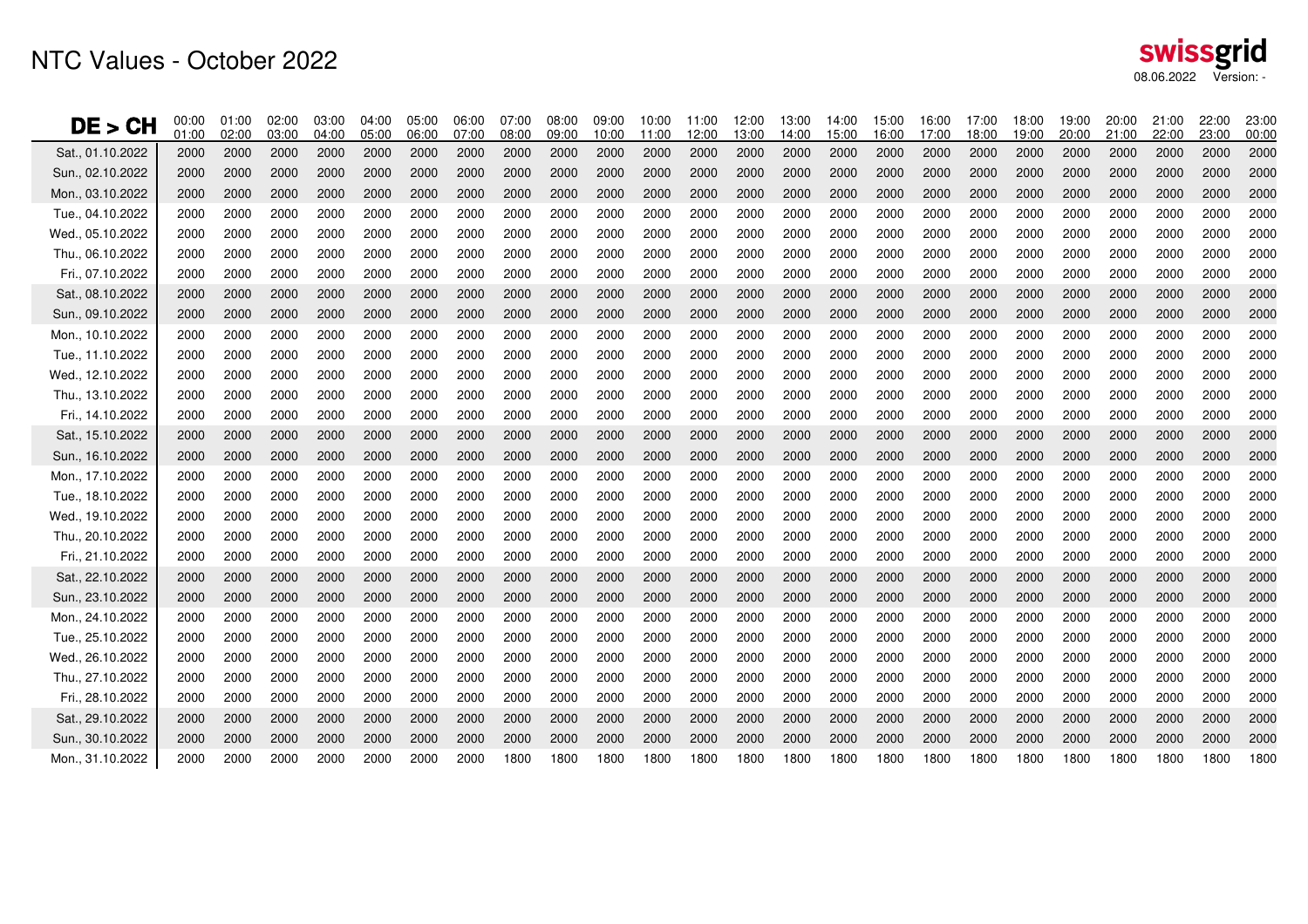| CH > DE          | 00:00<br>01:00 | 01:00<br>02:00 | 02:00<br>03:00 | 03:00<br>04:00 | 04:00<br>05:00 | 05:00<br>06:00 | 06:00<br>07:00 | 07:00<br>08:00 | 08:00<br>09:00 | 09:00<br>10:00 | 10:00<br>11:00 | 11:00<br>12:00 | 12:00<br>13:00 | 13:00<br>14:00 | 14:00<br>15:00 | 15:00<br>16:00 | 16:00<br>17:00 | 17:00<br>18:00 | 18:00<br>19:00 | 19:00<br>20:00 | 20:00<br>21:00 | 21:00<br>22:00 | 22:00<br>23:00 | 23:00<br>00:00 |
|------------------|----------------|----------------|----------------|----------------|----------------|----------------|----------------|----------------|----------------|----------------|----------------|----------------|----------------|----------------|----------------|----------------|----------------|----------------|----------------|----------------|----------------|----------------|----------------|----------------|
| Sat., 01.10.2022 | 4000           | 4000           | 4000           | 4000           | 4000           | 4000           | 4000           | 4000           | 4000           | 4000           | 4000           | 4000           | 4000           | 4000           | 4000           | 4000           | 4000           | 4000           | 4000           | 4000           | 4000           | 4000           | 4000           | 4000           |
| Sun., 02.10.2022 | 4000           | 4000           | 4000           | 4000           | 4000           | 4000           | 4000           | 4000           | 4000           | 4000           | 4000           | 4000           | 4000           | 4000           | 4000           | 4000           | 4000           | 4000           | 4000           | 4000           | 4000           | 4000           | 4000           | 4000           |
| Mon., 03.10.2022 | 4000           | 4000           | 4000           | 4000           | 4000           | 4000           | 4000           | 4000           | 4000           | 4000           | 4000           | 4000           | 4000           | 4000           | 4000           | 4000           | 4000           | 4000           | 4000           | 4000           | 4000           | 4000           | 4000           | 4000           |
| Tue., 04.10.2022 | 4000           | 4000           | 4000           | 4000           | 4000           | 4000           | 4000           | 4000           | 4000           | 4000           | 4000           | 4000           | 4000           | 4000           | 4000           | 4000           | 4000           | 4000           | 4000           | 4000           | 4000           | 4000           | 4000           | 4000           |
| Wed., 05.10.2022 | 4000           | 4000           | 4000           | 4000           | 4000           | 4000           | 4000           | 4000           | 4000           | 4000           | 4000           | 4000           | 4000           | 4000           | 4000           | 4000           | 4000           | 4000           | 4000           | 4000           | 4000           | 4000           | 4000           | 4000           |
| Thu., 06.10.2022 | 4000           | 4000           | 4000           | 4000           | 4000           | 4000           | 4000           | 4000           | 4000           | 4000           | 4000           | 4000           | 4000           | 4000           | 4000           | 4000           | 4000           | 4000           | 4000           | 4000           | 4000           | 4000           | 4000           | 4000           |
| Fri., 07.10.2022 | 4000           | 4000           | 4000           | 4000           | 4000           | 4000           | 4000           | 4000           | 4000           | 4000           | 4000           | 4000           | 4000           | 4000           | 4000           | 4000           | 4000           | 4000           | 4000           | 4000           | 4000           | 4000           | 4000           | 4000           |
| Sat., 08.10.2022 | 4000           | 4000           | 4000           | 4000           | 4000           | 4000           | 4000           | 4000           | 4000           | 4000           | 4000           | 4000           | 4000           | 4000           | 4000           | 4000           | 4000           | 4000           | 4000           | 4000           | 4000           | 4000           | 4000           | 4000           |
| Sun., 09.10.2022 | 4000           | 4000           | 4000           | 4000           | 4000           | 4000           | 4000           | 4000           | 4000           | 4000           | 4000           | 4000           | 4000           | 4000           | 4000           | 4000           | 4000           | 4000           | 4000           | 4000           | 4000           | 4000           | 4000           | 4000           |
| Mon., 10.10.2022 | 4000           | 4000           | 4000           | 4000           | 4000           | 4000           | 4000           | 4000           | 4000           | 4000           | 4000           | 4000           | 4000           | 4000           | 4000           | 4000           | 4000           | 4000           | 4000           | 4000           | 4000           | 4000           | 4000           | 4000           |
| Tue., 11.10.2022 | 4000           | 4000           | 4000           | 4000           | 4000           | 4000           | 4000           | 4000           | 4000           | 4000           | 4000           | 4000           | 4000           | 4000           | 4000           | 4000           | 4000           | 4000           | 4000           | 4000           | 4000           | 4000           | 4000           | 4000           |
| Wed., 12.10.2022 | 4000           | 4000           | 4000           | 4000           | 4000           | 4000           | 4000           | 4000           | 4000           | 4000           | 4000           | 4000           | 4000           | 4000           | 4000           | 4000           | 4000           | 4000           | 4000           | 4000           | 4000           | 4000           | 4000           | 4000           |
| Thu., 13.10.2022 | 4000           | 4000           | 4000           | 4000           | 4000           | 4000           | 4000           | 4000           | 4000           | 4000           | 4000           | 4000           | 4000           | 4000           | 4000           | 4000           | 4000           | 4000           | 4000           | 4000           | 4000           | 4000           | 4000           | 4000           |
| Fri., 14.10.2022 | 4000           | 4000           | 4000           | 4000           | 4000           | 4000           | 4000           | 4000           | 4000           | 4000           | 4000           | 4000           | 4000           | 4000           | 4000           | 4000           | 4000           | 4000           | 4000           | 4000           | 4000           | 4000           | 4000           | 4000           |
| Sat., 15.10.2022 | 4000           | 4000           | 4000           | 4000           | 4000           | 4000           | 4000           | 4000           | 4000           | 4000           | 4000           | 4000           | 4000           | 4000           | 4000           | 4000           | 4000           | 4000           | 4000           | 4000           | 4000           | 4000           | 4000           | 4000           |
| Sun., 16.10.2022 | 4000           | 4000           | 4000           | 4000           | 4000           | 4000           | 4000           | 4000           | 4000           | 4000           | 4000           | 4000           | 4000           | 4000           | 4000           | 4000           | 4000           | 4000           | 4000           | 4000           | 4000           | 4000           | 4000           | 4000           |
| Mon., 17.10.2022 | 4000           | 4000           | 4000           | 4000           | 4000           | 4000           | 4000           | 4000           | 4000           | 4000           | 4000           | 4000           | 4000           | 4000           | 4000           | 4000           | 4000           | 4000           | 4000           | 4000           | 4000           | 4000           | 4000           | 4000           |
| Tue., 18.10.2022 | 4000           | 4000           | 4000           | 4000           | 4000           | 4000           | 4000           | 4000           | 4000           | 4000           | 4000           | 4000           | 4000           | 4000           | 4000           | 4000           | 4000           | 4000           | 4000           | 4000           | 4000           | 4000           | 4000           | 4000           |
| Wed., 19.10.2022 | 4000           | 4000           | 4000           | 4000           | 4000           | 4000           | 4000           | 4000           | 4000           | 4000           | 4000           | 4000           | 4000           | 4000           | 4000           | 4000           | 4000           | 4000           | 4000           | 4000           | 4000           | 4000           | 4000           | 4000           |
| Thu., 20.10.2022 | 4000           | 4000           | 4000           | 4000           | 4000           | 4000           | 4000           | 4000           | 4000           | 4000           | 4000           | 4000           | 4000           | 4000           | 4000           | 4000           | 4000           | 4000           | 4000           | 4000           | 4000           | 4000           | 4000           | 4000           |
| Fri., 21.10.2022 | 4000           | 4000           | 4000           | 4000           | 4000           | 4000           | 4000           | 4000           | 4000           | 4000           | 4000           | 4000           | 4000           | 4000           | 4000           | 4000           | 4000           | 4000           | 4000           | 4000           | 4000           | 4000           | 4000           | 4000           |
| Sat., 22.10.2022 | 4000           | 4000           | 4000           | 4000           | 4000           | 4000           | 4000           | 4000           | 4000           | 4000           | 4000           | 4000           | 4000           | 4000           | 4000           | 4000           | 4000           | 4000           | 4000           | 4000           | 4000           | 4000           | 4000           | 4000           |
| Sun., 23.10.2022 | 4000           | 4000           | 4000           | 4000           | 4000           | 4000           | 4000           | 4000           | 4000           | 4000           | 4000           | 4000           | 4000           | 4000           | 4000           | 4000           | 4000           | 4000           | 4000           | 4000           | 4000           | 4000           | 4000           | 4000           |
| Mon., 24.10.2022 | 4000           | 4000           | 4000           | 4000           | 4000           | 4000           | 4000           | 4000           | 4000           | 4000           | 4000           | 4000           | 4000           | 4000           | 4000           | 4000           | 4000           | 4000           | 4000           | 4000           | 4000           | 4000           | 4000           | 4000           |
| Tue 25.10.2022   | 4000           | 4000           | 4000           | 4000           | 4000           | 4000           | 4000           | 4000           | 4000           | 4000           | 4000           | 4000           | 4000           | 4000           | 4000           | 4000           | 4000           | 4000           | 4000           | 4000           | 4000           | 4000           | 4000           | 4000           |
| Wed., 26.10.2022 | 4000           | 4000           | 4000           | 4000           | 4000           | 4000           | 4000           | 4000           | 4000           | 4000           | 4000           | 4000           | 4000           | 4000           | 4000           | 4000           | 4000           | 4000           | 4000           | 4000           | 4000           | 4000           | 4000           | 4000           |
| Thu., 27.10.2022 | 4000           | 4000           | 4000           | 4000           | 4000           | 4000           | 4000           | 4000           | 4000           | 4000           | 4000           | 4000           | 4000           | 4000           | 4000           | 4000           | 4000           | 4000           | 4000           | 4000           | 4000           | 4000           | 4000           | 4000           |
| Fri., 28.10.2022 | 4000           | 4000           | 4000           | 4000           | 4000           | 4000           | 4000           | 4000           | 4000           | 4000           | 4000           | 4000           | 4000           | 4000           | 4000           | 4000           | 4000           | 4000           | 4000           | 4000           | 4000           | 4000           | 4000           | 4000           |
| Sat., 29.10.2022 | 4000           | 4000           | 4000           | 4000           | 4000           | 4000           | 4000           | 4000           | 4000           | 4000           | 4000           | 4000           | 4000           | 4000           | 4000           | 4000           | 4000           | 4000           | 4000           | 4000           | 4000           | 4000           | 4000           | 4000           |
| Sun., 30.10.2022 | 4000           | 4000           | 4000           | 4000           | 4000           | 4000           | 4000           | 4000           | 4000           | 4000           | 4000           | 4000           | 4000           | 4000           | 4000           | 4000           | 4000           | 4000           | 4000           | 4000           | 4000           | 4000           | 4000           | 4000           |
| Mon., 31.10.2022 | 4000           | 4000           | 4000           | 4000           | 4000           | 4000           | 4000           | 4000           | 4000           | 4000           | 4000           | 4000           | 4000           | 4000           | 4000           | 4000           | 4000           | 4000           | 4000           | 4000           | 4000           | 4000           | 4000           | 4000           |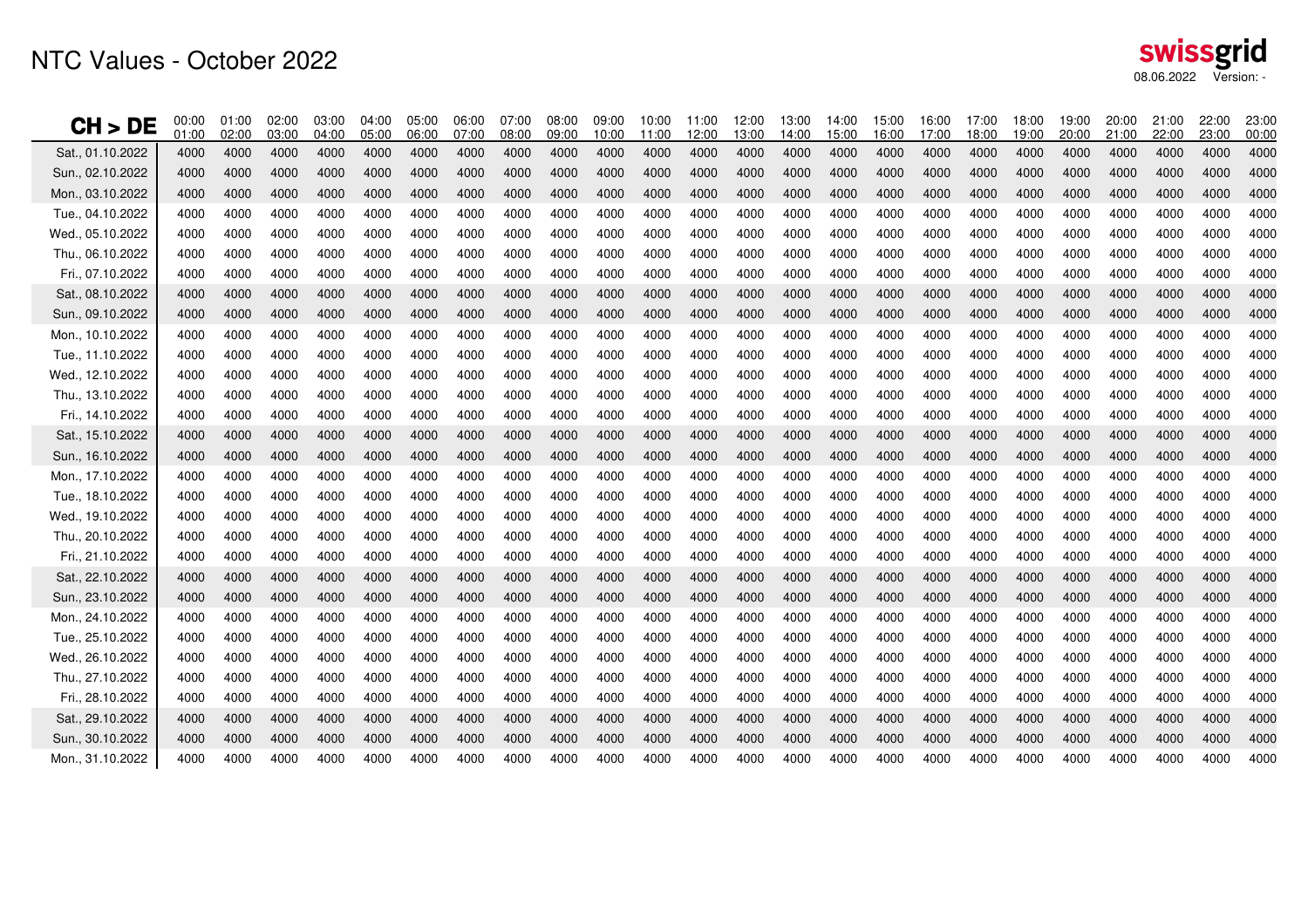| DE > CH          | 00:00<br>01:00 | 01:00<br>02:00 | 02:00<br>03:00 | 03:00<br>04:00 | 04:00<br>05:00 | 05:00<br>06:00 | 06:00<br>07:00 | 07:00<br>08:00 | 08:00<br>09:00 | 09:00<br>10:00 | 10:00<br>11:00 | 11:00<br>12:00 | 12:00<br>13:00 | 13:00<br>14:00 | 14:00<br>15:00 | 15:00<br>16:00 | 16:00<br>17:00 | 17:00<br>18:00 | 18:00<br>19:00 | 19:00<br>20:00 | 20:00<br>21:00 | 21:00<br>22:00 | 22:00<br>23:00 | 23:00<br>00:00 |
|------------------|----------------|----------------|----------------|----------------|----------------|----------------|----------------|----------------|----------------|----------------|----------------|----------------|----------------|----------------|----------------|----------------|----------------|----------------|----------------|----------------|----------------|----------------|----------------|----------------|
| Tue., 01.11.2022 | 1800           | 1800           | 1800           | 1800           | 1800           | 1800           | 1800           | 1800           | 1800           | 1800           | 1800           | 1800           | 1800           | 1800           | 1800           | 1800           | 1800           | 1800           | 1800           | 1800           | 1800           | 1800           | 1800           | 1800           |
| Wed., 02.11.2022 | 1800           | 1800           | 1800           | 1800           | 1800           | 1800           | 1800           | 1800           | 1800           | 1800           | 1800           | 1800           | 1800           | 1800           | 1800           | 1800           | 1800           | 1800           | 1800           | 1800           | 1800           | 1800           | 1800           | 1800           |
| Thu., 03.11.2022 | 1800           | 1800           | 1800           | 1800           | 1800           | 1800           | 1800           | 1800           | 1800           | 1800           | 1800           | 1800           | 1800           | 1800           | 1800           | 1800           | 1800           | 1800           | 1800           | 1800           | 1800           | 1800           | 1800           | 1800           |
| Fri., 04.11.2022 | 1800           | 1800           | 1800           | 1800           | 1800           | 1800           | 1800           | 1800           | 1800           | 1800           | 1800           | 1800           | 1800           | 1800           | 1800           | 1800           | 1800           | 1800           | 1800           | 1800           | 1800           | 1800           | 1800           | 1800           |
| Sat., 05.11.2022 | 1800           | 1800           | 1800           | 1800           | 1800           | 1800           | 1800           | 1800           | 1800           | 1800           | 1800           | 1800           | 1800           | 1800           | 1800           | 1800           | 1800           | 1800           | 1800           | 1800           | 1800           | 1800           | 1800           | 1800           |
| Sun., 06.11.2022 | 1800           | 1800           | 1800           | 1800           | 1800           | 1800           | 1800           | 1800           | 1800           | 1800           | 1800           | 1800           | 1800           | 1800           | 1800           | 1800           | 1800           | 1800           | 1800           | 1800           | 1800           | 1800           | 1800           | 1800           |
| Mon., 07.11.2022 | 1800           | 1800           | 1800           | 1800           | 1800           | 1800           | 1800           | 1800           | 1800           | 1800           | 1800           | 1800           | 1800           | 1800           | 1800           | 1800           | 1800           | 1800           | 1800           | 1800           | 1800           | 1800           | 1800           | 1800           |
| Tue., 08.11.2022 | 1800           | 1800           | 1800           | 1800           | 1800           | 1800           | 1800           | 1800           | 1800           | 1800           | 1800           | 1800           | 1800           | 1800           | 1800           | 1800           | 1800           | 1800           | 1800           | 1800           | 1800           | 1800           | 1800           | 1800           |
| Wed., 09.11.2022 | 1800           | 1800           | 1800           | 1800           | 1800           | 1800           | 1800           | 1800           | 1800           | 1800           | 1800           | 1800           | 1800           | 1800           | 1800           | 1800           | 1800           | 1800           | 1800           | 1800           | 1800           | 1800           | 1800           | 1800           |
| Thu., 10.11.2022 | 1800           | 1800           | 1800           | 1800           | 1800           | 1800           | 1800           | 1800           | 1800           | 1800           | 1800           | 1800           | 1800           | 1800           | 1800           | 1800           | 1800           | 1800           | 1800           | 1800           | 1800           | 1800           | 1800           | 1800           |
| Fri., 11.11.2022 | 1800           | 1800           | 1800           | 1800           | 1800           | 1800           | 1800           | 1800           | 1800           | 1800           | 1800           | 1800           | 1800           | 1800           | 1800           | 1800           | 1800           | 2000           | 2000           | 2000           | 2000           | 2000           | 2000           | 2000           |
| Sat., 12.11.2022 | 2000           | 2000           | 2000           | 2000           | 2000           | 2000           | 2000           | 2000           | 2000           | 2000           | 2000           | 2000           | 2000           | 2000           | 2000           | 2000           | 2000           | 2000           | 2000           | 2000           | 2000           | 2000           | 2000           | 2000           |
| Sun., 13.11.2022 | 2000           | 2000           | 2000           | 2000           | 2000           | 2000           | 2000           | 2000           | 2000           | 2000           | 2000           | 2000           | 2000           | 2000           | 2000           | 2000           | 2000           | 2000           | 2000           | 2000           | 2000           | 2000           | 2000           | 2000           |
| Mon., 14.11.2022 | 2000           | 2000           | 2000           | 2000           | 2000           | 2000           | 2000           | 1900           | 1900           | 1900           | 1900           | 1900           | 1900           | 1900           | 1900           | 1900           | 1900           | 1900           | 1900           | 1900           | 1900           | 1900           | 1900           | 1900           |
| Tue., 15.11.2022 | 1900           | 1900           | 1900           | 1900           | 1900           | 1900           | 1900           | 1900           | 1900           | 1900           | 1900           | 1900           | 1900           | 1900           | 1900           | 1900           | 1900           | 1900           | 1900           | 1900           | 1900           | 1900           | 1900           | 1900           |
| Wed., 16.11.2022 | 1900           | 1900           | 1900           | 1900           | 1900           | 1900           | 1900           | 1900           | 1900           | 1900           | 1900           | 1900           | 1900           | 1900           | 1900           | 1900           | 1900           | 1900           | 1900           | 1900           | 1900           | 1900           | 1900           | 1900           |
| Thu., 17.11.2022 | 1900           | 1900           | 1900           | 1900           | 1900           | 1900           | 1900           | 1900           | 1900           | 1900           | 1900           | 1900           | 1900           | 1900           | 1900           | 1900           | 1900           | 1900           | 1900           | 1900           | 1900           | 1900           | 1900           | 1900           |
| Fri., 18.11.2022 | 1900           | 1900           | 1900           | 1900           | 1900           | 1900           | 1900           | 1900           | 1900           | 1900           | 1900           | 1900           | 1900           | 1900           | 1900           | 1900           | 1900           | 2000           | 2000           | 2000           | 2000           | 2000           | 2000           | 2000           |
| Sat., 19.11.2022 | 2000           | 2000           | 2000           | 2000           | 2000           | 2000           | 2000           | 2000           | 2000           | 2000           | 2000           | 2000           | 2000           | 2000           | 2000           | 2000           | 2000           | 2000           | 2000           | 2000           | 2000           | 2000           | 2000           | 2000           |
| Sun., 20.11.2022 | 2000           | 2000           | 2000           | 2000           | 2000           | 2000           | 2000           | 2000           | 2000           | 2000           | 2000           | 2000           | 2000           | 2000           | 2000           | 2000           | 2000           | 2000           | 2000           | 2000           | 2000           | 2000           | 2000           | 2000           |
| Mon., 21.11.2022 | 2000           | 2000           | 2000           | 2000           | 2000           | 2000           | 2000           | 2000           | 2000           | 2000           | 2000           | 2000           | 2000           | 2000           | 2000           | 2000           | 2000           | 2000           | 2000           | 2000           | 2000           | 2000           | 2000           | 2000           |
| Tue., 22.11.2022 | 2000           | 2000           | 2000           | 2000           | 2000           | 2000           | 2000           | 2000           | 2000           | 2000           | 2000           | 2000           | 2000           | 2000           | 2000           | 2000           | 2000           | 2000           | 2000           | 2000           | 2000           | 2000           | 2000           | 2000           |
| Wed., 23.11.2022 | 2000           | 2000           | 2000           | 2000           | 2000           | 2000           | 2000           | 2000           | 2000           | 2000           | 2000           | 2000           | 2000           | 2000           | 2000           | 2000           | 2000           | 2000           | 2000           | 2000           | 2000           | 2000           | 2000           | 2000           |
| Thu., 24.11.2022 | 2000           | 2000           | 2000           | 2000           | 2000           | 2000           | 2000           | 2000           | 2000           | 2000           | 2000           | 2000           | 2000           | 2000           | 2000           | 2000           | 2000           | 2000           | 2000           | 2000           | 2000           | 2000           | 2000           | 2000           |
| Fri., 25.11.2022 | 2000           | 2000           | 2000           | 2000           | 2000           | 2000           | 2000           | 2000           | 2000           | 2000           | 2000           | 2000           | 2000           | 2000           | 2000           | 2000           | 2000           | 2000           | 2000           | 2000           | 2000           | 2000           | 2000           | 2000           |
| Sat., 26.11.2022 | 2000           | 2000           | 2000           | 2000           | 2000           | 2000           | 2000           | 2000           | 2000           | 2000           | 2000           | 2000           | 2000           | 2000           | 2000           | 2000           | 2000           | 2000           | 2000           | 2000           | 2000           | 2000           | 2000           | 2000           |
| Sun., 27.11.2022 | 2000           | 2000           | 2000           | 2000           | 2000           | 2000           | 2000           | 2000           | 2000           | 2000           | 2000           | 2000           | 2000           | 2000           | 2000           | 2000           | 2000           | 2000           | 2000           | 2000           | 2000           | 2000           | 2000           | 2000           |
| Mon., 28.11.2022 | 2000           | 2000           | 2000           | 2000           | 2000           | 2000           | 2000           | 2000           | 2000           | 2000           | 2000           | 2000           | 2000           | 2000           | 2000           | 2000           | 2000           | 2000           | 2000           | 2000           | 2000           | 2000           | 2000           | 2000           |
| Tue., 29.11.2022 | 2000           | 2000           | 2000           | 2000           | 2000           | 2000           | 2000           | 2000           | 2000           | 2000           | 2000           | 2000           | 2000           | 2000           | 2000           | 2000           | 2000           | 2000           | 2000           | 2000           | 2000           | 2000           | 2000           | 2000           |
| Wed., 30.11.2022 | 2000           | 2000           | 2000           | 2000           | 2000           | 2000           | 2000           | 2000           | 2000           | 2000           | 2000           | 2000           | 2000           | 2000           | 2000           | 2000           | 2000           | 2000           | 2000           | 2000           | 2000           | 2000           | 2000           | 2000           |